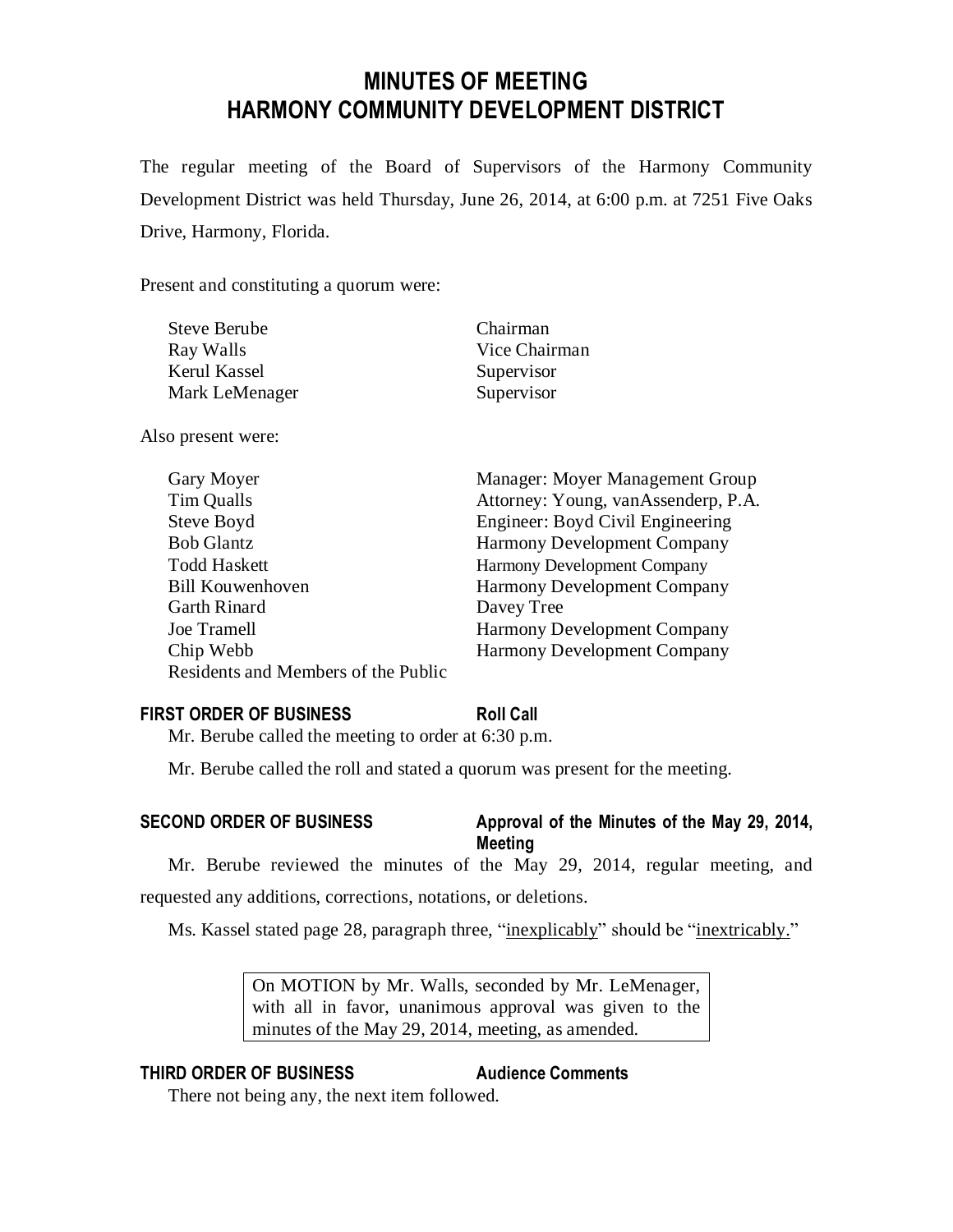# **FOURTH ORDER OF BUSINESS Certification of Completion of 2001 Project**

## **A. Status of 2001 Bond Refinancing**

Mr. Moyer stated I provided a resolution to the Board in relation to the refinancing of the 2001 bonds, which we successfully wrapped up this afternoon. Mr. Boyd provided his certification, and the resolution is necessary pursuant to the trust indenture.

Mr. Moyer read Resolution 2014-05 into the record by title.

 Mr. LeMenager made a MOTION to adopt Resolution 2014-05 certifying completion of the 2001 project. Mr. Walls seconded the motion.

Upon VOICE VOTE, with all in favor, unanimous approval was given to adopt Resolution 2014-05 certifying completion of the 2001 project.

# **FIFTH ORDER OF BUSINESS Subcontractor Reports A. Aquatic Plant Maintenance – Bio-Tech Consulting**

Ms. Kassel stated we wanted to ask Mr. Golgowski about a possible change, since we had a budget workshop where we discussed pond maintenance. We have two new ponds and we discussed the possibility of having all ponds receive quarterly maintenance instead of only some of the ponds receiving quarterly maintenance. However, we wanted to hear from Mr. Golgowski and Bio-Tech about the advisability of doing that.

Mr. Golgowski asked are you satisfied with what you are seeing now? From time to time we get massive algae blooms.

Mr. Walls responded it is my understanding it is not detrimental to the functioning of the ponds and just for aesthetics.

Mr. Berube stated every time someone is here from Bio-Tech, they say they are maintaining them on a routine basis, everything is looking good, and the ponds are healthy. They treat as needed. There are a couple of reasons for it. The first is, we do not spend a huge amount of money, but if we can save money, we want to do that. It has been two years. I do not think anyone realizes that. We did that two years ago and agreed to watch the ponds. I think from your perspective, the ponds look about the same. It is hard to tell ponds that are maintained quarterly versus ponds that are maintained monthly. There is not a huge amount of difference. I have not seen any degradation. Is that your opinion?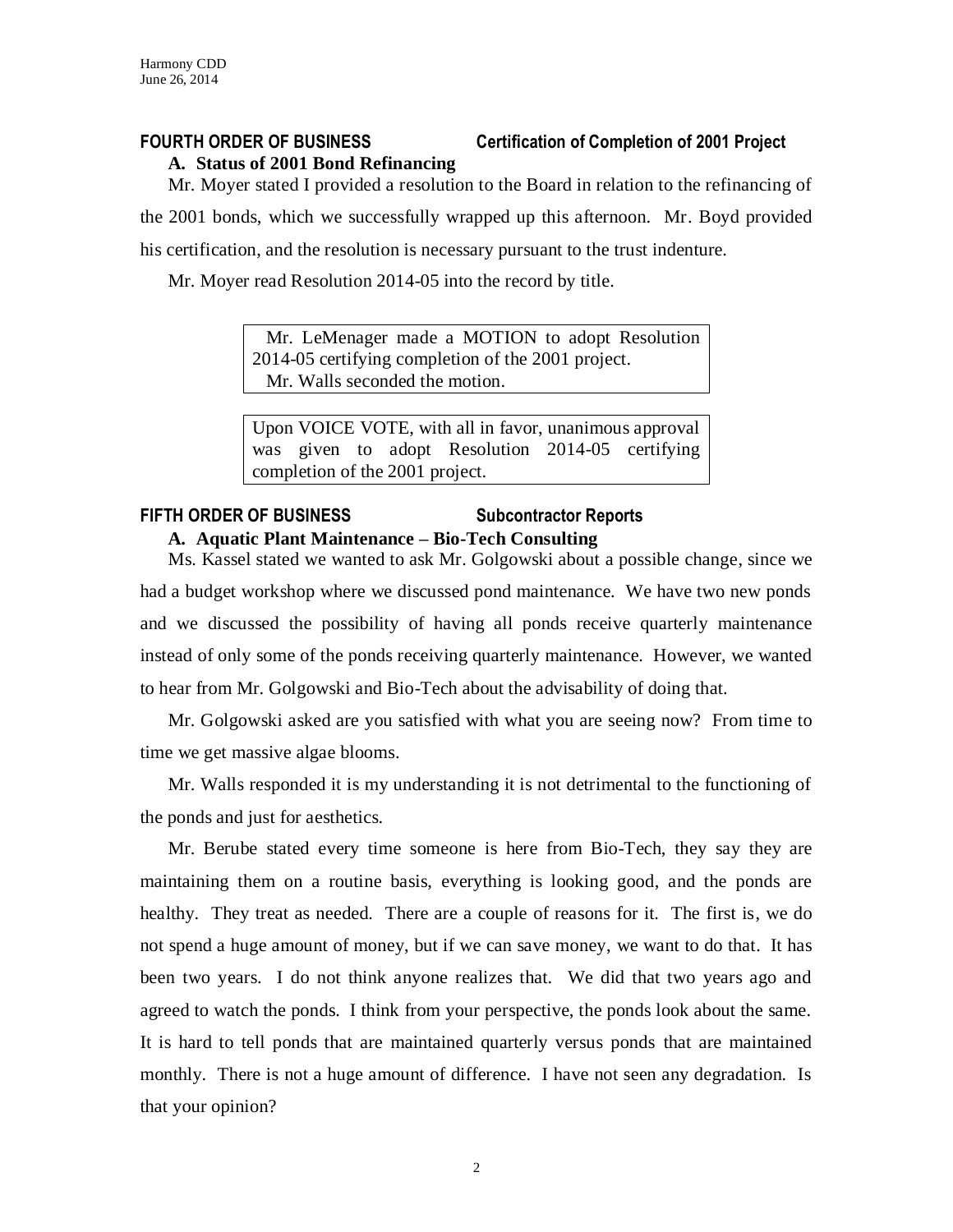Mr. Golgowski responded yes. The main challenge is the invasive material. You do not really see that, but it is there and it spreads. You can try going quarterly to see what happens.

Mr. Berube stated we can try it for a little while and if things get bad, we can go back to monthly.

Ms. Kassel stated that Bio-Tech has told us more than once and you have told us, as well, that it is not as though all of the ponds have the same level of growth. There are some ponds that you can do almost nothing to and they are just fine, while there are other ponds that you just have to keep on top of because if you do not, they are going to get bad quickly.

Mr. Berube stated sure.

Ms. Kassel stated I just want to be assured that there are not any ponds in that latter category where if we went to a quarterly routine maintenance arrangement, that would be a problem. You do not have to answer now.

Mr. Golgowski stated I do not know if I can point out the problem ponds, but all of the ponds have submerged plants that come to the surface and form those mats from time to time, and they are a challenge to manage. We just have to see how they bloom out. As neighborhoods develop, the flows going into them are going to change, and issues will pop up. You may get algae on that, which gives a nice sheen to the water. If you wait, that will go away. One of my concerns with heavy treatment of the ponds is, there is copper used in the chemical and that does not go away.

Mr. Berube stated copper is predominate in most of the chemical treatments.

Mr. Golgowski stated it is very commonly used.

Mr. Berube asked who would handle a Request for Proposal from Bio-Tech?

Mr. Moyer responded one of us would take care of it. The last time we asked Bio-Tech for a proposal, we received a large convoluted thing, which included a yearly maintenance fee. What we would like to see is a proposal to put all ponds on quarterly maintenance with the addition of the two new ponds in Neighborhood H. Basically we have a quarterly maintenance cycle for all ponds that looks just like the current contract. If they want to offer us some different proposal, they can provide it to us. They should provide us with two proposals, but at the bare minimum, we want four quarterly pond services with the addition of the two new ponds.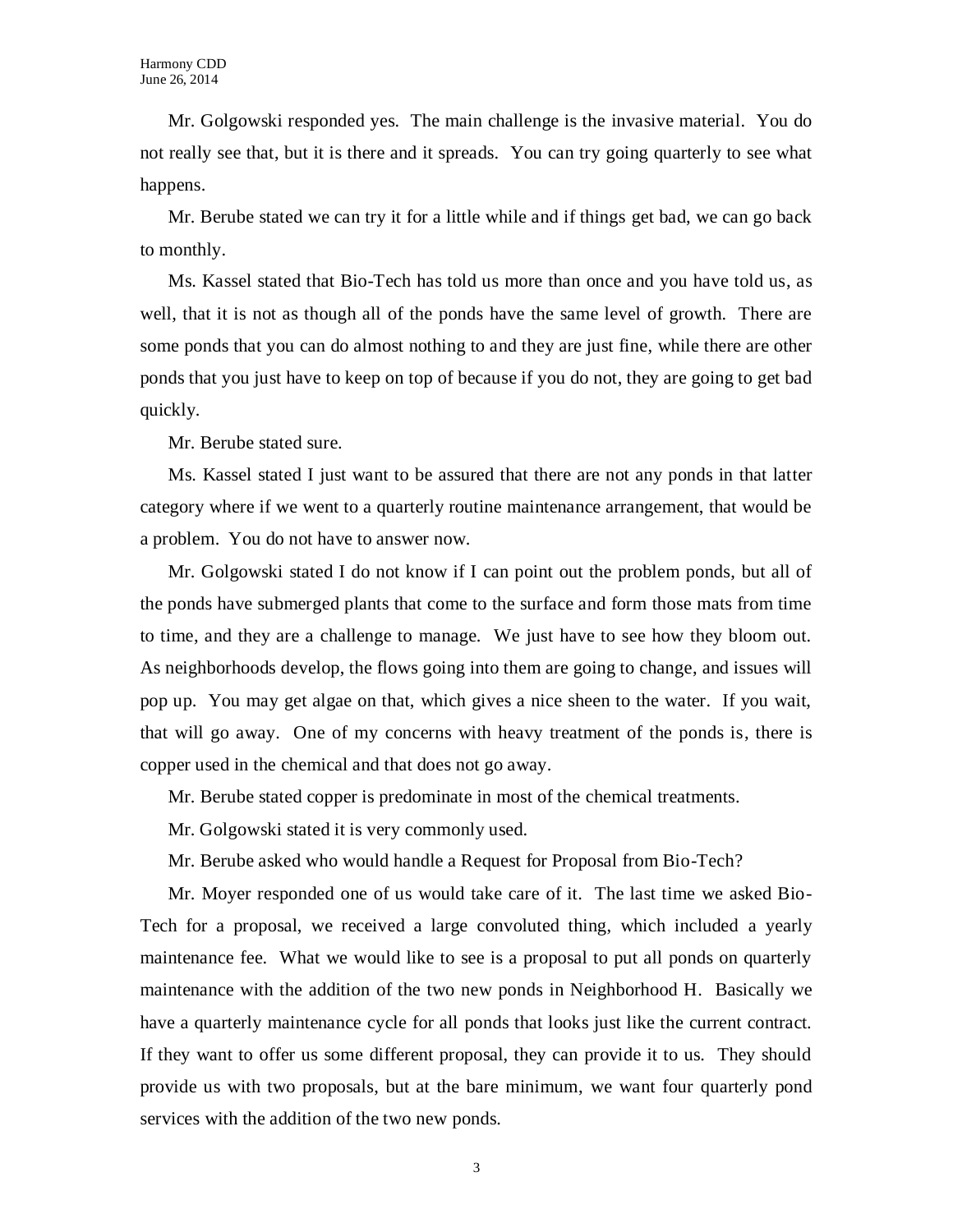Mr. Golgowski responded we had four alligators removed in the last month or two from ponds.

Mr. Berube asked due to their aggressiveness?

Mr. Golgowski responded we received nuisance complaints. Two alligators showed up on porches and the other two were fishing related.

Ms. Kassel stated what a pity.

Mr. Berube asked is there a general increase in the alligator population?

Mr. Golgowski responded there are young ones each year, but they do not survive. I do not think there is an increase. Every pond has at least one alligator in it. I have never done an inventory.

Mr. Berube stated you had some concerns about a year or two ago when we did the sidewalk repair project and trimmed some roots on Beargrass and Buttonbush. There was a concern about what might happen with the trees as a result of the root trimming. I am sure you looked at the trees, and I do not see any negative effects from the root trimming. In front of my house, I dug up some roots because I replaced all of the sod. I was concerned about the trees based on the number of roots I picked up. The trees look better than ever. I think as we get into sidewalk repairs, we can fairly safely trim all roots without creating significant health problems for the trees based on our small sample so far.

Ms. Kassel stated maybe Mr. Rinard would like to speak about this when he gives us his report.

Mr. Berube stated I know Mr. Golgowski had some concerns about that, and I am sure he looked at it. I have not seen any negative effects.

Mr. Golgowski stated it depends on the tree and the root structure of each tree.

# **B. Landscaping**

# **i. Davey Tree Monthly Highlight Report**

The monthly landscape maintenance report is contained in the agenda package and is available for public review in the District Office during normal business hours.

Mr. Rinard stated I have a couple of updates. It is the middle of summer and it is hot out there. We have a few hot spots here and there, but between Mr. Paul Calabro, Mr. Haskett and Mr. Jon Rukkila, everything seems to be working. Some modifications and improvements were made here and there to keep things at a minimum. We are proceeding with trimming the tree canopies and are making progress. Next week we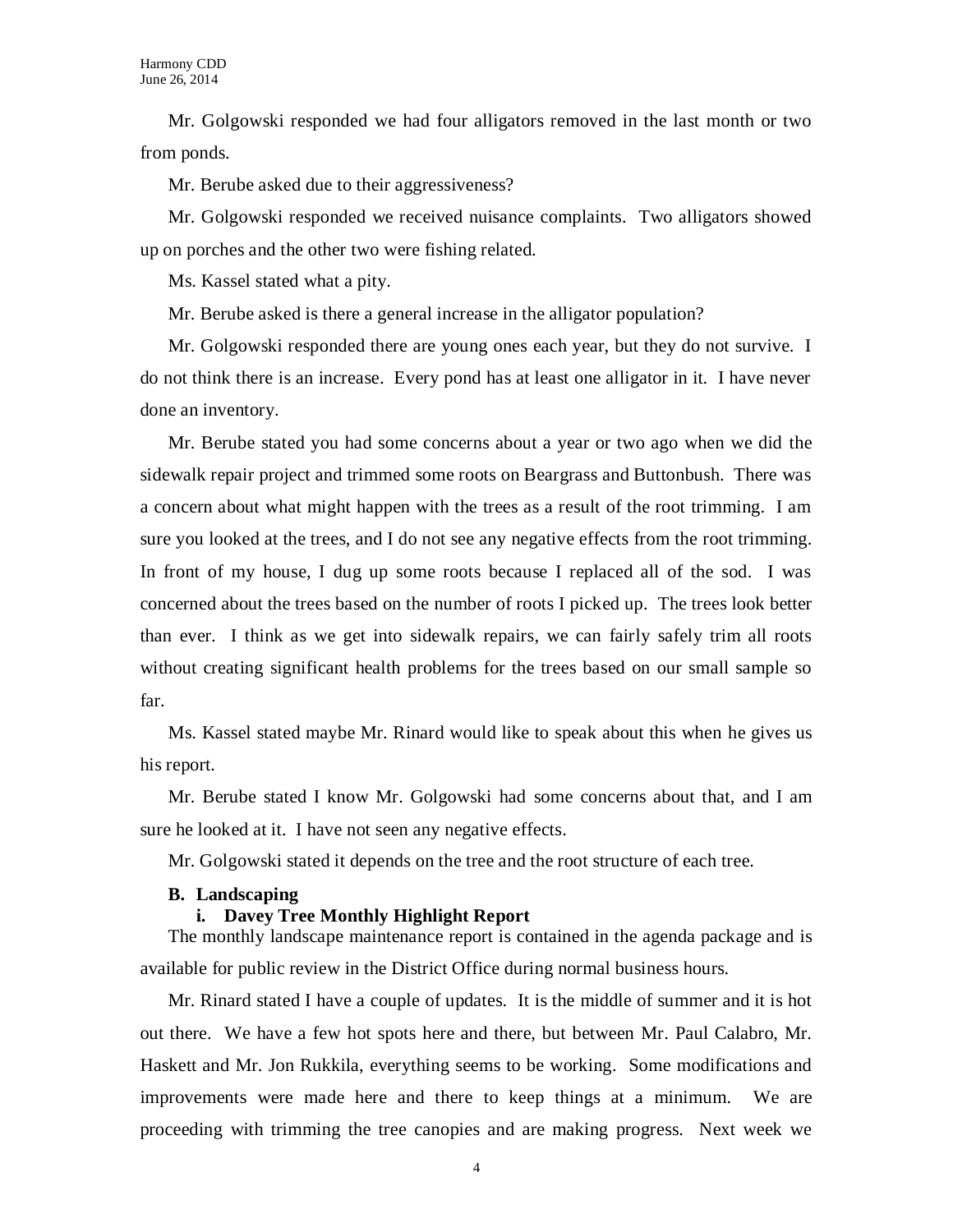have a new rotation of annuals coming in and the following week we are on turf fertilization. The biggest item in my summary that I would like to bring you up to speed on is where we stand with the tree issue in the square. At the end of the summary, there is a copy of the report we received a couple of weeks ago from the University of Florida and what their findings are on the first set of samples we submitted. What they discovered is a type of canker. Interestingly enough, it is the first reported incident in a laurel oak tree. Everything they have seen to date has been relative to live oaks. We have another sample, which we submitted to Ms. Stephanie Bledsoe and her company, PHC Professionals. She still has a culture going. Although it is not conclusive, as it develops, it appears that her culture is coming out to show the same thing. The speed with which these trees decline is not necessarily or usually associated with the canker that was discovered. As a result, I took a trunk section up to Dr. Smith at the University of Florida, and we sat and talked because he seems to think maybe because of the speed, there may be something underlying. He has a section of about a foot and a half and 12 inches around the caliper that he is putting under additional testing. Right now, we are basically one step closer than we were last month. There is still not anything that I think we can say is conclusive, but we have some indication of what is going on. We pulled the third tree with the roots, but we did not see anything there that was cause for alarm. It seems to be pathological, but we still have some results yet to find out. In the meantime, relative to the canker, we have people working internally within our group, Marshall Services Group, as well as our residential commercial group and the Davey Institute trying to come up with some formulation or prescription that might be effective against a canker-type of situation like what we have. Right now, there is not anything. Even if we come up with something, I do not know that there is any guarantee one way or another how effective it is going to be.

Ms. Kassel stated it would be experimental.

Mr. Rinard stated yes.

Mr. Berube asked is it safe to presume that this is disease related and not something like a chemical reaction or something in the soil?

Mr. Rinard responded we have explored those. The additional testing that Dr. Smith is going to do should bring that out. Last month, I stood here and said they are telling me it is caused by stress-related factors. How do I come to you and say it is too hot and too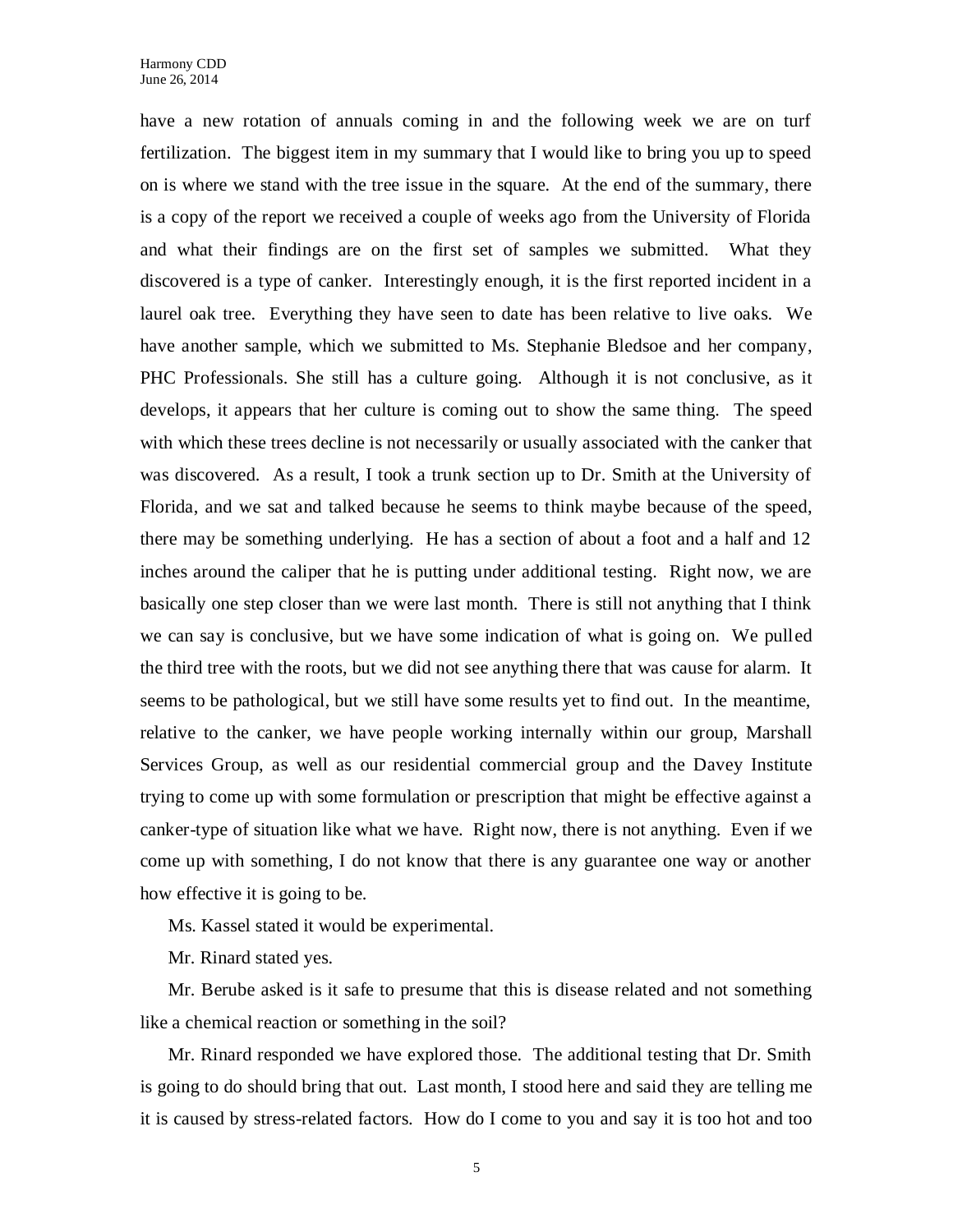wet? That did not give us any answers. Dr. Smith even alludes to it in his report that there are environmental and stress factors. There are still a lot of unknowns. He talked about limited funding and resources relative to testing, and I told him to find the answer, take it farther and go as far as he can and from there let me know where it needs to go.

Ms. Kassel asked are there any other trees that seem to be at risk?

Mr. Rinard responded not right now. We have been keeping an eye out, and I do not see any changes like what we saw.

Mr. Berube asked were the affected trees all laurel oaks?

Mr. Rinard responded yes.

Mr. Berube asked do you have a sense of how many laurel oaks we have throughout the property?

Mr. Rinard responded I do not.

Mr. Haskett stated I would say less than 100.

Mr. Berube asked more than 50?

Mr. Haskett responded yes.

Mr. Berube asked all in the same generation?

Mr. Haskett responded no.

Mr. Berube asked are these all in the Town Square?

Mr. Haskett responded yes.

Ms. Kassel stated in the same spot.

Mr. Berube asked in that generation of trees, do we have more than these three in that same area? I believe all of the trees in the Town Center were planted at the same time.

Mr. Haskett responded yes, they were. I would say it was just the trees in the Town Square, if you are trying to figure out a nursery that they may have come from.

Mr. Berube asked is there any benefit to testing an unaffected tree to see if something is festering? What would it take to test? Do you just dig a hole and get some of the tissue?

Mr. Rinard responded no. The original samples that were sent out were basically foliar, branch tips and limbs, and pieces of limbs and bark. When we took down the first two trees, we discovered there was some vascular discoloration on the interior, but we could only see that by taking a cross section of the trunk. I certainly cannot go that far for a sample.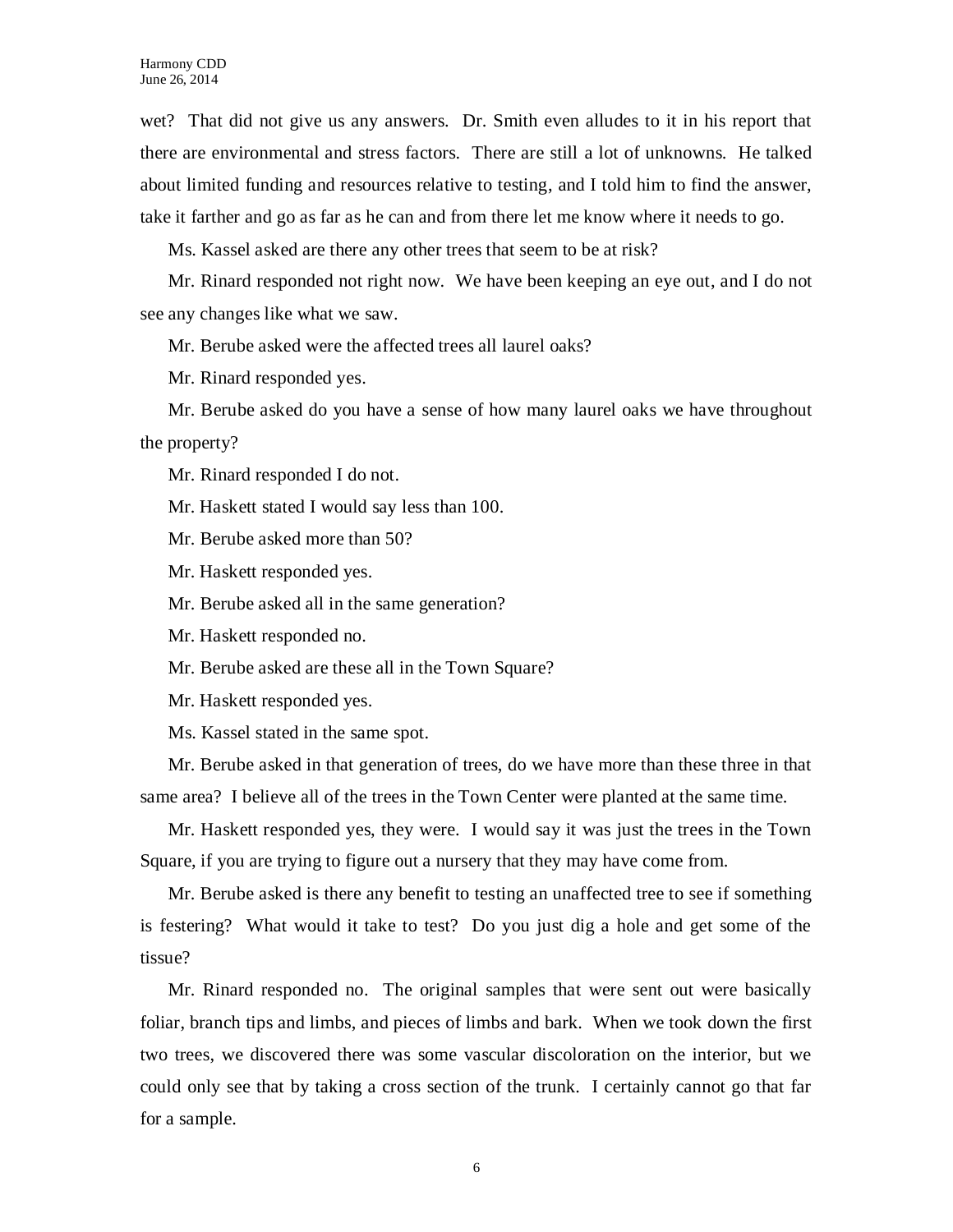Mr. Berube stated I am not saying you should.

Mr. Rinard stated we could take some samples from a good tree and submit it and see what happens.

Mr. Berube stated I read in some of the reports that apparently they are culturing some samples. Is it like culturing a piece of skin?

Mr. Rinard responded I do not know the exact process, but I assume it is swabbing the affected area and putting it into a medium in a petrie dish and allowing it to develop. They do not develop quickly. They have to basically wait until it gets to sporification in order to make a positive identification.

Mr. Berube stated obviously the trees have some value as they make up the Town Square. You can replace the trees, but if you can avoid it, please do so. In your opinion, are we doing everything that needs to be done now, or should we take some additional tests? Is it a cost factor that is holding back additional testing?

Mr. Rinard responded no, not at this point. That is what my message to Dr. Smith was. He came to me and said they have limited resources and there is only so far that they can go. I said that if he thinks there is something there, then take it farther. I do not have any problem with that. Outside of that, what we are doing right now is trying to come up with a formulation or prescription. It is potentially another step from a prevention standpoint.

Mr. Berube stated I do not think anyone on this Board would be resistant to spending some money. If there is some reasonable amount that we need to spend to get a handle on what is going on, I am certain that everyone here would shake their heads yes to spend some reasonable amount of money to get our arms around this.

Mr. Walls stated it sounds like they are doing what they can.

Mr. Berube stated I hear funding is an issue.

Ms. Kassel stated it is a good idea to spend a little money on testing a tree that seems healthy that is near to where those trees are to make sure there is nothing developing. Maybe there is a critical tipping point at which the tree has it and it kills the tree.

Mr. Berube stated preemptive might be something we can do. It is probably a good investment. We will let you handle it. It sounds like you are going down the right road. I hear limited funding and that becomes an issue.

7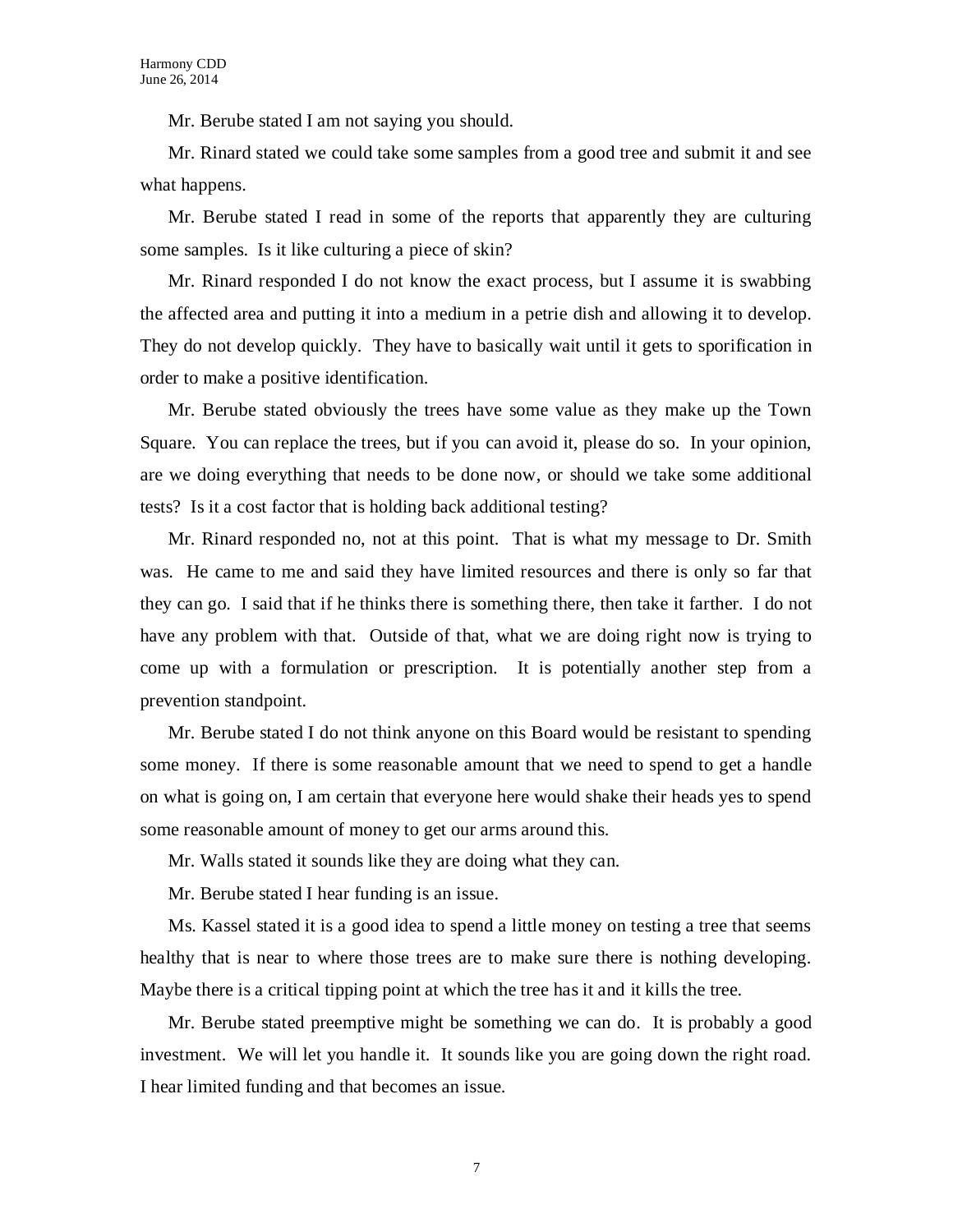Mr. Rinard stated Dr. Smith is dealing with grant monies, and I am sure they are pretty tight on where they are spending their resources. The message was we probably need something and need to go farther in depth. My message to him was to let me know and we will do what we need to do.

Ms. Kassel stated there are still some areas in the Town Square around the plumbago that look like they have not been filled in.

Mr. Rinard stated that is correct. This brings up another question. We have three trees down. The question is on the proximity of the first two trees. The third tree needs to be replaced at some point in time. The first two trees are not quite as noticeable from a loss standpoint. We talked last month about holding off planting those areas pending what the outcome of the trees are going to be. If we are going to go back in and replant, I prefer not to go ahead and move forward with the planting of the understory until that is done. If we are not going to replant, I recommend holding off for a period of time so we can finish those areas out.

Mr. Berube asked is there a hold up now to not replacing the trees?

Mr. Walls responded do you want to plant something in the ground without knowing what caused them to die?

Mr. Rinard stated I would rather lean toward being more cautious, just to make sure.

Mr. Berube asked how long should we wait?

Mr. Rinard responded it all depends on how soon we can get some answers from the University of Florida.

Ms. Kassel stated I am guessing six months before planting anything.

Mr. Rinard stated I do not see it in the near future.

Ms. Kassel stated my inquiry was about a proposal that we had contracted for the Town Square, which is not complete. I was just asking about that and he said he had not filled that in because he does not know what to do there yet. What are we going to do for the next three to six months?

Mr. Rinard responded we will add plantings.

Mr. Berube asked is that area one of the four that we approved over the past couple of months?

Ms. Kassel responded yes.

Mr. Berube stated so that is a holdover.

8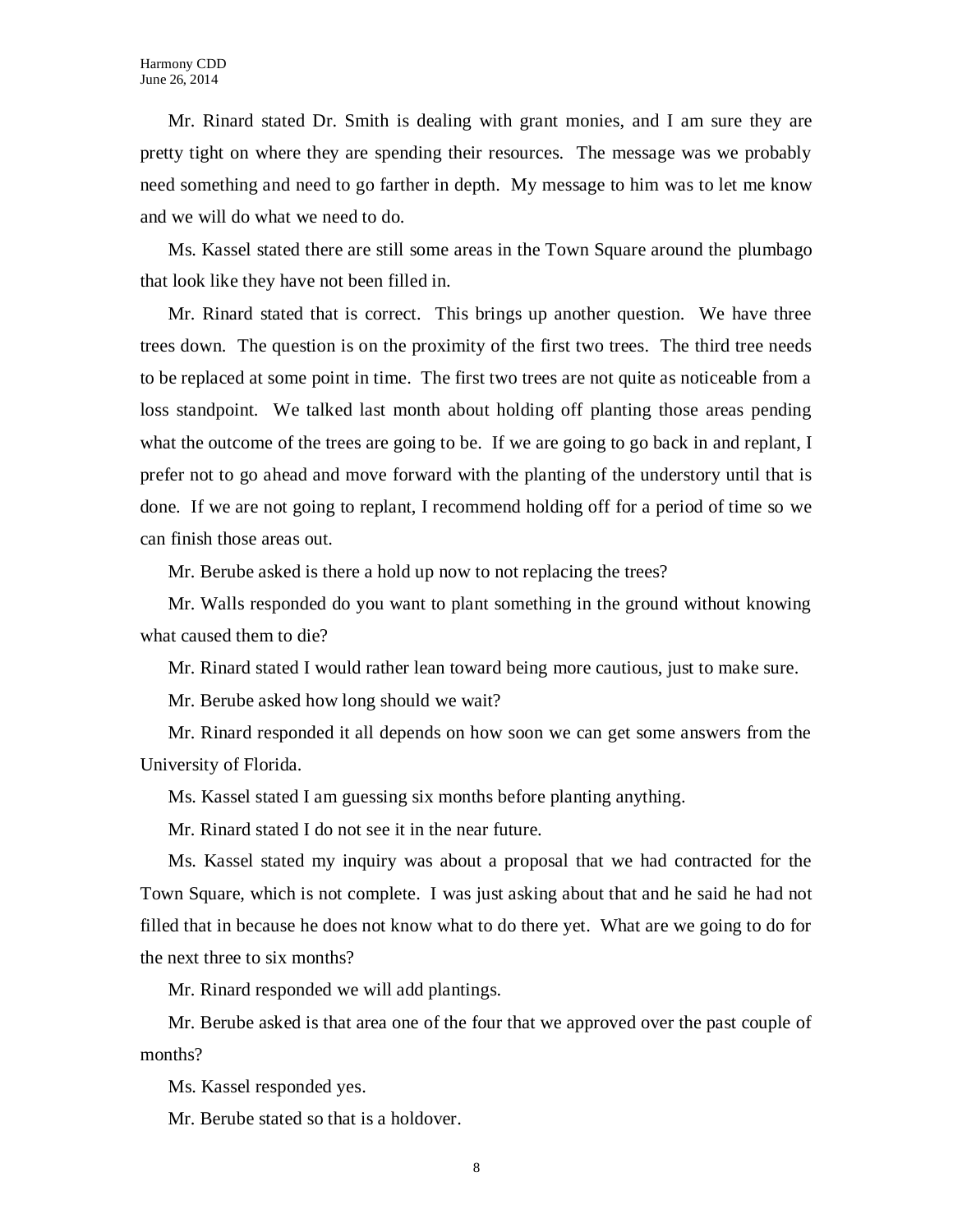Ms. Kassel stated yes, but now they are not going to be held up. It is not approved yet and it may not get approved, but we are looking to put additional monies into doing more refurbishment work in the next fiscal year.

Mr. Berube stated Mr. Rinard and I had a conversation out in the hall in between meetings. He is going to take that H-1 proposal and break it out into individual line items so that \$19,500 now matches the rest of their contract so we do not have that plug in. I will provide that either to Mr. Haskett or Mr. Moyer or do it at the next budget meeting. I am glad Mr. Golgowski is here tonight. Last month, Mr. Nicholas said Mr. Golgowski would not be happy about this. Would Davey Tree be willing to handle the running of the Maxicom system, meaning you would have control over the water? I believe this is a web-based program as no wires run into their office.

Mr. Golgowski responded it is on a CPU in the office. You can access it remotely.

- Mr. Berube stated someone with a laptop or a computer can handle it.
- Mr. Golgowski stated yes.
- Ms. Kassel stated if they are knowledgeable.
- Mr. Golgowski stated that is the key point.

Mr. Berube stated the point is that the CDD is growing up and we are getting bigger and bigger. Running the Maxicom system is somebody's job. They are nice guys and take care of this up to this point, but the reality is that the CDD needs to stand on its own and step-by-step we have been doing that. It only seems logical. Mr. Nicholas in all of his wisdom brought this up last month. It seems crazy to have a landscaper who is responsible for all of the turf here and have someone else in charge of the number one product that keeps it green. This is not a decision you have to say "Yes" or "No" to tonight. It is just something to think about. Mr. Haskett probably took a course on using the Maxicom system.

Mr. Haskett stated yes, I can run Maxicom. That is why I would advise against it.

Mr. Rinard stated my initial reaction is two-fold. In most situations as the landscape contractor, we would want control over the water. It makes it simple and there is no finger pointing. We are responsible for it. However, we are here almost two years and are looking at being your landscaper for a long time. We have a very good working relationship under the current scenario. If you look back in the history, especially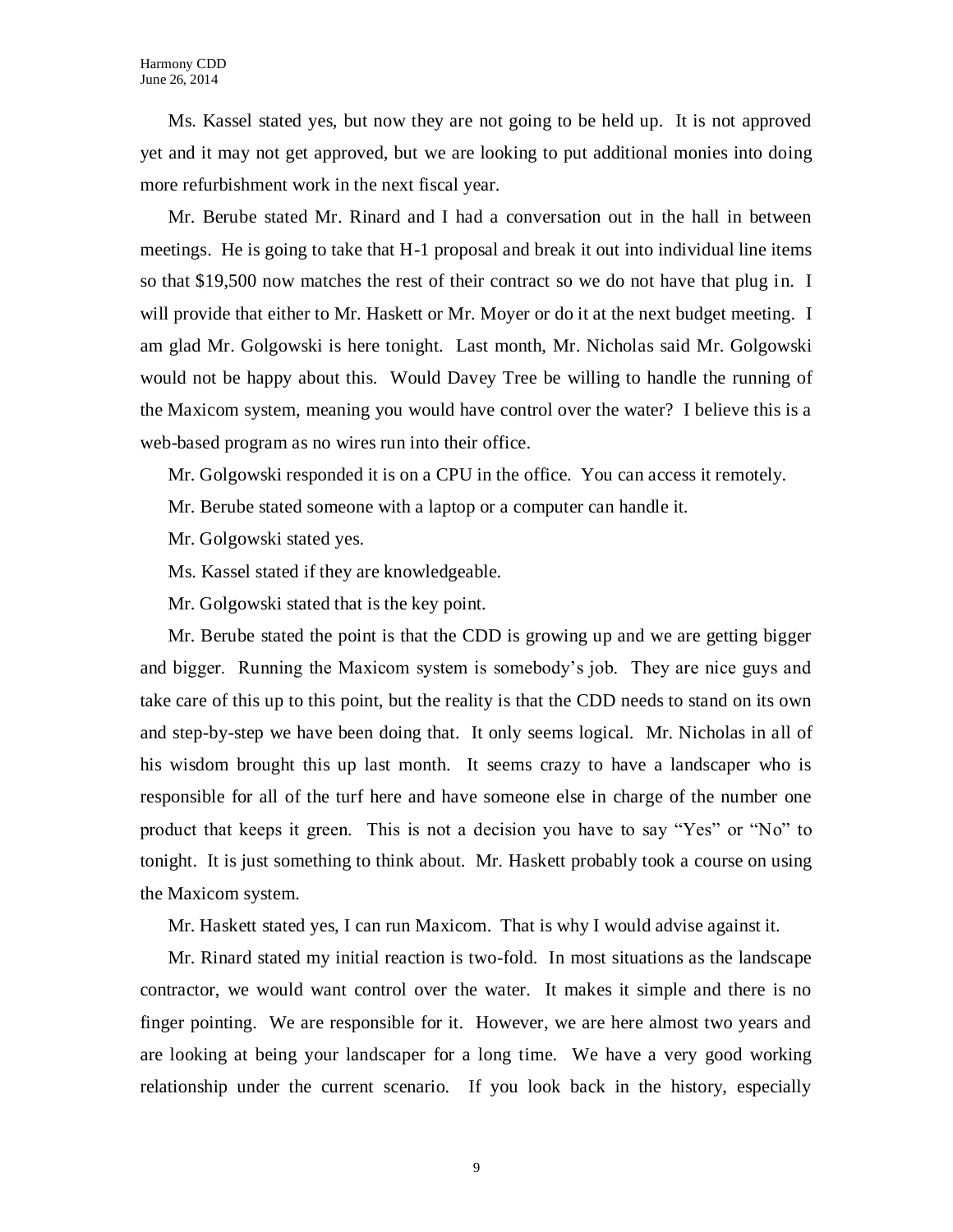preparing for the bid almost two years ago, the history has not shown a good track record with the previous contractor. That is their problem.

Mr. Berube stated I understand their contractor did not control over the Maxicom system, either.

Mr. Rinard stated I did not know that.

Mr. Berube stated no contractor has ever had control over the Maxicom system.

Mr. Rinard stated then I think that speaks to the working relationship that we have because turf issues and replacements are literally minimal and have been over the period of time that we have been here. We have even taken over what we assumed on the front end. It is something I would definitely need to think about. Maxicom is a very complicated system. Finding and having certified technicians and people who are capable of running and controlling those systems and making adjustments is difficult to coordinate.

Mr. Berube stated I understand. You will not be repairing it. That would still be handled the way it is now. You would just be setting the timers.

Mr. LeMenager stated I am not sure where this comes from, but I think what they are saying to you is that this is a complicated system. We already know he has trouble getting staff at a reasonable price. It is not broken now, so why fix it?

Ms. Kassel stated we are not paying for it now.

Mr. LeMenager stated Mr. Haskett works for us half the time.

Mr. Berube stated I am just thinking about the future. These guys will not be here and available to us forever.

Mr. Walls stated it is something you do in the next bid package when they are done with this contract. If they are happy with the way it is working out and you are happy with the way it is working out, I am happy.

Mr. Berube stated the reality is, when Mr. Rukkila puts down fertilizer, he runs the zones manually. Mr. Rukkila is running Maxicom now. He is just running it manually.

Mr. Golgowski stated he should not be and I do not think he is. We have fertilizer schedules.

Mr. Berube stated if everyone says leave it alone, I am good. I just brought it up because that is how we do things. We discuss it. I sense some resistance on your part and that is alright.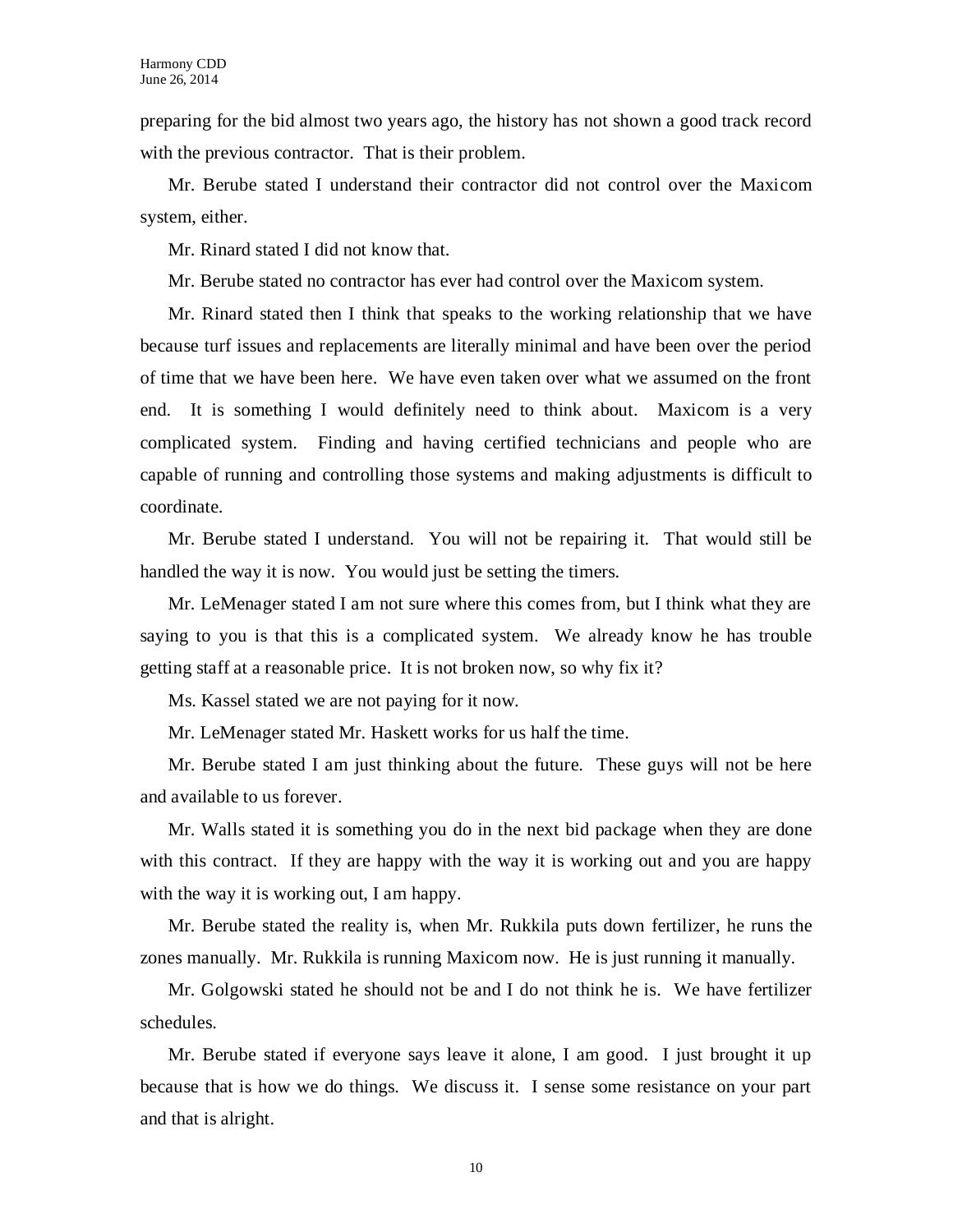Ms. Kassel stated there is resistance from everyone but you.

Mr. Berube stated no. I am just bringing things forward and letting people discuss it. Are the four projects that were approved all complete except for Town Square?

Ms. Kassel responded yes. There are two places in a previous refurbishment contract we did with Davey, that I spoke with you and Mr. Rukkila about when we looked over the property back in March that still have not been addressed. One is the azaleas at the corner of Bracken Fern and Catbrier and the other is the middle bed of bulbine across from the swings by the dog park, which has been languishing. Nothing has been done with them.

Mr. Rinard stated I will get them taken care of.

#### **C. Field Manager**

### **i. Dock and Maintenance Activities Report**

The monthly dock and maintenance activities report is contained in the agenda package and is available for public review in the District Office during normal business hours.

#### **ii. Buck Lake Boat Use Report**

The monthly boat report is contained in the agenda package and is available for public review in the District Office during normal business hours.

Mr. Haskett stated I have a couple of changes to the report. Under boat maintenance, you will notice that we replaced a battery on the small pontoon boat and a battery on the large pontoon boat and the battery charger on the small pontoon and the large pontoon boats. I had an electrician out and there are many variables that went along with this. The synopsis is, we took a direct lightning strike near the boats on the lake. I had it all investigated to make sure there were no other issues. It took out portions of the chargers on the circuit boards. Unfortunately, because they are run commercially, they are not under a warranty. However, we received good prices. For less than \$900, we got everything back up and running and repaired. It is still pretty good from previous years from maintenance and such.

Mr. Berube stated years ago, we were buying battery chargers every three months. I am not sure why that was happening, but that is one of the changes that occurred. Because we have better management of what is going on down there, costs have dropped.

Mr. Haskett stated it was done in-house. We did not have to take the boats out to service them. It is beneficial.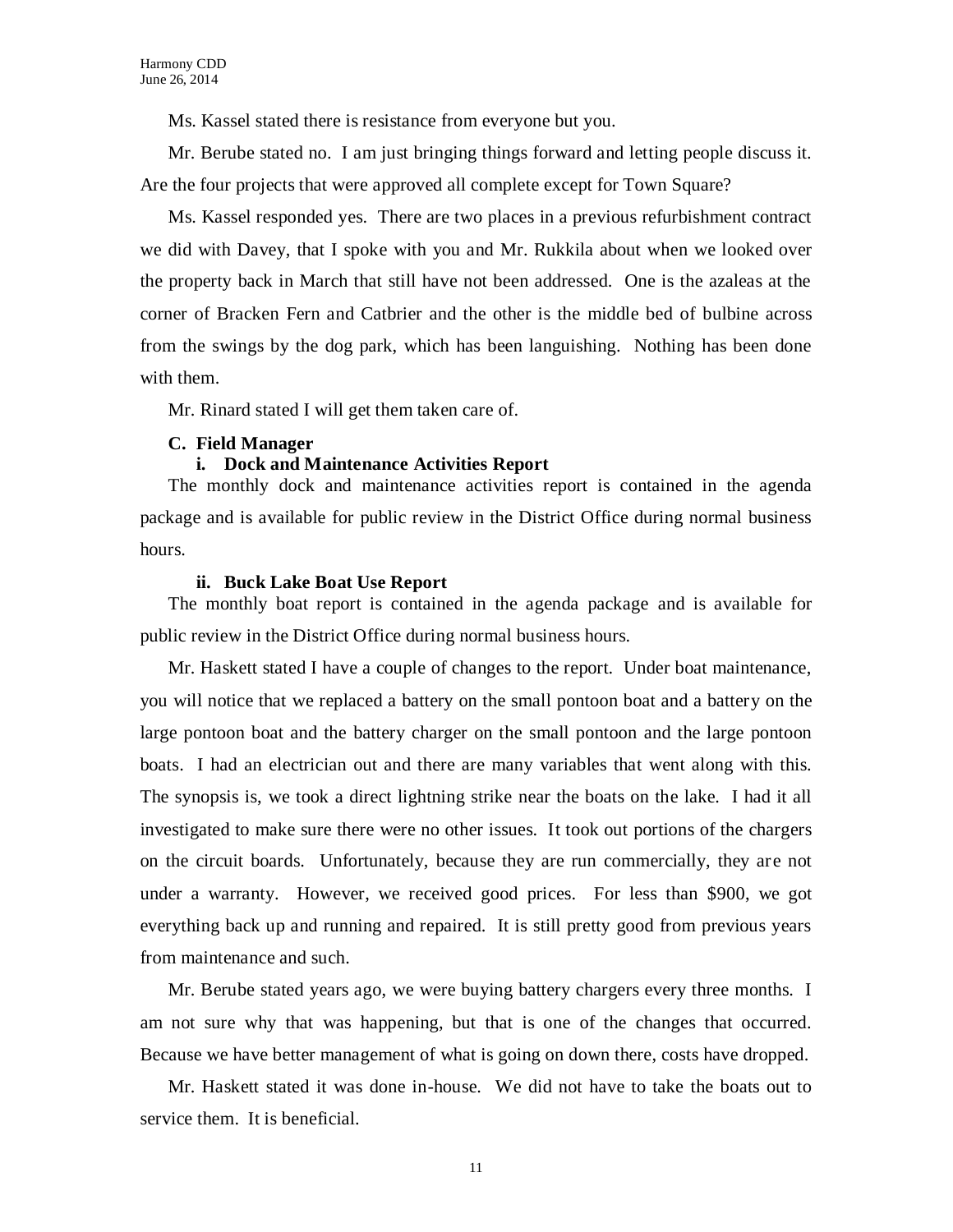Mr. Berube asked does every boat use the same battery?

Mr. Haskett responded they do. They are all 12-volt Interstate batteries. There is an upgrade and a downgrade. We found the happy median, pricewise.

Mr. Berube stated my only concern is I hear we replaced one battery. Batteries are generally a matched set.

Mr. Haskett stated you are correct.

Mr. Berube stated maybe it is better to replace all batteries on one set and then take the extra batteries and when a single one goes out, replace it. You always have one boat that is getting the leftover batteries. I do not know, but in multi-battery applications, they are all tied together.

Mr. Haskett stated we typically do that. The batteries that had to be replaced were only one to two months old. Two of them were replaced under the warranty through Advanced Marine. I totally agree with that. We will always replace them all at once given the timeframe. The boathouse is looking ratty and ugly. We talked throughout the year about doing some improvements. We are to the point of doing some repairs to the roof, which is probably three or four years old with damage. It will get fixed. We will also change some doors around and make some improvements. This was budgeted for and now is a good time to get that accomplished.

Mr. Berube stated there is some sagging in the dock area where the kayaks and canoes are. Are we going to be able to accomplish building that up? The understructure is probably damaged or rotted away.

Mr. Haskett stated unless it is broken again, that was repaired a month ago.

Mr. Berube stated I have not been there in some time.

Mr. Haskett stated we are keeping an eye on the stationary dock. There was some cupping and bowing over the years and it has been sagging. This will be monitored and boards will be replaced as needed.

Mr. Berube stated you know what happens. You get a little bit here and a little bit there and then all of a sudden the whole thing looks ratty.

Mr. Walls asked do you know if people can make more than one reservation at a time on the reservation system?

Ms. Kassel responded I can.

Mr. Haskett stated absolutely.

12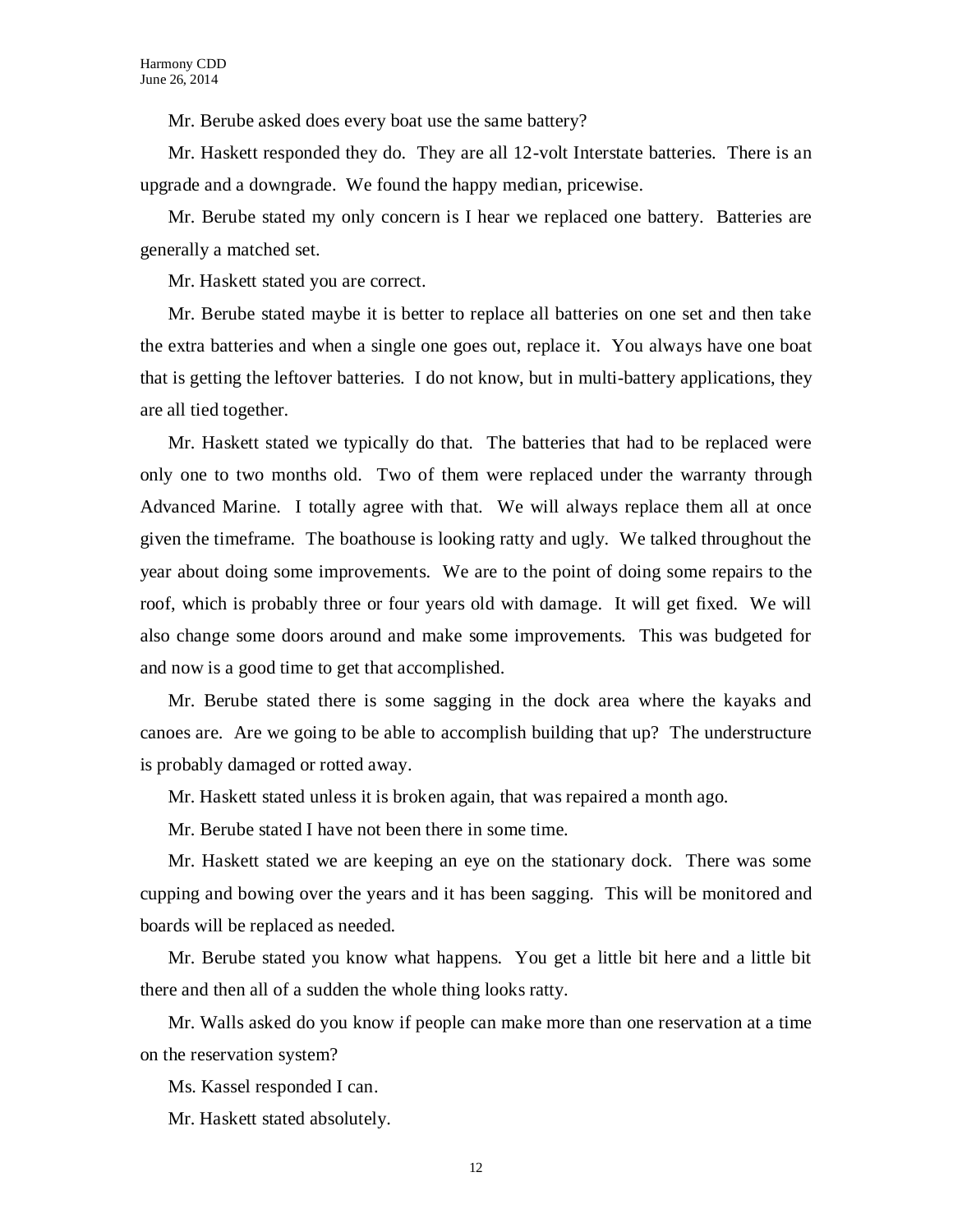Mr. Walls stated maybe it is something we need to look at in terms of the waiting list on the boats. I obviously want people to be able to use them all the time and make reservations. Maybe if we keep running into that issue, you can have it where only one reservation can be made at a time and when that is closed, they can make another one. Every Saturday I go in and I say I want the pontoon boat for the next three weeks. To avoid this from occurring, maybe this is something we can look at as the boats get more usage. I received a phone call the other day from someone telling me they could not get a boat. It may be different people. I do not know. I did not check to see if it is the same person every weekend or different people.

Mr. Haskett stated I have not been noticing anybody abusing it like that. We have one individual who likes to fish on a certain day during the week, which has been that way for years and years. He will reserve a boat one or two weeks ahead of time for a day. I have not seen any routine abuse of it.

Mr. Berube stated it is not an issue on weekdays.

Mr. Walls stated not on weekdays, but on a Saturday. It is just something to look at.

Mr. Haskett stated if it becomes a problem, we will take care of it.

Ms. Kassel stated you can reserve a boat months in advance.

Mr. Walls stated what I want to avoid is someone reserving a Saturday every month or three Saturdays every month.

Ms. Kassel stated obviously. Anyone can reserve one for August or September.

Mr. LeMenager stated we are looking at a month's worth of activity. The large pontoon boat was used 19 times and the small one 13 times. That is four weekends. At least three of those usages of the pontoons were not on weekends. We are looking at 16 uses of the 20-foot pontoon on weekends and 13 uses of the small one on weekends.

Mr. Berube stated that calculates to three or four times a day.

Ms. Kassel stated people often take them out for three to four hours at a time.

Mr. LeMenager stated that is over a three-day period, not a day. We are talking about 16 total uses on Monday, Friday, Saturday, and Sunday in the past month. I am sorry and maybe there was a backup, but the numbers do not support that there is a ton of usage out there. It looks like they get used one or two times a day on the weekend.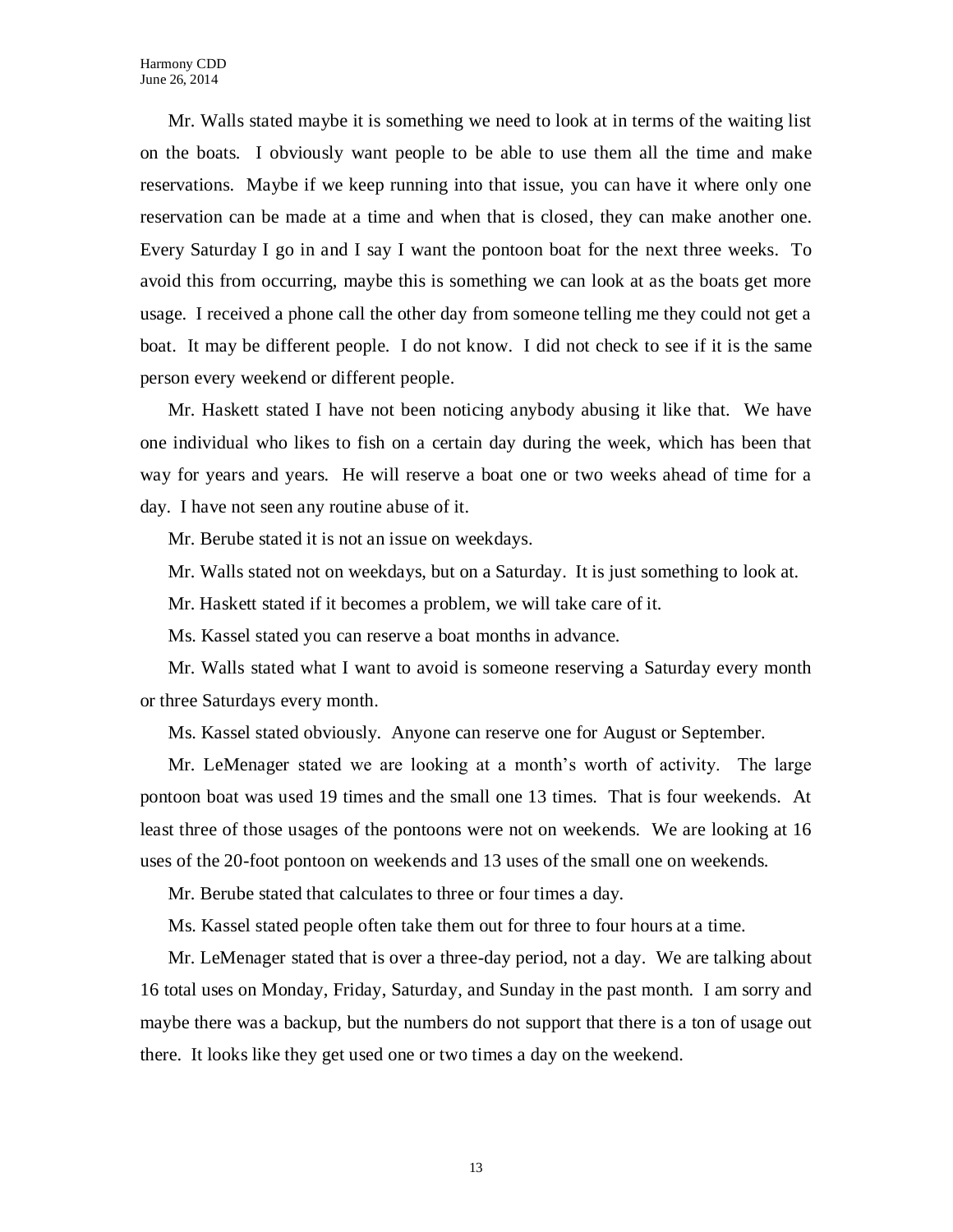Mr. Berube stated I suspect if you analyze it, most people want the boats at the same time and that creates a backlog.

Mr. Walls stated if you look at the calendar, there are three requests for the pontoon every Saturday.

Mr. LeMenager stated I agree, but I still come back to my point that having community boats is great for marketing, but the reality is each trip costs a small fortune for a small number of people and the rest of us are all subsidizing it. I am much more in favor of usage fees for the boats. It is a great community facility, but the bottom line is, a small handful of people actually use them.

Mr. Berube asked how much do you want to charge, \$100?

Mr. LeMenager responded I have no idea. I am just saying that there is a huge cost to offering the boats for free.

Mr. Berube stated I understand that, but if we are going to put in a fee, then we have to think about that. What is the fee going to be, \$10? If you did 100 trips a year at \$10, it will cost \$1,000. That does not even bite into the fee.

Mr. LeMenager stated I am not disagreeing.

Mr. Berube stated people are complaining about \$10 for a pool card.

Mr. LeMenager stated a lot more people use the pools than the boats. My point is, it is wonderful to have the boats, but we need to have a clear understanding of what the boats really cost.

Mr. Berube stated they are expensive.

Mr. LeMenager stated as well as the cost on a per-usage basis.

Ms. Kassel stated as we said before, part of the relatively low-use issue is that a lot of people do not realize the boats are here, that they can take them out, and what the process is. If they know the process, they mean to take the orientation, but just have not gotten to it yet. There are steps involved.

Mr. Walls stated I can tell you the reality of the situation. Because of my schedule, I can take the boats out on Saturday or Sunday. When I go to reserve a boat on Saturday or Sunday, they are almost always gone. A lot of people feel the same way that I do. If you break it out over a six-day period when they are available, that is not a true representation.

Mr. LeMenager stated this tells us what weekend usage is versus weekday usage.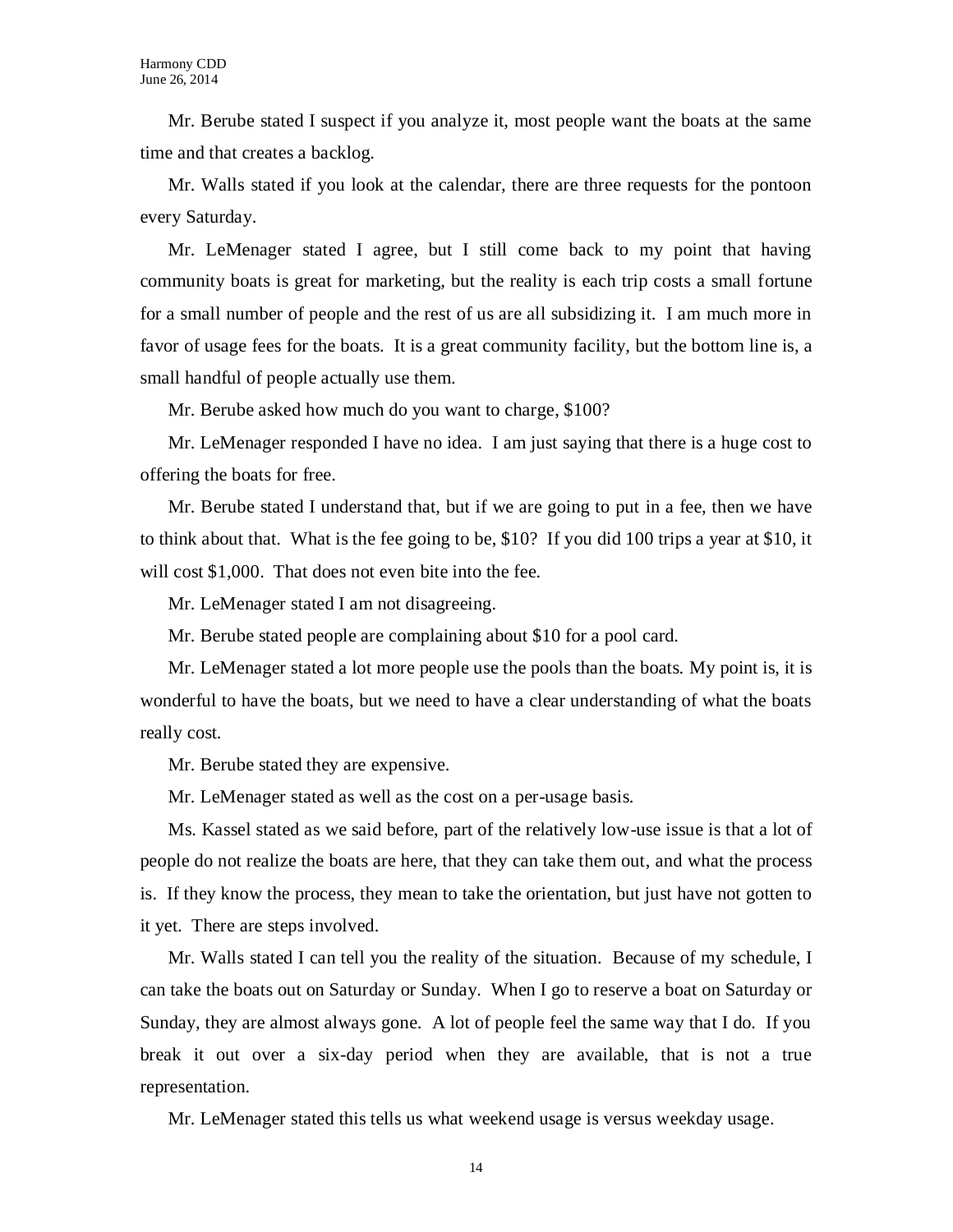Mr. Haskett stated keep in mind, if you take a pontoon boat out, you can only take it out twice in one day.

Ms. Kassel stated the batteries have to be charged.

Mr. LeMenager stated perhaps the solution is not to let them take a boat out for four hours. Maybe the solution is for two hours.

Mr. Berube stated it takes two hours to charge and two hours to take it out and back. On an eight-hour day, that is two times.

Mr. LeMenager stated actually it is three times. Maybe the issue is figuring out a way to get them to charge faster.

Mr. Berube stated you can swap the batteries, which is not practical. We are using high-capacity chargers already. You can only charge that battery so fast.

Ms. Kassel stated I think we are fine. We are looking at getting a new pontoon boat in the next fiscal year, which will ease things up a bit. I do not think anyone begrudges the CDD paying for the boats, even though a small proportion of people use them. I think we need to increase the visibility of the boats and be clear about what the process is so people are more likely to use them.

Mr. LeMenager stated we have been having this conversation for years. I do not know how much clearer you can make it. How many times do we have to tell them to go to HarmonyCDD.org? It has all of the links. You can click on a link and make your reservation.

Mr. Berube stated that is not the issue. It is a lot more complex than that when you get into it. There are a lot of people who do not like the deposit. It is a complex system. They have to go to orientation, sign the forms, and give a deposit. Even with all of that going on, we have a demand for boats that creates a backup. It is what it is. It is an expensive facility. Everything we do there is expensive.

Mr. Haskett stated I noticed the report does not show the wait list. I will start including it.

Mr. LeMenager stated I am a reasonable man if you can demonstrate to me what you are saying.

Ms. Kassel stated we understand what you are saying.

Mr. LeMenager stated I am just trying to save the residents some money.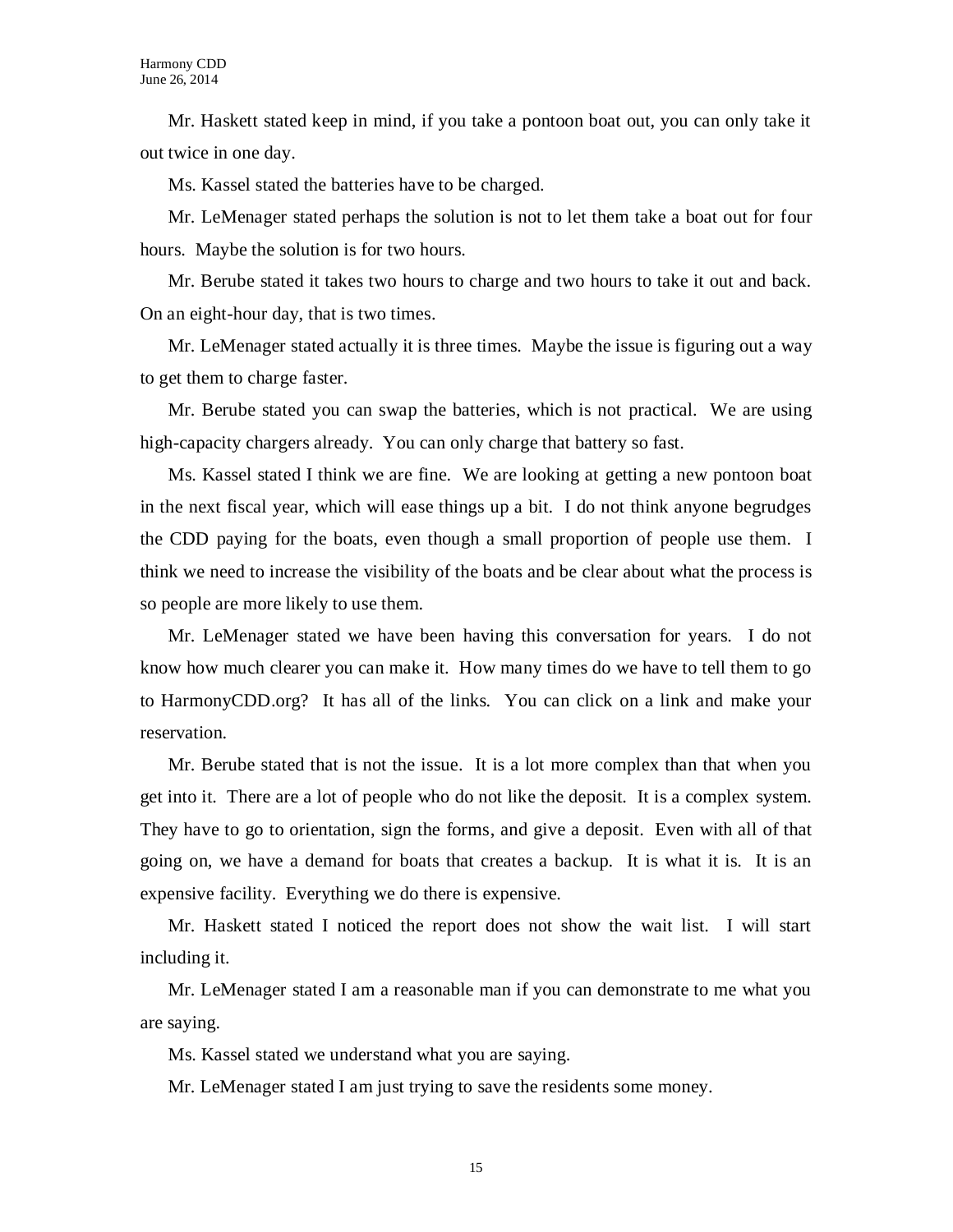Mr. Berube stated I think the reality is, there is a high demand for boats, people want those boats, and I think it falls on us.

Mr. LeMenager stated when you use words like "reality," it has to be backed up by facts. I am sorry, but the facts do not back up the reality.

Mr. Berube stated we have that fancy ADA lift at the pool, but it does not have a cover on it.

Mr. Haskett stated it does not have one.

Mr. Berube stated it is going to degrade quickly in the sun. It needs a cover. I know the aesthetics of the cover that they offered bothers you. There was going to be a custommade cover. The reality is, we need a cover.

Mr. Haskett stated it will be ordered.

# **SIXTH ORDER OF BUSINESS Developer's Report**

Mr. Glantz stated Mr. Brock Nicholas was running the community on behalf of the developer. He has moved on to accept a position with Lennar. The majority partners, Starwood Capital, tapped into Starwood Land Ventures, which is an affiliate, to manage the community. Starwood Land Ventures has numerous communities throughout Florida, in fact several communities within Orlando. We manage communities with a management team, and that team works on multiple communities. We do not have one person sitting at a desk, such as it was here. With our involvement, we are going to be taking a team approach that allows us to have experts in various disciplines work on the community. Today I have three gentlemen here: Mr. Kouwenhoven from Starwood Land Ventures, and Mr. Tramell and Mr. Webb, who are with Tramell Webb, a development company out of Orlando. They have been actively developing in Orlando for about 35 years.

Mr. Tramell stated since 1980.

Mr. Glantz stated they have extensive experience in Osceola County as well as Orange and Seminole Counties and elsewhere. We brought them on to help us with development activities. They will handle anything having to do with planning and development of the parcels for sale and long-term planning for Harmony West, Harmony Central, and beyond. They are working very closely with Mr. Boyd and will continue to do so going forward. Additionally, Mr. Kouwenhoven works with me at Starwood Land Ventures in Sarasota. Mr. Kouwenhoven's area of expertise, among other things, is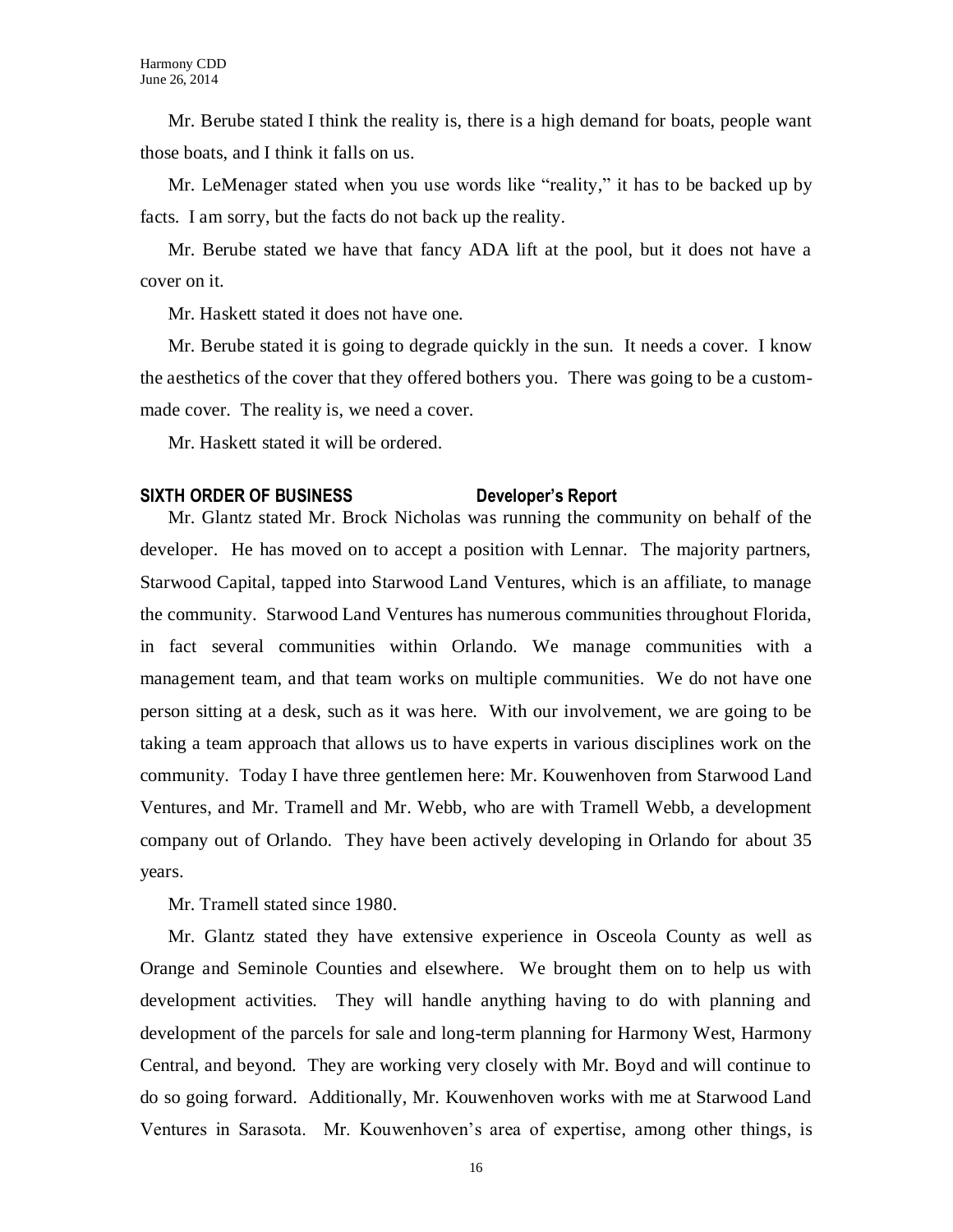representing the developer on HOA and CDD Boards. He has extensive experience doing this for 25 years in this field. We are also going to be doing some management at our Sarasota office. We are certainly going to retain the local team in place. You may see some changes going forward on how we address a variety of issues. Keep in mind that this community needs some help. We need to get more homes on the ground and let our development activity match the overhead that we apply to this community because right now, it is reversed. We will be working on that and these gentlemen will assist you.

Ms. Kassel stated Starwood Capital has the majority share or full ownership in Harmony Development.

Mr. Glantz stated that is correct.

Ms. Kassel stated Starwood Land Ventures is contracted by Starwood Capital to run Harmony Development.

Mr. Glantz stated yes.

Ms. Kassel stated I am just making sure because residents are going to ask me and I did not want to get it wrong.

Mr. Glantz stated we are an affiliate of Starwood Capital. When you see Starwood Land Ventures communities in the newspaper, Starwood Capital is our parent company. Starwood Capital is involved even though they are listed as Starwood Land Ventures. These gentlemen work on all of the Orlando communities. Mr. Kouwenhoven works on the ones outside of this area as well. That is a quick overview on some immediate items. We are finishing some punch list items on Neighborhood H-1. I told my team that we can no longer call it H-1. In two weeks, we need to have a name.

Ms. Kassel stated it is supposed to be Heron.

Mr. Glantz stated it may or may not be. I am just not thrilled with the name Green in one neighborhood, but that is going away.

Ms. Kassel stated there is some history.

Mr. Glantz stated history or not, the name needs to be sales related.

Mr. Berube stated the name Green is eco-friendly.

Mr. Glantz stated I am not sure why Mr. Shad Tome chose that name for that neighborhood.

Ms. Kassel stated I think the names were chosen long before Mr. Tome was here.

17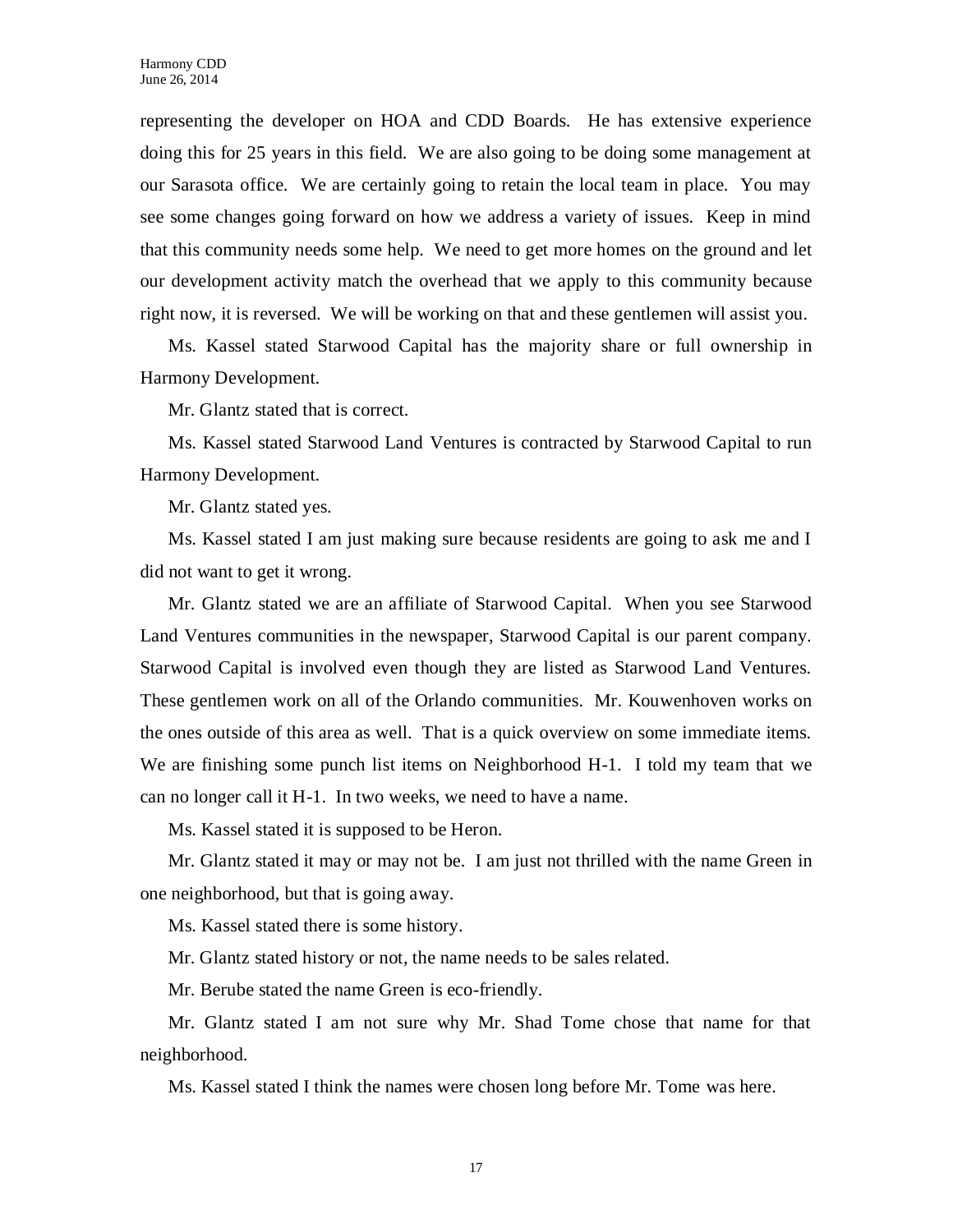Mr. Glantz stated nonetheless, we are going to address them. Obviously that has been presented to us and we have two new communities coming on board right across the road from H-1. Maybe it will be known as Heron. We have a community on Parcel H-2, which will have 40 lots. We will also have the neighborhood on Parcel F, which is along the lake on the north side of Green. That community will have 66 lots. Mr. Boyd's firm is preparing the documents and will be submitting them, post haste. Mr. Tramell is going to be in charge of developing the property. He will contract with the general contractor to make sure everything is in place. He has a team of people. We anticipate no lakes to be excavated for those two parcels. The lakes are already in place, and we anticipate starting sometime in late summer or early fall and finishing work by January. We will have a firmer time schedule once we have an idea of how quickly Osceola County will make their approvals. The Board had asked questions at the last meeting about the timing of some lights and so forth. That will be consistent with the timeframe I just mentioned to you. The lights will go in as soon as the development is completed.

Ms. Kassel asked how many lots are in H-1, H-2 and F?

Mr. Glantz responded H-2 will have 40 single-family homes. Parcel F will have 66 lots. H-1 will have 112 lots.

Ms. Kassel stated I am just thinking about what the street lighting bill is going to be.

Mr. Glantz stated I believe you probably have programmed H-1 and you will have to program going forward for H-2 and F. In 2015, we will be bringing on Parcel O. We hope to be signing up someone fairly soon to bring on Parcel I as well. We have quite a few builders interested at this point. Starwood Land Ventures has quite a few builder relationships since we have so many communities around the State. We were the number-one supplier of lots to home builders in the State for a number of years and are well connected, which is very important.

Ms. Kassel asked how many lots will Parcel O have?

Mr. Glantz responded Parcel O is currently being designed. It will have between 60 and 70 single-family lots.

Ms. Kassel asked where is this one located?

Mr. Glantz responded it is the first parcel past the golf maintenance road.

Ms. Kassel asked will it have single-family or commercial lots?

18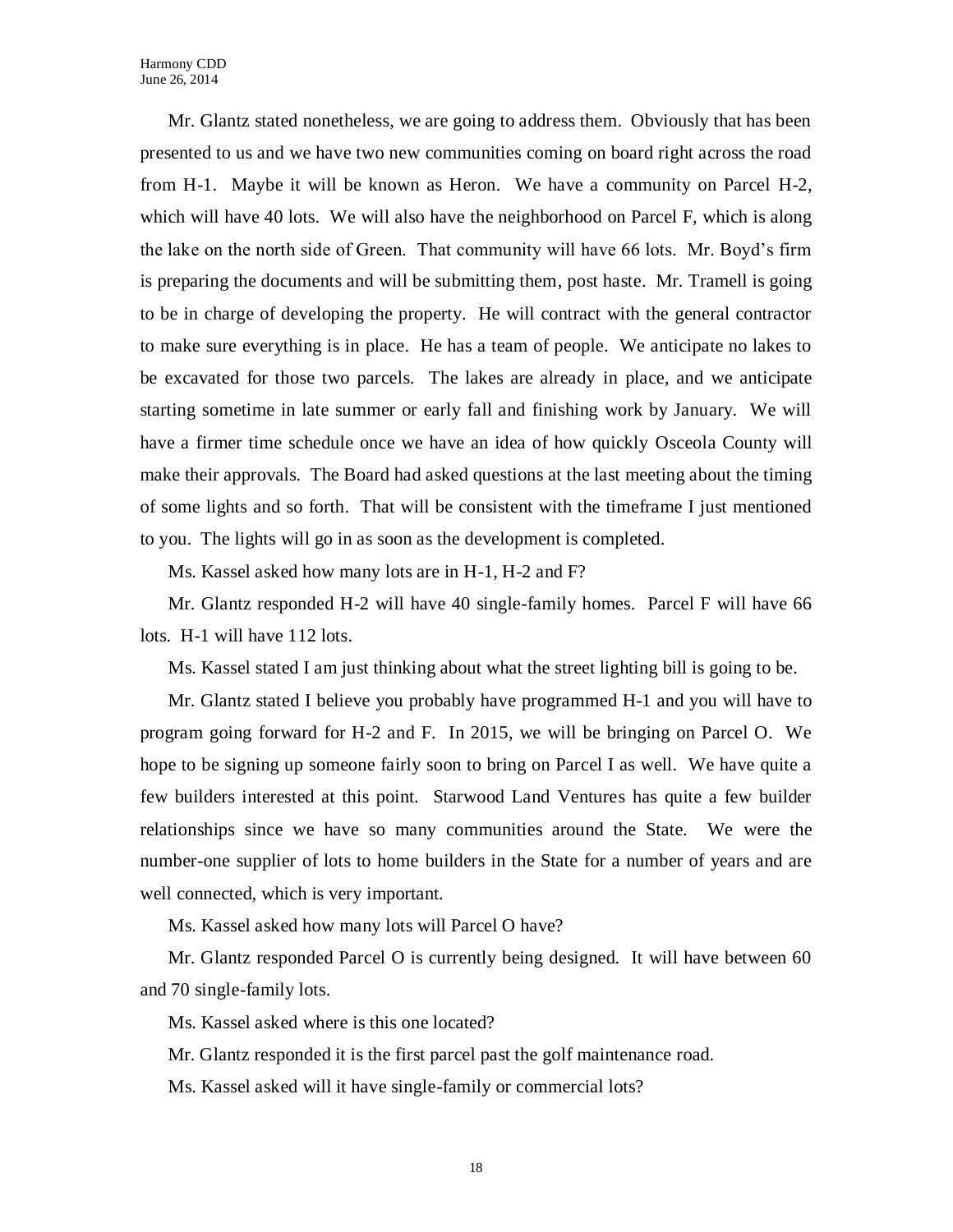Mr. Glantz responded single-family lots. We just removed the trailer from down the street. I rode around with Mr. Haskett today, and he is going to be cleaning up that area. Mr. Haskett's developer/CDD trailer is going to be relocated at the developer's expense to the golf course maintenance area. That area will be reclaimed by the golf course since it is on golf course land. The enrichment trailer is going to be removed as soon as Mr. Tramell's guy comes up with a quote. We are going to get that moved offsite and clean up that area. We will get rid of the chain link fence.

Ms. Kassel asked what about the Harmony Institute trailer?

Mr. Glantz responded it has already been removed. Now we have what looks like a war zone. We are going to clean it up as it is not to our standard. Those are some minor items, but they are immediate and everyone will see it.

Ms. Kassel stated thank you for the street signs.

Mr. Glantz stated that was just the beginning. The street signs will be coming out in three different phases. That was just the first phase. The second phase inclusive of Parcel H-1 will be coming out within the next few weeks. I believe I just signed a proposal for that. We are also replacing all of the directional signs within the community with new signs. The new sheriffs in town are unhappy with those signs, as they give too much information.

Ms. Kassel asked which directional signs?

Mr. Glantz responded all of the directional signs that are throughout the community.

Mr. Berube asked the Buck Lake and school signs?

Mr. Glantz responded yes. They have too much information and are too confusing. People are getting lost all the time. There are too many arrows. We are going to have less information.

Mr. Berube stated there are some areas where the signs can lead you around in a circle.

Mr. LeMenager stated we have made comments over time as to this place being sign happy. To the extent we reduce the number of them, that would be good.

Mr. Glantz stated what is going to happen is all the home builder signs will be 100% removed, with the exception of anything on a model lot. All of those will be removed so when you first come in at the western entrance, it is not littered with signs. We will remove them if someone tries to put one up. We will be very strict. The place is really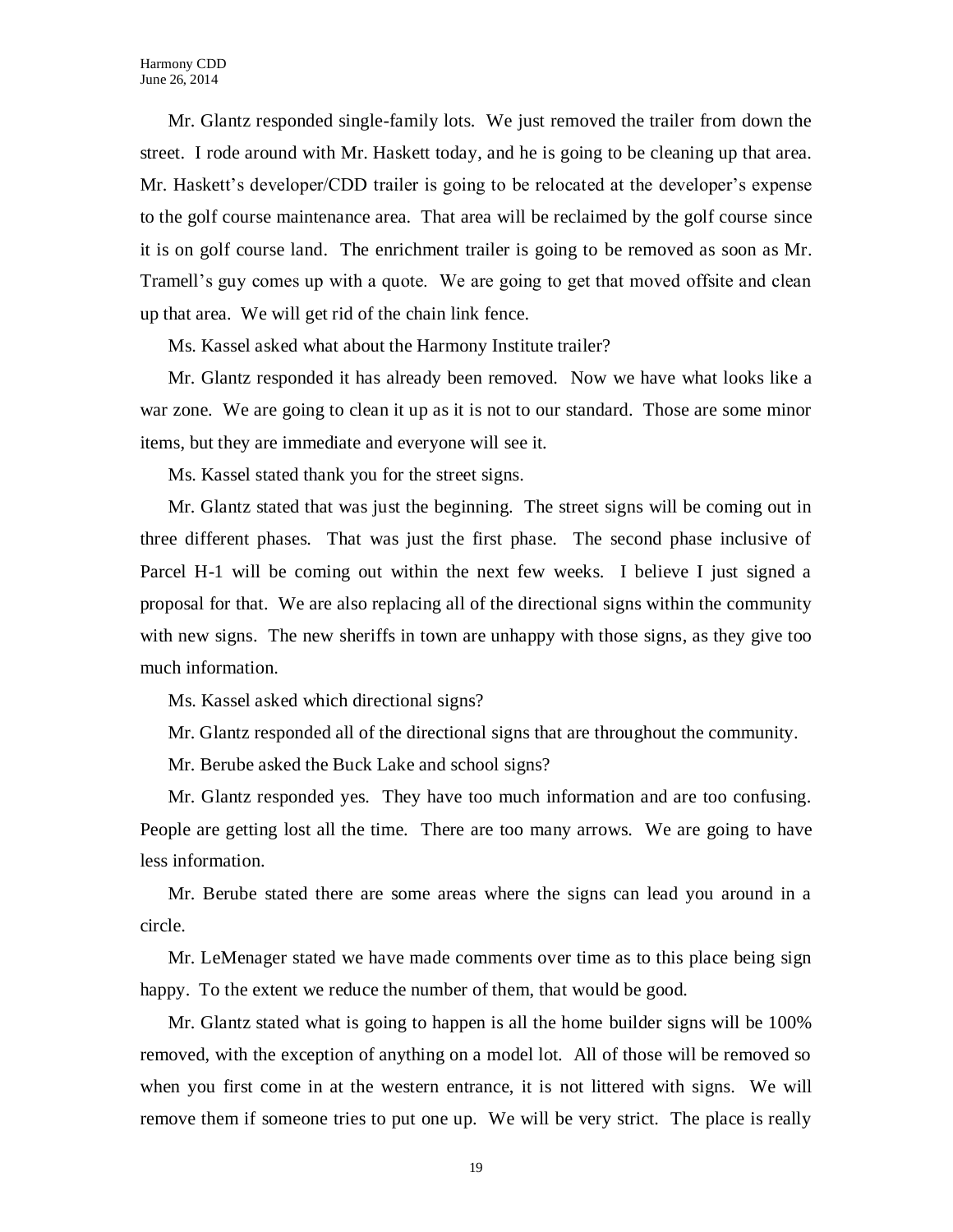cluttered, and we are going to try to clean that up. We are also going to be starting a major landscaping program at the western entry. The reality is, that is our marketing entrance. We can try to force everybody to the main entrance, but it does not work. We are not going to fight the reality, and you will see some changes to the signage. We are going to bring the white fence all the way up onto the northern intersection on the H-1 side all the way to Dark Sky. We will probably match it on the other side. We are going to be installing a large 10x10 sign when you first enter into the community at that western entry. It will have a map so the delivery guy who comes in will be able to pull over to the side and see where they are going. Prospects will also be able to find the models quickly. We want to capture the traffic and sell homes. I think that pretty much covers it. There will be quite a few changes going on that you will see.

Ms. Kassel asked what about events?

Mr. Glantz responded we are not changing anything with the events in the short term. We have some goals on how to convert some of these events from developer control and developer payment of 100% on both to phase it over time to HOA control and HOA payment. As the community grows, it should be an HOA function, provided the HOA elects to do so. We just cannot be funding these things forever. There is an HOA in place where Mr. Kouwenhoven will be instrumental.

Mr. LeMenager stated there is an unelected HOA in place.

Mr. Glantz stated what I would suggest and how it works in other communities that are developer controlled is to have three seats on the Board filled by the developer, but that is not how it is set up. We are going to have committees made up of residents because we need resident input.

Mr. LeMenager stated my wife is the Chairman of the Covenants Committee.

Mr. Glantz asked the Covenants Committee for the HOA?

Mr. LeMenager responded that is correct.

Mr. Glantz stated we will have things like Welcoming Committees and other committees. We are going to be very committee oriented when it comes to things that the developer wants or the residents want. Obviously, the developer is going to remain in control for a variety of reasons, but I do not think it is a detriment. Right now, the HOA does one thing, which is to make sure the documents are enforced. I do not think it does anything else. The challenge that you have is the CDD is a Board that manages property.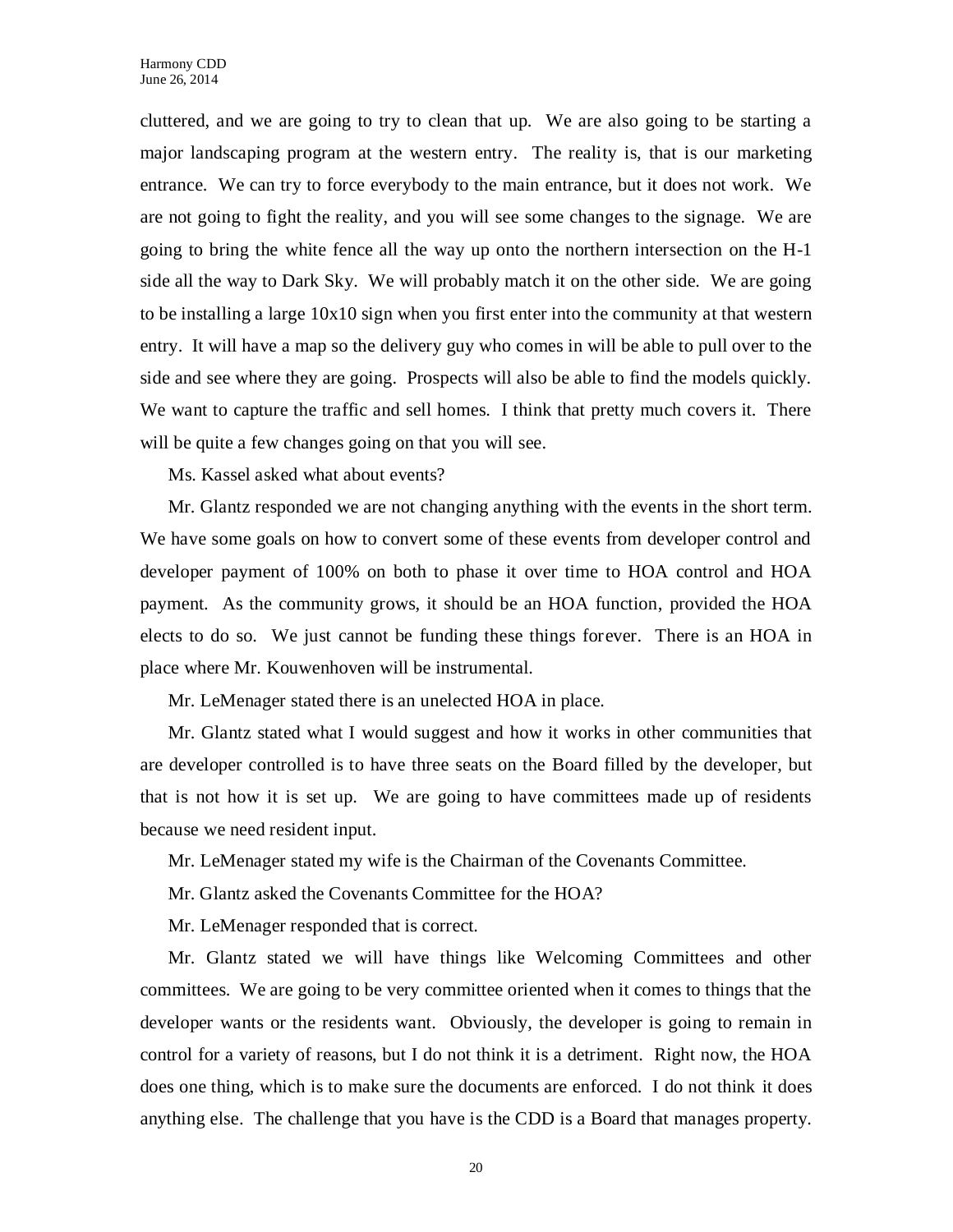You are not here to throw parties and hand out baskets to new residents. It is inappropriate for you to have committees to do so. That is really the purview of the HOA. Mr. Kouwenhoven will help you normalize that. He has a lot of good ideas and does this all the time. Mr. Kouwenhoven is not the manager. He manages the manager. Just as a point of interest, Mr. Kouwenhoven is working hard with finishing what Mr. Nicholas started. He may not finish at the same way Mr. Nicholas intended with the management company representing the HOA. Perhaps the best-laid plans are not going to work out. I think Mr. Nicholas intended to transfer to another company that would have a full-time manager onsite. After reviewing the numbers, I think Mr. Kouwenhoven found out that the numbers did not work and they could not have a manager full-time. Therefore, we are going to let someone who does this for a living figure it out. At the next HOA meeting, we will hopefully have an answer as Mr. Kouwenhoven is now on the HOA Board.

Mr. Berube stated Mr. Nicholas had indicated a trend toward economizing on street lights as new neighborhoods come online. That is our biggest expense. Is that trend going to continue as you revise the design plans for new neighborhoods?

Ms. Kassel stated it was spreading the distance between street lights because of how they spread light.

Mr. Glantz responded that is an excellent idea. I am going to refer this laterally to Mr. Tramell who has been involved in developments for a long time and can figure out what lamps spread more lights. He will work with the Dark Sky concept. We will take this under advisement and report back.

Mr. Tramell stated typically the utility companies design the street lights. They design the photometrics. I do not know exactly what Mr. Nicholas was thinking. There is not much manipulating you can do.

Mr. Boyd stated not specifically. We can talk to OUC about it and see what ideas they have.

Mr. Trammel stated we will get them to spread them as much as we can, but we do not have much control.

Mr. Berube stated we understand that. All we are asking for is consideration as the single largest expense we have is the street lighting when a neighborhood comes online. The street lighting bill for neighborhood H-1 was \$161,000, which we either need to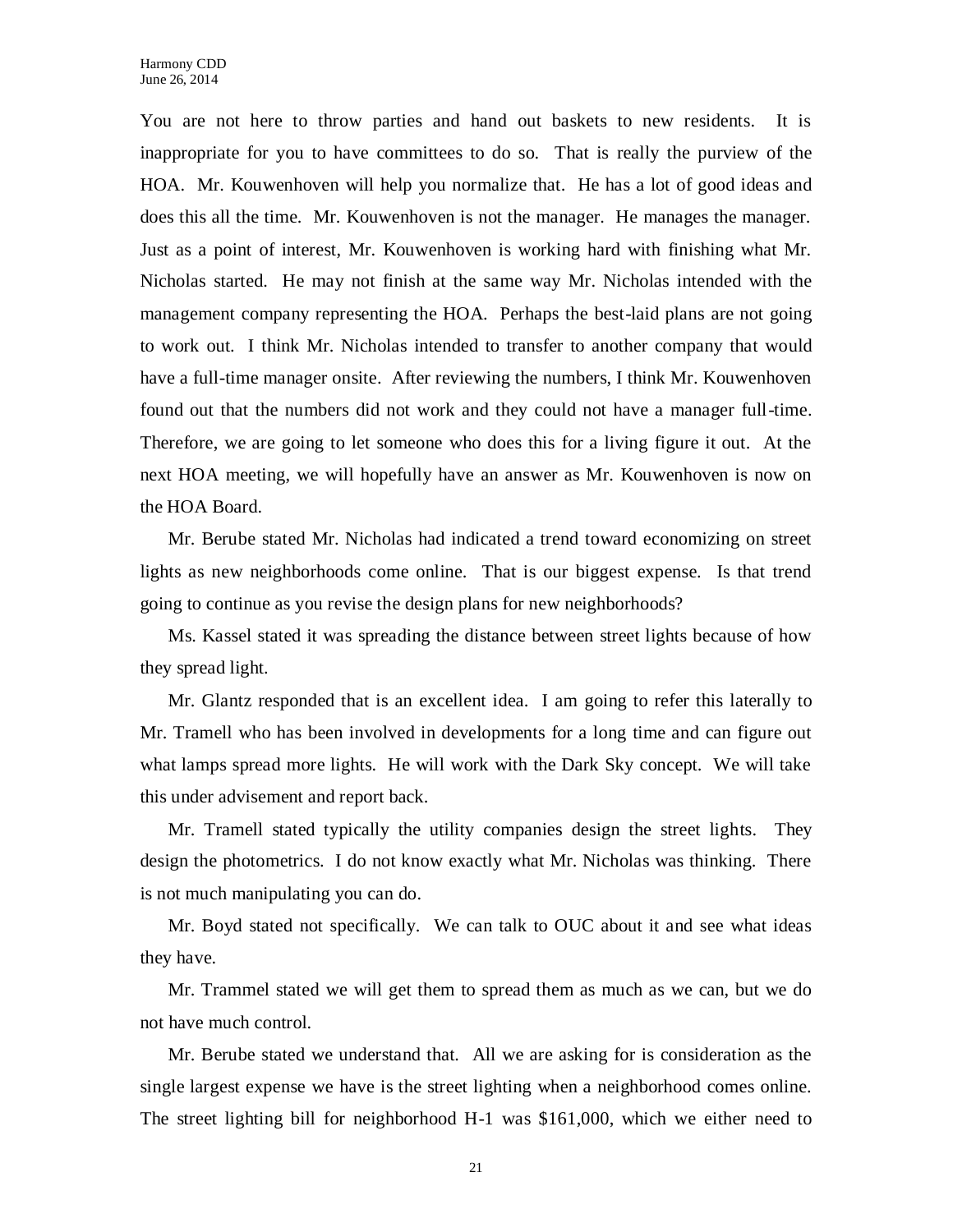finance or pay. That is a fairly large hit to the budget, and we ultimately ended up deciding to pay for it. That is what we need to plan for as we go ahead. What I am hearing is fast tracking the neighborhoods. As much as we can, we should economize on street lights without compromising quality lights. We appreciate whatever effort you can put into that.

Mr. Tramell stated certainly.

Mr. Berube stated we already had the discussion about the type of lights and type of pole, and we decided that we like the pole and the light and color, and we understand they are expensive because they are a special light. As we get into the design phase, whatever you can do to economize that would be really appreciated.

Mr. Glantz stated we have an open-door policy if anyone has any questions. I am here probably one or two days a week, and these gentlemen are here on an as-needed basis. The local team is always here.

Mr. LeMenager stated we entered into a contract with the developer to manage our staff because we felt it was a better solution than having them go through Severn Trent. Who is Mr. Haskett's boss?

Mr. Glantz responded technically, it would be me. We already have a program where I am going to show up and we will drive around and take notes. We already started to have discussions about the staff. It is interesting that you bring this up because frankly, it is our staff that you are reimbursing us for.

Mr. LeMenager stated no, that is not the deal. It is our staff that we are allowing you to have on your payroll. That was the deal. If you do not like that deal, we will need to find a different solution.

Mr. Glantz stated we may need to do that because we are getting the risk of having employment and are not getting the benefit. You are getting the benefit by shifting the risk to us. It is something that I would like to look at. It is not something to deal with today. We are not looking to change things that are already working, but we may want to modify it down the road. Any time we can lay things off as a developer to subcontractors, we typically try to do that rather than bring on additional staff and payroll. Then all of a sudden you have to take up issues with employees. I would trend the other way. Right now when you look at it, we are getting the risk of having people on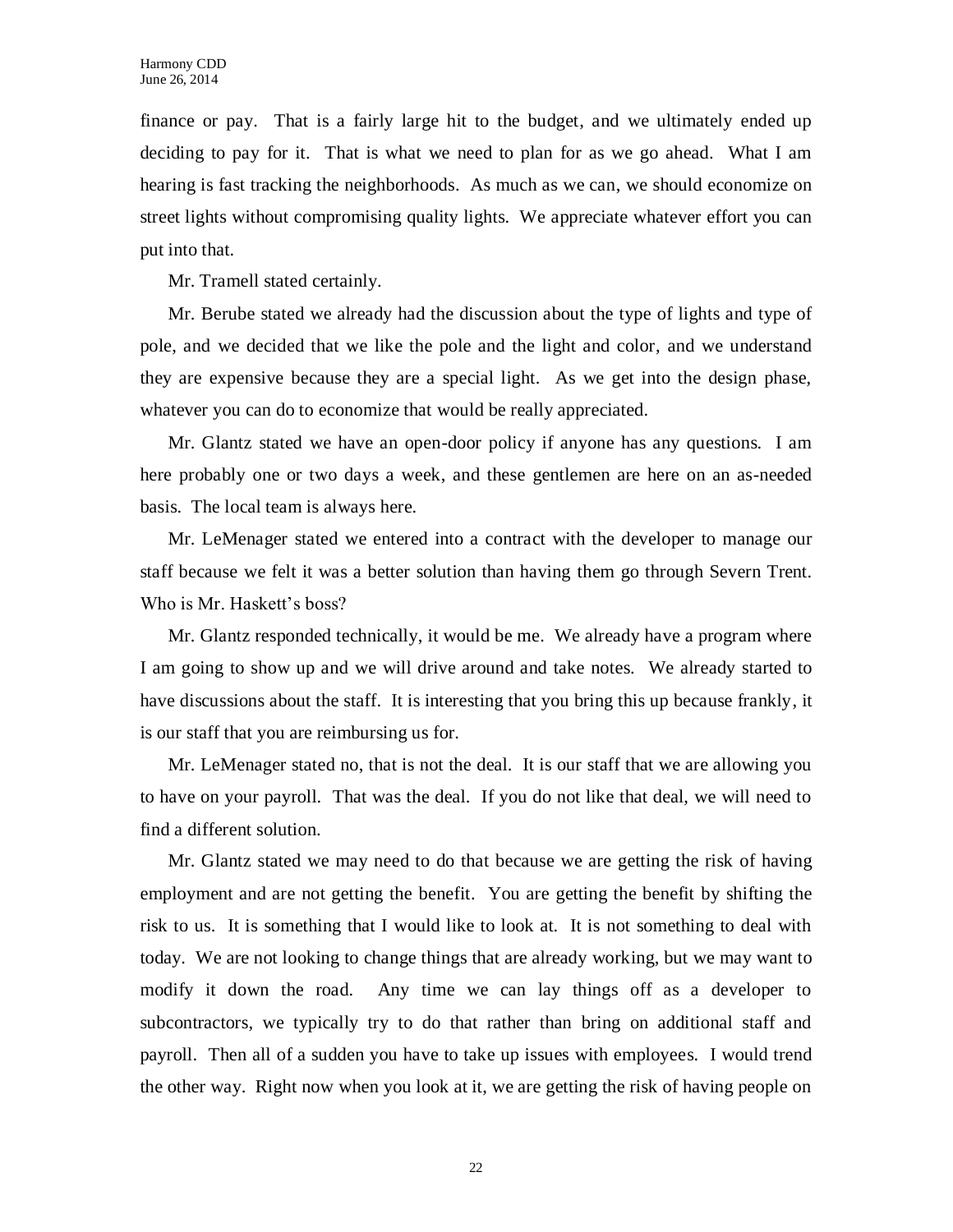our staff, and you are getting the benefit of us having that risk. I realize it came from a certain direction.

Ms. Kassel stated it also came from the developer because there were difficulties with having the employees being with Severn Trent and Mr. Haskett being the onsite manager. So it was expedient for the developer, the CDD, and the management company to have the staff be with Harmony Development Company.

Mr. Glantz stated the takeaway from my position is, this is something that I am going to look at. It will not be a June or July item, but I will be looking at it. We talked specifically about it today in the example about a new person coming in and what happens if someone gets hurt.

Mr. Berube stated we understand.

Mr. Glantz asked do you want to pay for the person who is not doing any work? For us to pay for it does not make any sense because we are getting the benefit. That is the challenge.

Mr. Berube stated there are certain issues with that employment package that can be difficult for both parties to administer. We get it. Technically, we are providing a job, but indirectly only. You have the risk, but the risk is fairly great on your side, which we understand. We are paying for these employees but do not have direct control. It was an expedient thing to do at the time because there was a problem that needed to be solved. Everyone put their heads together and said this works. However, you run into conflicts with managing it.

Mr. Glantz stated that is correct. The way you mitigate that type of risk is to hire a subcontractor. You have to pay more, but you are paying to not have the risk. We would rather pay to not have the risk. Right now, the CDD does not have any employment risk and that is all with us. I am willing to look at it. Let me understand more of what goes on. I will spend more time with Mr. Haskett to understand what your employees do. He had to drive around to show me what they do. I realize that they are working on CDD items, but anytime you can shift to subcontractors, that would be a benefit.

Mr. Berube stated we get it.

Mr. LeMenager stated in understanding where the solution came from, we were looking at other subcontractors and companies who typically do that, and it was Mr. Nicholas who suggested the alternative. What you are saying now is there is a new man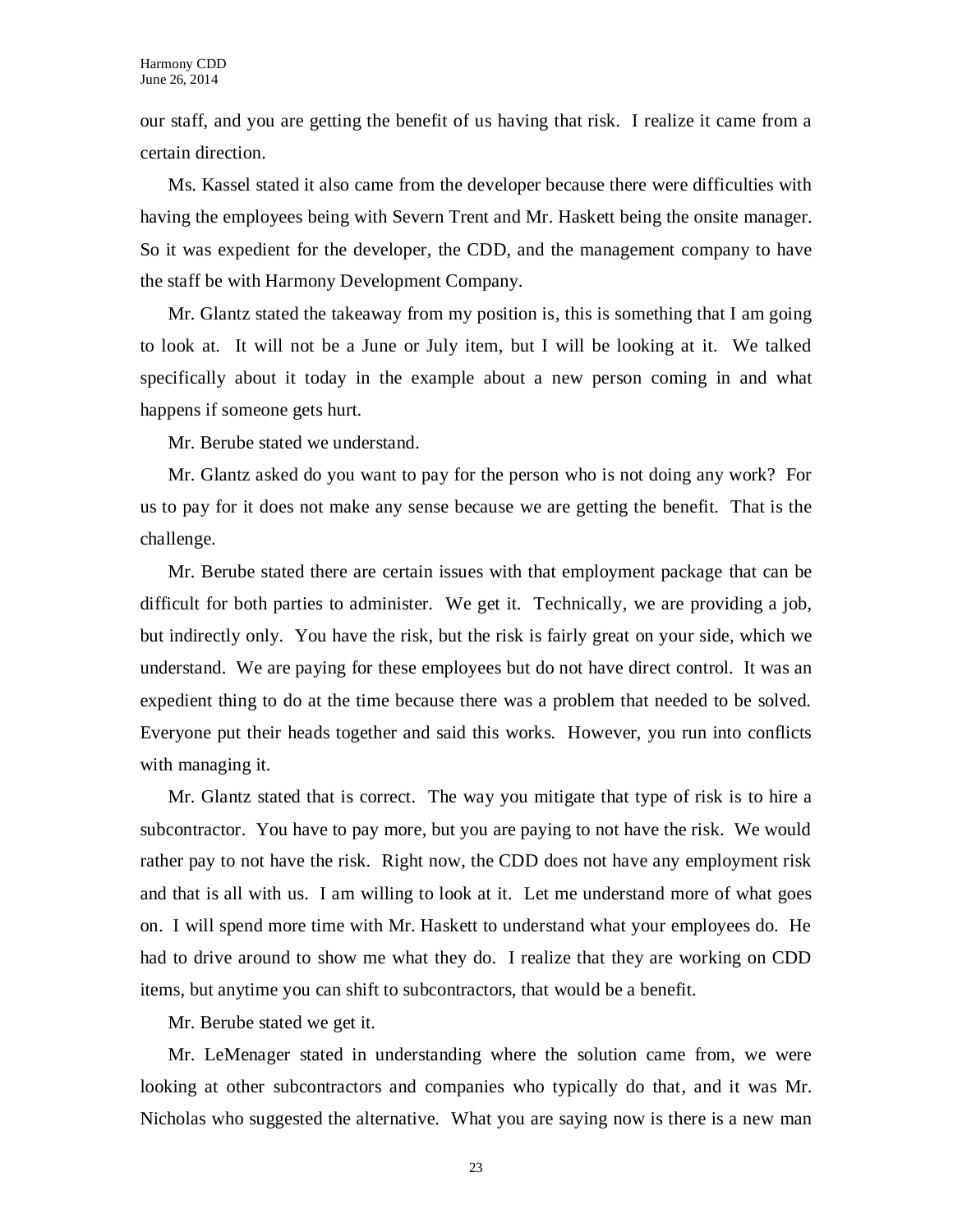in town, so maybe we need to go back and look at those other companies we were looking at. Instead we went with Mr. Nicholas's solution.

Mr. Glantz stated Mr. Kouwenhoven is on my team and has tremendous experience with this. He may have some recommendations. He has worked with Mr. Moyer before. I think all of you are agreeing that it is probably not a fair relationship and is something we should probably look at.

Mr. Berube stated you heard me earlier talking about the Maxicom system. As time goes on, this operation gets bigger and bigger. We probably need to stand on our own in many areas. It is not always easy to do it. We considered standing on our own when we did this switch to Harmony Development Company managing the employees. The most expeditious road to go at that time was to have Harmony Development Company manage it, mainly because he was already managing those employees and had the experience and it all fit. We get it. We are not averse to change, and everything is moving along. We appreciate the openness and know you swallowed up a lot of things. It is a learning curve for all of us. This Board has always had a good relationship with Harmony Development Company, and I do not anticipate that will change.

Mr. Glantz stated that is correct. Our first couple of weeks here was downloading information from Mr. Nicholas, and the next couple of weeks were working diligently with a bunch of people to help crank out these documents for the bond refinancing. There was a lot of work that we had to do behind the scenes. We worked very closely with Ms. Alice Carlson. We are now going to address these other areas.

# **SEVENTH ORDER OF BUSINESS District Manager's Report**

## **A. May 30, 2014, Financial Statements**

Mr. Moyer reviewed the financial statements, which are included in the agenda package and are available for public review in the District Office during normal business hours.

Mr. Moyer stated we are currently 97% collected on our non-ad valorem assessments. We expect to receive the balance through the tax certificate process.

# **B. Invoice Approval #170 and Check Run Summary**

Mr. Moyer reviewed the invoices and check summary, which are included in the agenda package and are available for public review in the District Office during normal business hours, and requested approval.

Ms. Kassel asked can you discuss the Insight Irrigation bill?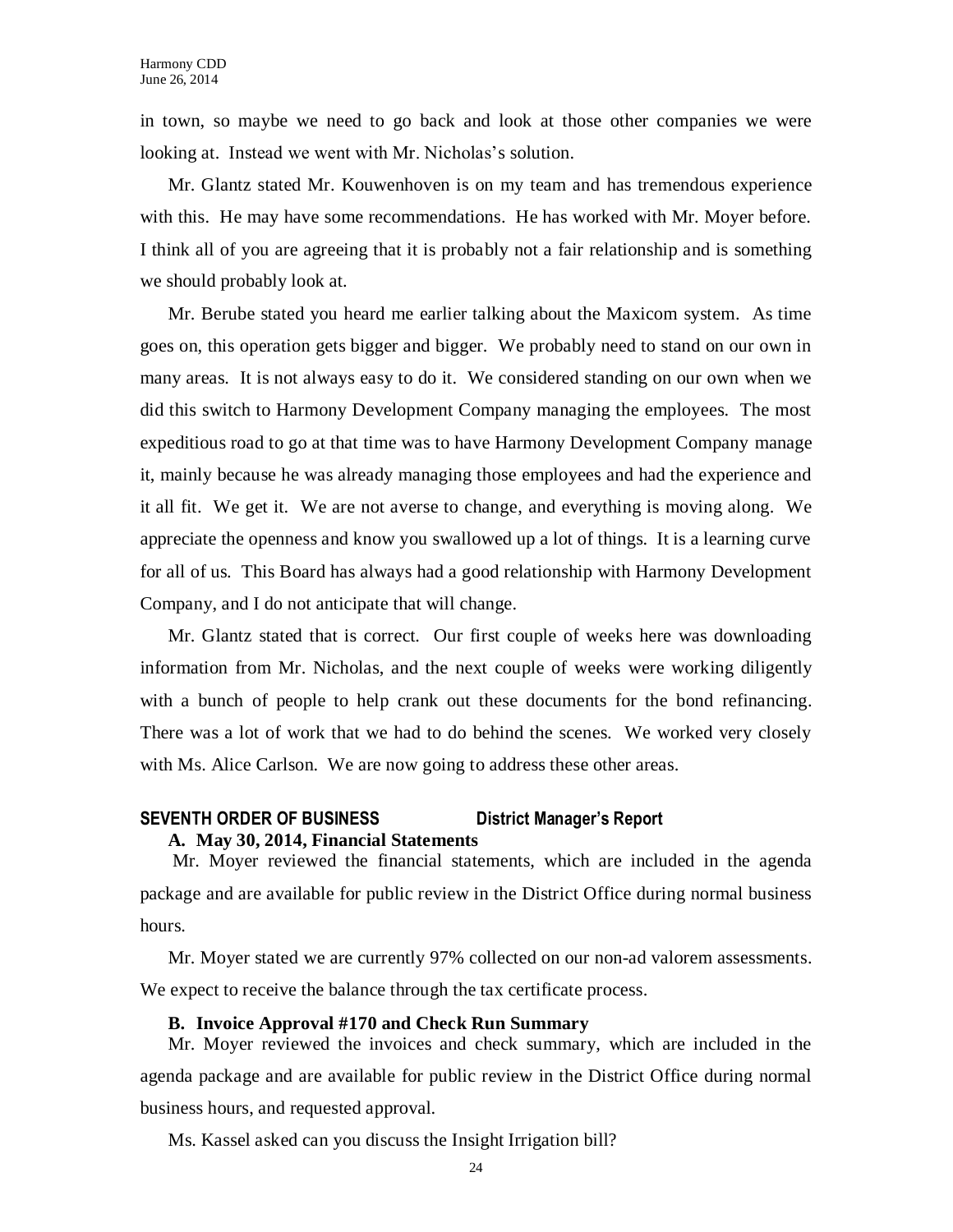Mr. Haskett responded it was a big job. All of the communication wires run to controller number 23, which is in the Estates. We tracked it for a month and a half trying to locate the issues. The bottom line is, when the directional bore was done by a utility company, they bored through half of the wires, which all had to be rerouted and spliced together because they were broken under a BrightHouse box.

Ms. Kassel asked why was BrightHouse not billed for this?

Mr. Haskett responded we are attempting to do that.

Mr. Berube stated good luck, because that boring was done a long time ago and they are going to say we are out of luck because it took too long and how do they know that we repaired it. That is what is going to happen. However, we can at least try.

Mr. Haskett stated we have photos showing that the damage that was done.

Mr. Berube stated my concern with this is, we have guys on staff to handle irrigation issues and we pay them. The bottom line is, we have a controller somewhere that is not turning on a valve somewhere. Clearly, there is a broken wire somewhere. I am just wondering why we did not have our guys do this but we spent \$1,200. We spent \$6,000 last year to map all of our irrigation lines. I realized you had to do some digging, but it should be a matter of power here, no power here, dig up this area. I am sure Mr. Aaron Smith did that and we paid a markup for him to do it. One of the ideas of having people on staff is to avoid contractors. That is my thought.

Mr. LeMenager stated my thoughts are that Mr. Haskett does a fine job. If, in his judgment in this particular instance that this was the right thing to do, I am more than willing to give him the benefit of the doubt.

Ms. Kassel stated I am, too. I assume that your men tried to locate the issue and that is why it took a month. They were unsuccessful and that is why you had to bring Insight Irrigation onsite with their experience to be able to locate the problem.

Mr. Haskett stated that was our last resort. Otherwise, we were going to lose turf and landscaping. It would have cost a lot more than \$1,200.

Mr. Berube stated that is why I was asking for your input. We all had the same thought when we saw the bill from Insight Irrigation. Was Century Link in here, too?

Mr. Haskett responded they were, but it was evident because the wires were pushed right into the BrightHouse box.

Mr. Kouwenhoven asked did you send them a letter demanding payment?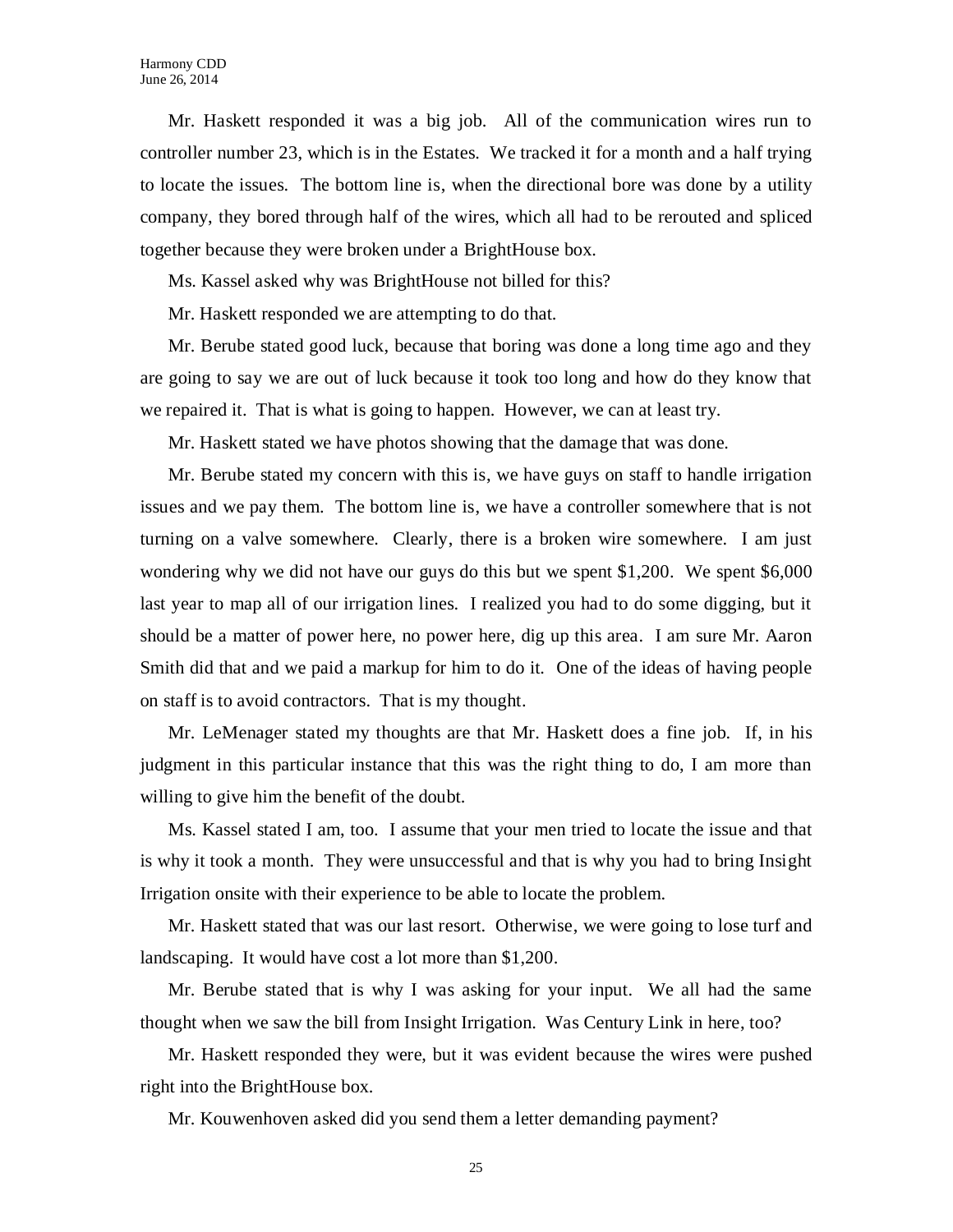Mr. Haskett responded not yet.

Mr. Berube stated there is an invoice from Davey Tree for the replacement or addition of three trees in the Green neighborhood. This is a brand new neighborhood. Are we adding trees or replacing them?

Mr. Haskett responded two of them were in the park at Blazing Star and Sundrop. The other one was at a house, which had been there a year and a half and was replaced.

Mr. Berube asked were these dead trees?

Mr. Haskett responded yes.

Mr. Berube stated some supplies were purchased from a supply store including six Rainbird solenoids and some valve boxes. Where were these items used?

Mr. Haskett responded three were used in the Estates. The remainder are either used to replenish stock or used somewhere. I can look into that for you. Do you need things that detailed?

Mr. Berube responded no. It just seemed like an unusual purchase to purchase six at a time. Those solenoids control a zone.

Mr. Haskett stated that is correct.

Ms. Kassel stated maybe three went out at the same time and they figured they would receive a discount by purchasing six.

Mr. Berube stated it caught my eye because when you purchase six solenoids, that is generally to run six zones. That is a highly unusual failure to have six solenoids go out at one time.

Mr. Haskett stated not typically. It is lightning season, and solenoids are first to go.

On MOTION by Ms. Kassel, seconded by Mr. LeMenager, with all in favor, unanimous approval was given to the invoices, as presented.

**C. Questions and Comments on the Proposed Fiscal Year 2015 Budget** Ms. Kassel stated this item was discussed at the workshop.

Mr. Walls asked is the reason the assessment is split from CDD collected to tax collector collected because of the commercial properties?

Mr. Moyer responded because of the commercial properties and when the plats were recorded.

Mr. Walls stated the commercial properties went up 6% from last year. Why is that?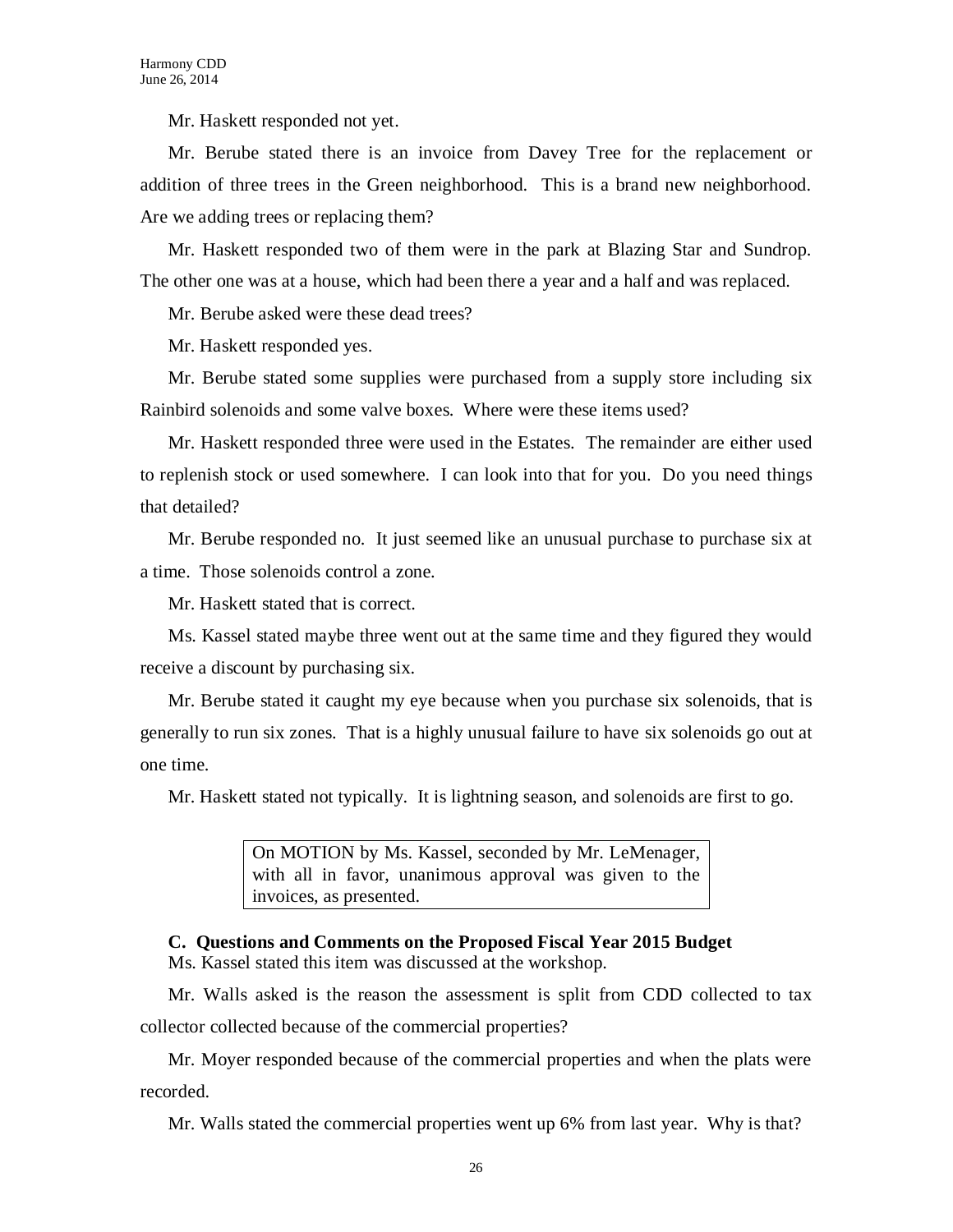Mr. Moyer responded collections and discounts.

Mr. Walls asked does this require any special notice?

Mr. Moyer responded no. It was part of original assessment methodology.

Mr. Walls asked so they are, in effect, already on notice?

Mr. Moyer responded yes.

# **E. Public Comments/Communication Log**

The complaint log is contained in the agenda package and is available for public review in the District Office during normal business hours.

Mr. Moyer stated there was a concern expressed to me about the use of the pools.

Ms. Kassel stated to me, also. I asked a couple of people recently about the pools and they had some bad experiences.

Mr. Walls stated a couple of people actually contacted me this week or last week about the high school using the pools for P.E. class in the morning. Several parents tried to take their little kids there, and the pool was full of teenagers. I do not think they were causing any problems, but you do not want to take your three-year-old or four-year-old kids to the pool when there are 20 teenagers in the pool. I do not think we should have our pools be open to anyone and everyone for free, even with the best of intentions, because that is what is happening right now, especially at a point in time of where we are telling people that we are beefing up security and will take care of problems that they are noticing. When you come out here, it is full of people who do not have cards. They just filled out a form and are coming in. There is no accounting who is there and what they are doing in there. People do not know. I think we need to stop that. I understand that it is being done with the best of intentions. We even have the summer camp here at the golf course. These people pay the golf course to put their kids into summer camp, and they come over here and use the pool. I may as well run my own summer camp and have people pay me to use the pool. I do not think that is what we are intending the use of the pool to be. I think we should discontinue this usage.

Mr. Berube stated to add to that, Heavenly Hooves has a summer camp going on, and they are bringing a gang of kids over every day, too.

Mr. Walls stated the pools are here for the residents who pay for their use. If we want to establish a fee, I think there should be a reasonable fee for these people to pay. I think it would be prohibitive for them to pay that fee for the number of kids they have and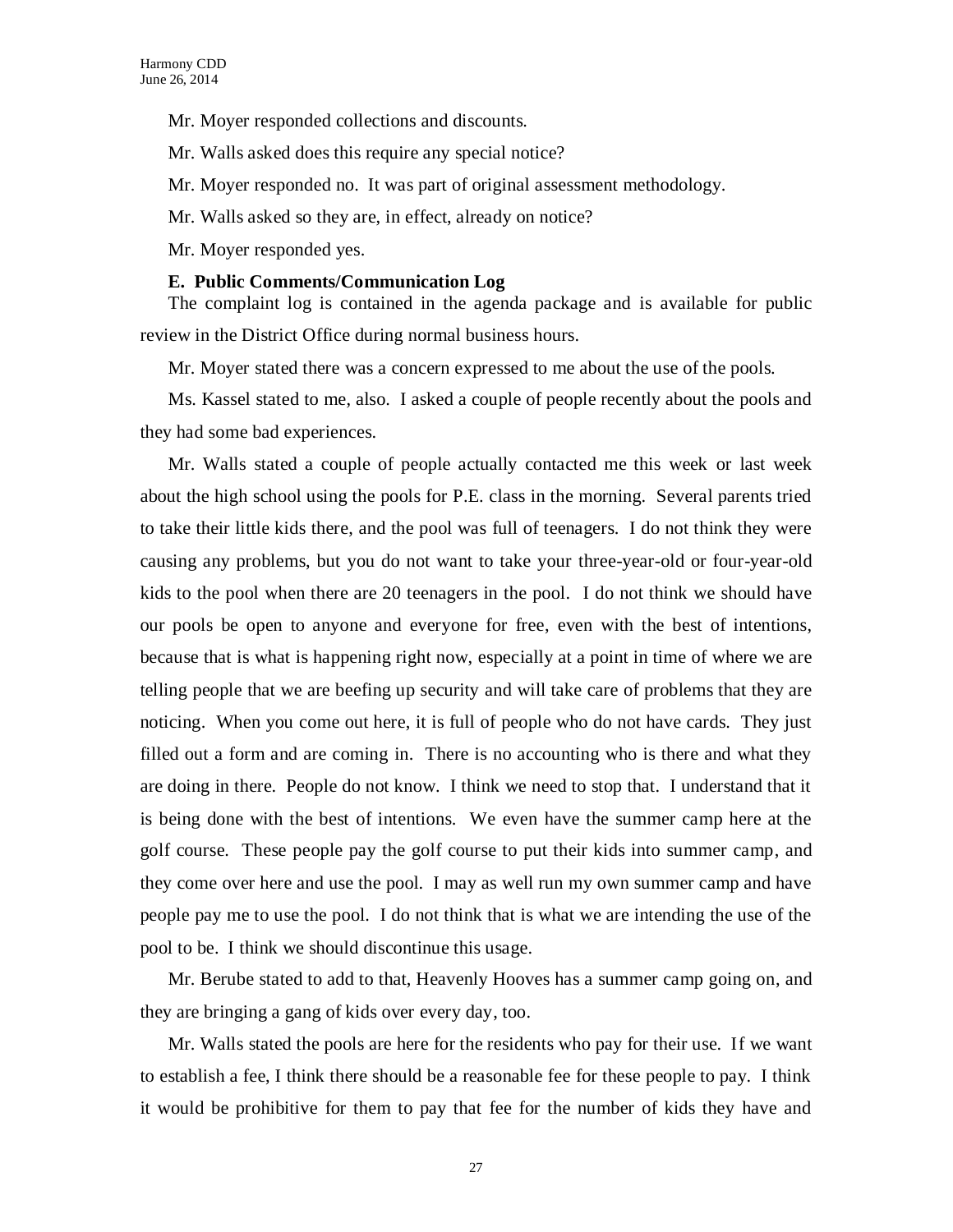access issues. If it were up to me, I would not allow outside groups to use these pools, especially for free.

Ms. Kassel stated on Tuesday, a resident said she was at the pool from 1:00 p.m. until 3:00 p.m. Things were clean and the water was comfortable, but a group came in around 1:30 p.m. There were two adults and 10 or 11 five and six year olds.

Mr. Berube stated it was a summer camp.

Ms. Kassel stated it could be. She said there were many young children with far too few adults to supervise them safely. They stayed for an hour and a half and behaved in the expected manner of running amok and so forth. Then there were three young mothers with three or four children from the ages of six to toddler. Her gripe was that the toddler was in a diaper with swimwear. Diapered children should not be allowed in the pool.

Mr. Berube stated they had a swim diaper. As some of you know, I have made myself available to people as all of this discussion has come up about pool security. I get two to five text messages or emails every single weekend. Most of them, I turn over to Mr. Haskett and we receive a response. I ran across an issue today, and Mr. Gerhard Van der Snel was nice enough to come over and assist me because we had a gang of teenagers hanging around outside of Ashley Park. I noticed them. There was a mother with her child, and they attempted to follow her in through the gate. She did the right thing and told them they could not come in. Then they hung around and were somewhat verbally boisterous. She ultimately called somebody else. She and her daughter left the pool because she was clearly uncomfortable. As she was leaving, they grabbed the gate from her, and she was trying to argue with them. Finally, she just gave up and left. Then they walked in. Of course, I was just sitting there and I stopped them. Then it turned into a verbal altercation with them swearing and screaming at me. I was not going to get into that, but their argument was that they live there. I asked where their card was, and they did not have one. Ultimately it was diffused, but they were working hard to come into that pool. The security issues are still alive. When the P.E. class showed up the other day, my phone rang almost immediately. They were 16 boisterous high school kids in the pool, and they took over the pool. It does not appear to be a P.E. class. It was a gang of kids with a cooler of water on the side of the pool having a good time with not much adult supervision.

Mr. LeMenager asked was a teacher there?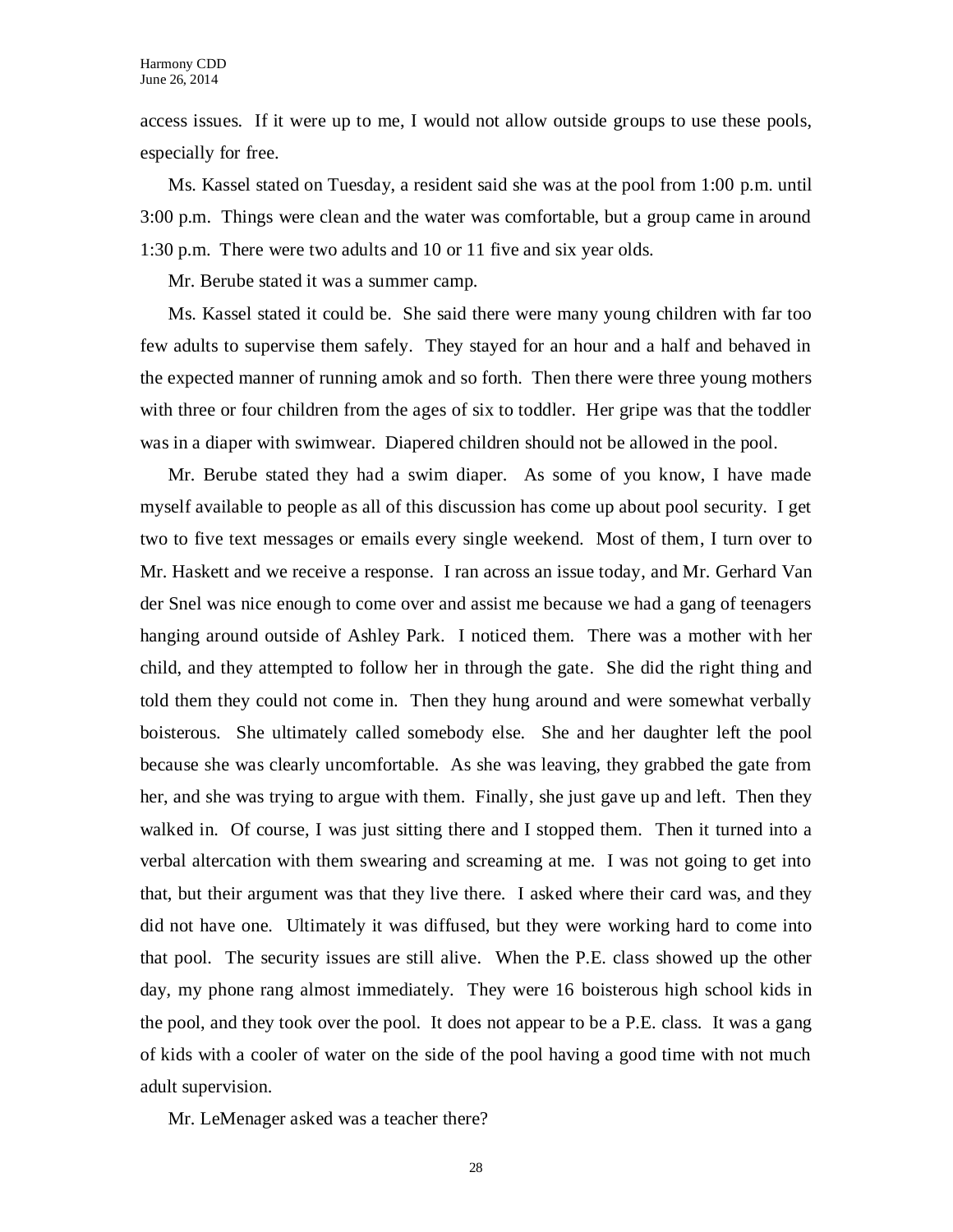Mr. Berube responded there were adults, but it was out of control. I did not see it, but I am just relaying what I was told.

Mr. LeMenager stated I understand, but you can contact the Principal. If it is a legitimate class and they are behaving like that, trust me, the Principal will squash them like a bug.

Mr. Walls stated the bigger question is why they were let in.

Mr. Berube stated if there was no pool in this community and there was one at the school and the community people wanted to use the pool at the school, I can almost bet that the answer would be we cannot use their pool. I realize it is a civic use. We get into funny things because we have a request for resident swimming lessons. Now the chatter on Facebook is people have been screaming for swimming lessons here and they are going to finally put them in place. We have done that with the school down the street by allowing them to do swimming lessons. I think that is a little bit different use than a gang of high schoolers coming in and having a party in the pool. We walk a fine line. What is a good civic use of the pool? I think the reality is that summer camp is a paid activity. Somebody is making money on the summer camp. It should not happen. Heavenly Hooves may be a non-profit, but they have a summer camp and are marching kids right across the street, coming into the pool, and taking over the pool. Whether they like it or not, that is a paid business. I do not think any paid business should be able to use our pool for free, especially when we are telling people that we are spending good money on securing our pools and then we just let the groups come in.

Mr. Haskett stated paid businesses pay CDD fees.

Mr. Walls stated but so do residents. If I had a business such as a summer camp and brought 10 kids to my house and used the pool, I do not think that is fair.

Mr. Haskett stated all parcels, whether a business or a residence, pay a CDD fee. I am not saying I advocate for all of that, but keep that in mind as you are talking about businesses not being able to use the pool.

Mr. Berube stated I understand, but the people running the business do not have a pool access card. As a non-resident owner, they should at least pay for a pool card. I do not think it is right for a paid business to come in, especially when we are telling residents how many people they can bring in and they are paying for security and improvements and then we just let a summer camp use the pool. The same thing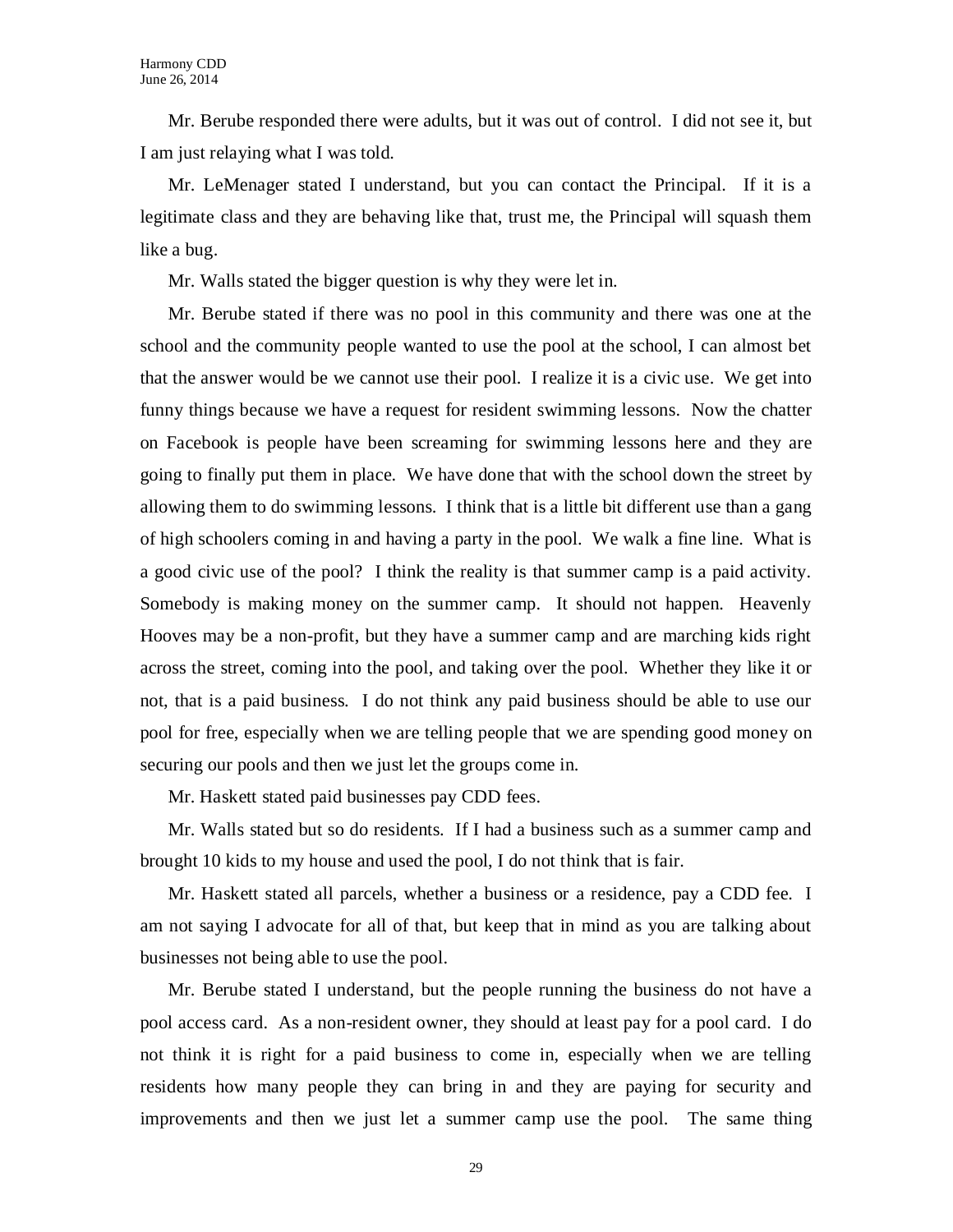happened at the developer's pool party on Sunday afternoon. The gates get opened, people come in, and no one is checking cards because people just open the gates. Maybe it is all residents, but maybe it is not. I do not know. We walk a fine line, but all I am saying is that I do not like high school kids using the pool unsupervised. Summer camp is already going on, but going forward, summer camp probably should not be allowed to use the pool.

Ms. Kassel stated here is the problem with a paid activity. If you give someone permission to bring a paid activity into the pool, then they have the sense that they have paid to be there so they should be allowed to have the use of the pool and take over. That is not what we are about or something that we want to happen.

Mr. Walls stated we do not let people who live here and pay CDD fees but do not have a card to use the pool.

Mr. Berube stated that is right. This application says P.E. class. What can you do in a pool besides swim that is physical education? Physical education is usually out on the grounds.

Mr. LeMenager stated swimming is physical education.

Mr. Berube stated but they were not swimming. They were not doing laps back and forth.

Mr. LeMenager stated let the Principal know.

Mr. Moyer stated there are a couple of applications from the Town of Harmony, which is the developer. What is your opinion on the swimming program?

Mr. Haskett responded as far as I know, the swimming programs are for the residents.

Mr. Walls stated correct me if I am wrong, but these summer camps, like the one run by the golf course, are open to anyone.

Mr. Berube stated for \$200 per week.

Mr. Haskett stated I am not aware of what they do.

Mr. LeMenager asked did the golf course ask for permission?

Mr. Walls responded yes, they did. We are letting them because that has been the policy.

Mr. Berube stated when I saw that come up, I got a hold of Mr. Nick Deacon and told him at the very least, he needs to ask for permission to use the pool. Mr. Nicholas somehow got involved in that email and said to Ms. Rosemary Tschinkel that this is a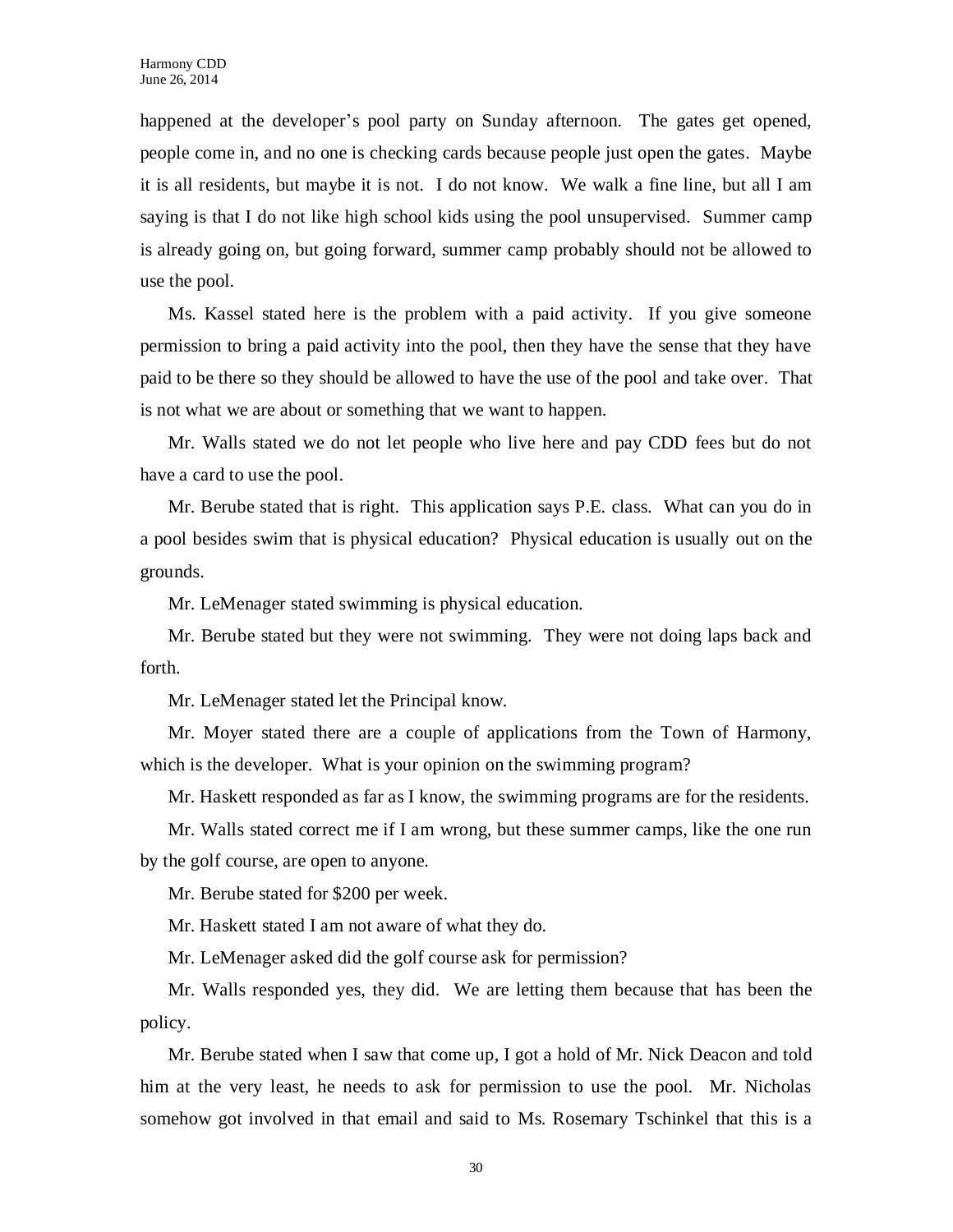development-sponsored activity, and everyone who is going to be at the summer camp is going to be a Harmony resident. At that point, the application got approved.

Mr. LeMenager stated if they are Harmony residents, that is pretty clear.

Mr. Berube stated yes, but we just allow any resident in there.

Ms. Kassel stated we allow residents with cards only.

Mr. Berube stated that is exactly right. Kids do not have cards.

Mr. Walls stated I do not think these groups fall under our access policy.

Mr. LeMenager stated if you are under a certain age, you do not need to have a card.

Mr. Berube stated but you need to have a parent or guardian watching you. Mr. Deacon and another adult with a gang of 14 to 15 kids is clearly above what is good supervision.

Ms. Kassel stated it is one thing when the community is young and the pools are not being used that much to allow these groups in.

Mr. Berube stated the pools are crowded now.

Ms. Kassel stated so it is a different story now.

Mr. Berube stated I am saying that the high school can no longer use the pool after this month.

Mr. Walls stated I agree.

Mr. Kouwenhoven asked have they already been approved?

Mr. Moyer responded they have been approved, but the ones for July were rescinded.

Mr. Berube stated let them finish June as a courtesy, and then they can no longer use the pool starting in July.

Ms. Kassel stated kids come to the pool training during the week.

Mr. Berube stated those are for swimming lessons.

Mr. Walls stated I do not like that either because it is the same principle. You are taking up space in the pool from residents who are paying for it.

Mr. Qualls stated if I recall, there is a contract for that activity, which can be terminated.

Mr. Berube stated here is the deal on the swimming lessons. It was driven by people living here who asked for swimming lessons.

Mr. Walls stated they are paying for those swimming lessons.

Mr. Berube stated I understand. I do not know exactly what to do.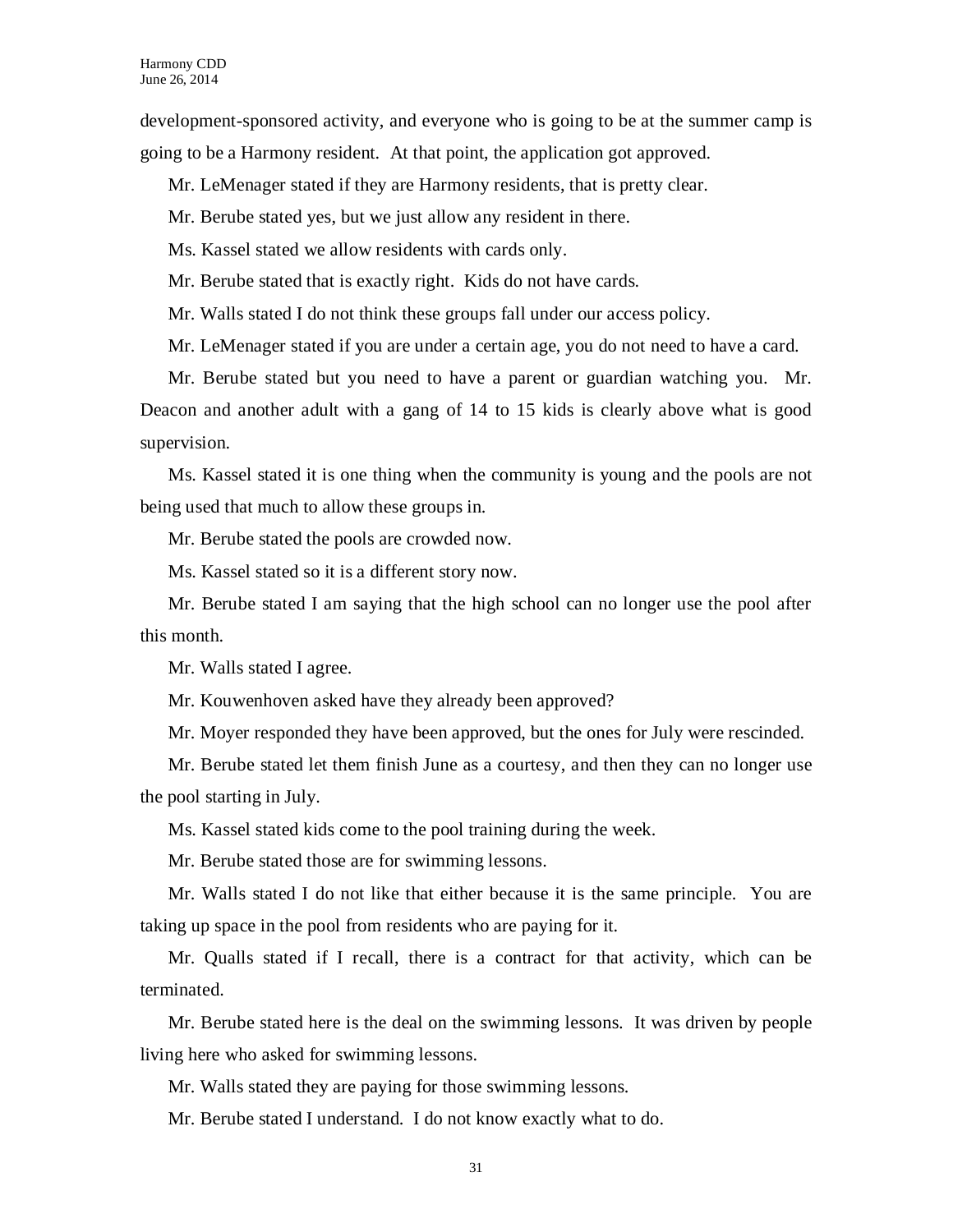Mr. LeMenager stated we discussed this before. I am not in agreement with Mr. Walls. I cannot think of a higher purpose than using the pools to teach kids to swimming lessons.

Mr. Berube stated it is a good civic activity. I agree with you.

Mr. Walls asked why is it our job to pay for that? I am not disagreeing with you that it is a good or a bad thing. I am just looking at it differently.

Mr. LeMenager stated point of fact, it costs us nothing.

Ms. Kassel stated my opinion is if they take over the pool so that residents cannot have their quiet enjoyment of the pool because of these activities, for me that is problematic.

Mr. Walls stated the swim lessons completely shut down the pool.

Mr. Berube stated the community school lessons are a totally different issue.

Mr. LeMenager stated that is a one-time thing for a few weeks in the fall and the spring. I think it is a wonderful activity.

Ms. Kassel stated right now, I think we should only deal with what is being proposed and what is in front of us.

Mr. Berube stated in regard to the resident swimming lessons, realistically residents have been begging for swimming lessons. Mr. Deacon did a lot of work to get this done. In light of the civic aspect of it, it is a good civic use of the pool, despite the fact that it is paid for.

Mr. Walls asked what is the difference if you approve this one?

Mr. Berube responded I agree it is a fine line, but we are coming in at a late moment, after a whole bunch of planning and expectations.

Mr. Walls stated I would be okay if this was the last time.

Mr. Berube stated that is what I am saying.

Ms. Kassel asked what if we were to insist on a certain amount of adult coverage?

Mr. Berube responded parents have to be here with their kids.

Mr. LeMenager stated here is the problem with the discussion we are having; we are talking about rules. If you wanted some rules for the pool, why did we spend four months going on and on about rules?

Mr. Walls responded it is not even covered in the rules.

32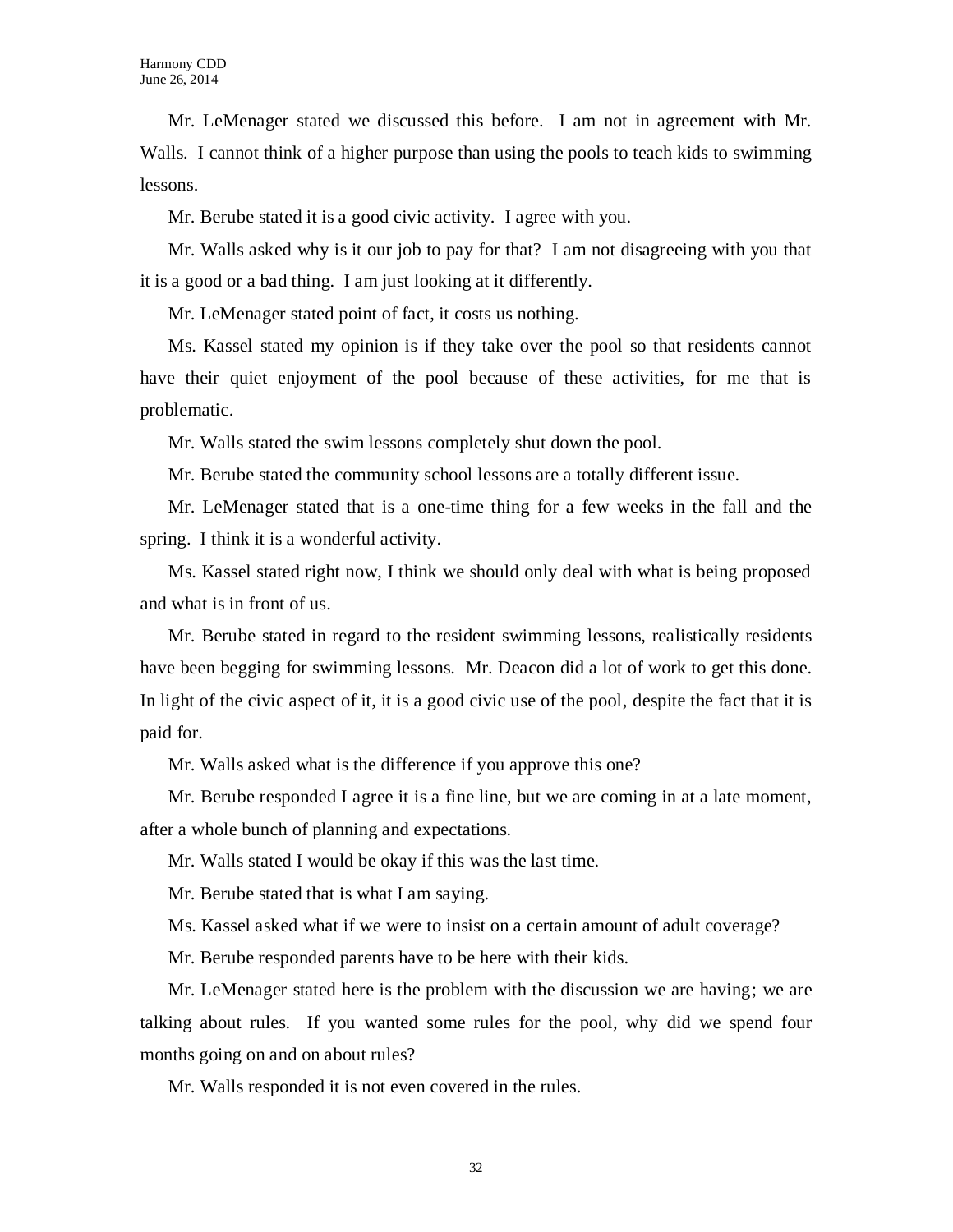Mr. LeMenager stated it is covered in the rules. This is a form that comes from the rules.

Mr. Walls stated but it does not say how you apply this. It is our job to determine how those rules are applied.

Mr. Berube stated we have a form, but the reason for conversation is to approve or not approve the application.

Mr. LeMenager stated I do not think this body should be involved in the approval at all. I think it should be delegated. This is a policy-making body. It is not a management body. Mr. Qualls, please confirm that this is a policy-making body and not a management body.

Ms. Kassel stated we have not asked Mr. Moyer what his opinion is based on this conversation and his experience.

Mr. Moyer stated it has always been a sensitive issue. Mr. Walls brings up a good point. Just about every place that has recreational facilities is faced with the same discussion: who is paying for it and who benefits from it.

Ms. Kassel asked what is the best way you have seen it resolved?

Mr. Moyer responded there is a part of me that wants to say the easiest way to do this is you just have a uniform policy that says we are not going to do any of it or we are going to permit those organizations that we think benefit our Harmony residents. Usually when I get these types of things, I would run them by Mr. Nicholas to see if they fit with what Harmony wanted to support. If he said he was okay with it, then the normal course was to issue the permit.

Mr. Berube stated we are not picking on you with this discussion.

Mr. Moyer stated I am not taking any personal offense on any of this. I am just saying that there needs to be a gatekeeper who determines which requests fit with what all of you want to see take place in Harmony. I am surprised to hear that you have a bunch of high school kids frolicking in the water. That, to me, seems a little strange.

Mr. Walls stated my bottom line is, we had a lot of people contact us personally or through Facebook to say they want the pools to be locked down and secured. When we let outside groups in, we are doing the opposite because none of those people have cards. We do not know who they are or who is watching them and have no control over it.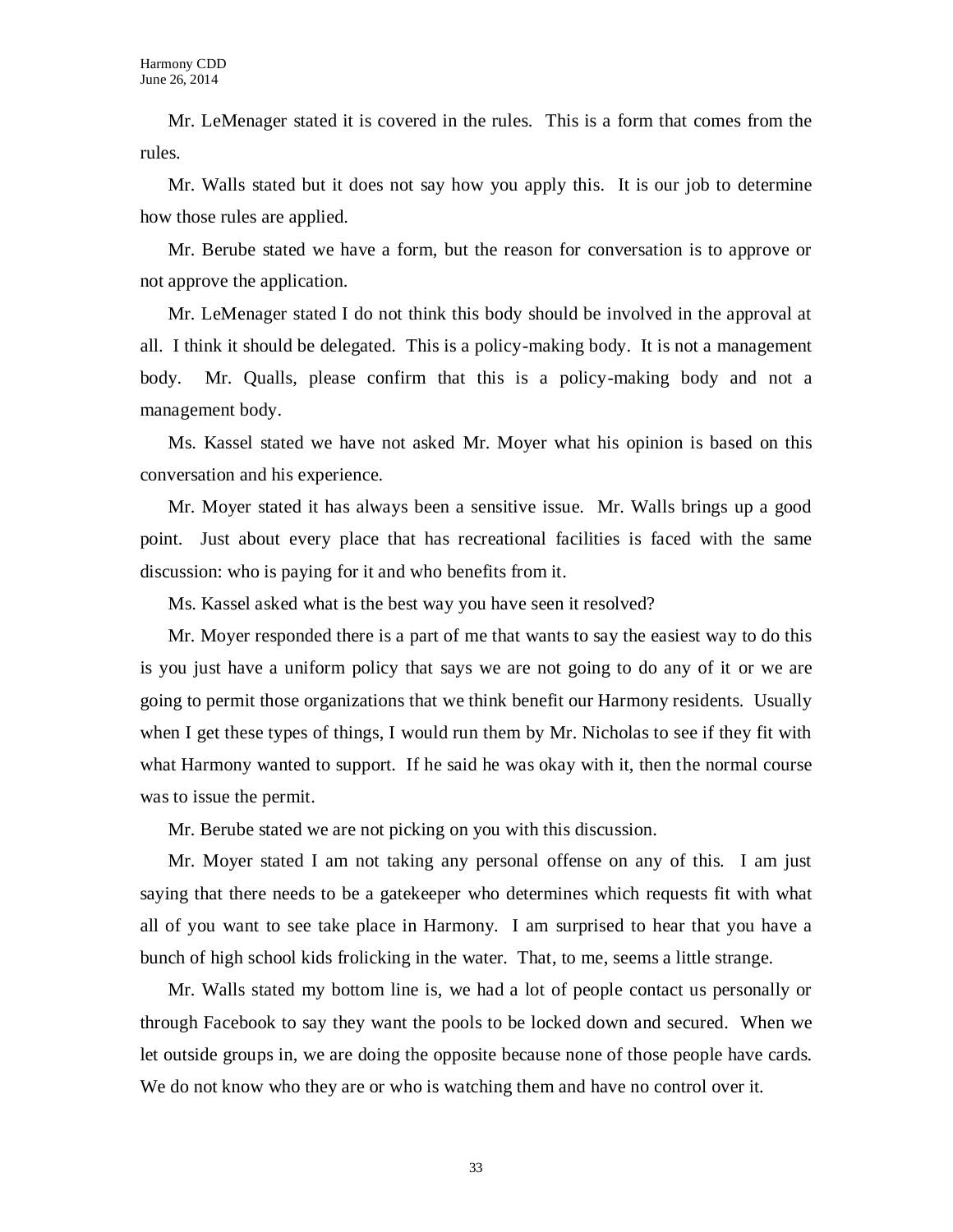Mr. Berube stated there have been a number of people who said they want cards checked at the gate all the time.

Mr. Walls asked how are you going to have card checks with outside groups coming to the pool?

Ms. Kassel asked did you say the parents of the children in the golf camp will be there and have cards?

Mr. Berube responded the parents of the kids having swimming lessons will have cards. In fact, the first day is tomorrow. I presume they are going to go ahead with or without our approval. They are going to presume it will be approved. The parents usually stay with their kids who have swimming lessons.

Mr. LeMenager stated they are for Harmony residents.

Ms. Kassel stated I am talking about the golf camp where they have access to the pool.

Mr. Berube stated the golf camp is run by Mr. Deacon and Mr. Spencer Price.

Ms. Kassel asked do they have access to the pool?

Mr. Berube responded they get in. Mr. Deacon has a card. I presume he lets them in.

Ms. Kassel asked have we had complaints?

Mr. Berube responded yes, not necessarily because they are out of control, but because there is a gang of kids with two adults. I believe there are 13 kids in that class.

Ms. Kassel stated we need somebody to tell Mr. Deacon and Mr. Price that they need to get a better handle on those children.

Mr. Berube stated I am not saying they are out of control. The kids are well behaved. There is just a limited amount of adult supervision.

Mr. Qualls asked do they have approval or not?

Mr. Berube responded they do have approval.

Mr. Moyer stated the ones we issued permits on where it was too late to cancel them, in good conscience, we are letting them go ahead. The ones for July, I sent them a note saying that we are going to address the July permit use at the meeting tonight. Therefore, they do not have permission for their July activity.

Ms. Kassel asked what do we have for July?

Mr. Berube responded the high school P.E.

Ms. Kassel stated which we are denying.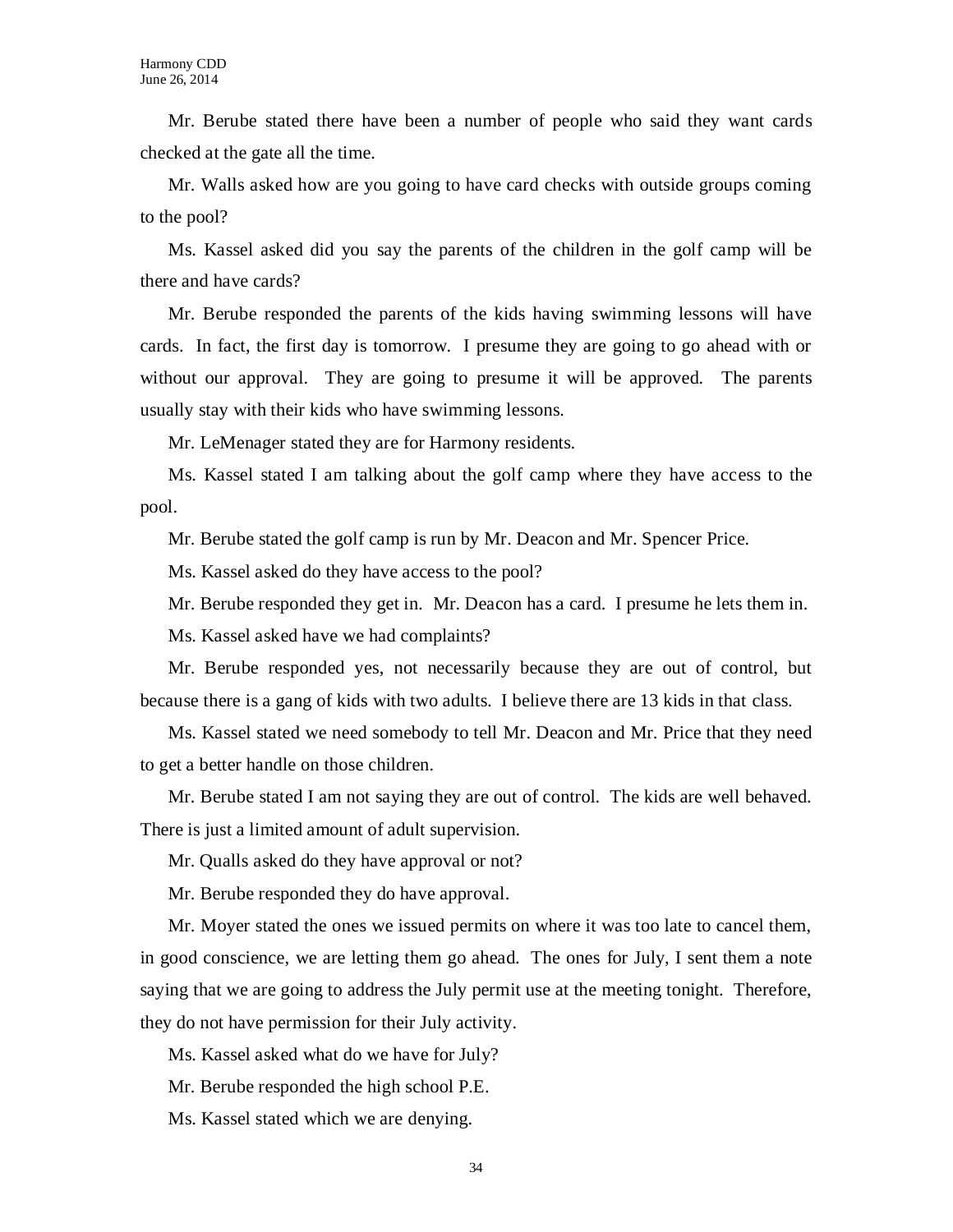Mr. Berube stated resident swimming lessons.

Ms. Kassel stated which we are approving because they are residents who have cards.

Mr. Berube stated there is also the Harmony summer camp, which has two adults and a group of kids for a couple of more weeks. There is some conflict with that because some of the times when they are happening, we will have all of these entities here at the same time. Were Heavenly Hooves permitted?

Mr. Walls responded I did not see anything.

Mr. Moyer stated I do not have an application from them.

Mr. Berube stated they showed up on Tuesday. I received a phone call informing me there was a gang in the pool with two adults taking head counts every 10 minutes. Their t-shirts said they were from some ranch. The adults were not in the pool. I think they are just coming in. I did not see a use permit from them. Usually Mr. Moyer provides them to me.

Mr. Walls stated on the website it just says summer camp swimming – June 23 through June 27, July 14 through July 18 and August 4 through 8.

Mr. Berube stated that is the golf course summer camp. Heavenly Hooves does not have permission to use the pool. They are just coming over.

Ms. Kassel stated so we have one application we are denying and one we are approving because they are Harmony residents with cards. Then there is this summer camp, which is four days per month in July and August. We have to figure out whether or not to approve this.

Mr. LeMenager stated we do not have a request for that.

Mr. Moyer stated yes, we do.

Mr. Berube stated it is already approved. We either have to let it go or rescind it.

Ms. Kassel stated I do not think we can rescind it as it has already been arranged, but we can make a request of someone if the kids are not well behaved or if there is not enough adult supervision. If the kids are well behaved, they do not need adult supervision. Either the kids are well behaved and do not need supervision, or they need supervision.

Mr. Berube stated they are little kids. The point is, how many adults are enough for 12 to 13 kids? I do not know.

Mr. Walls stated there is liability on our part.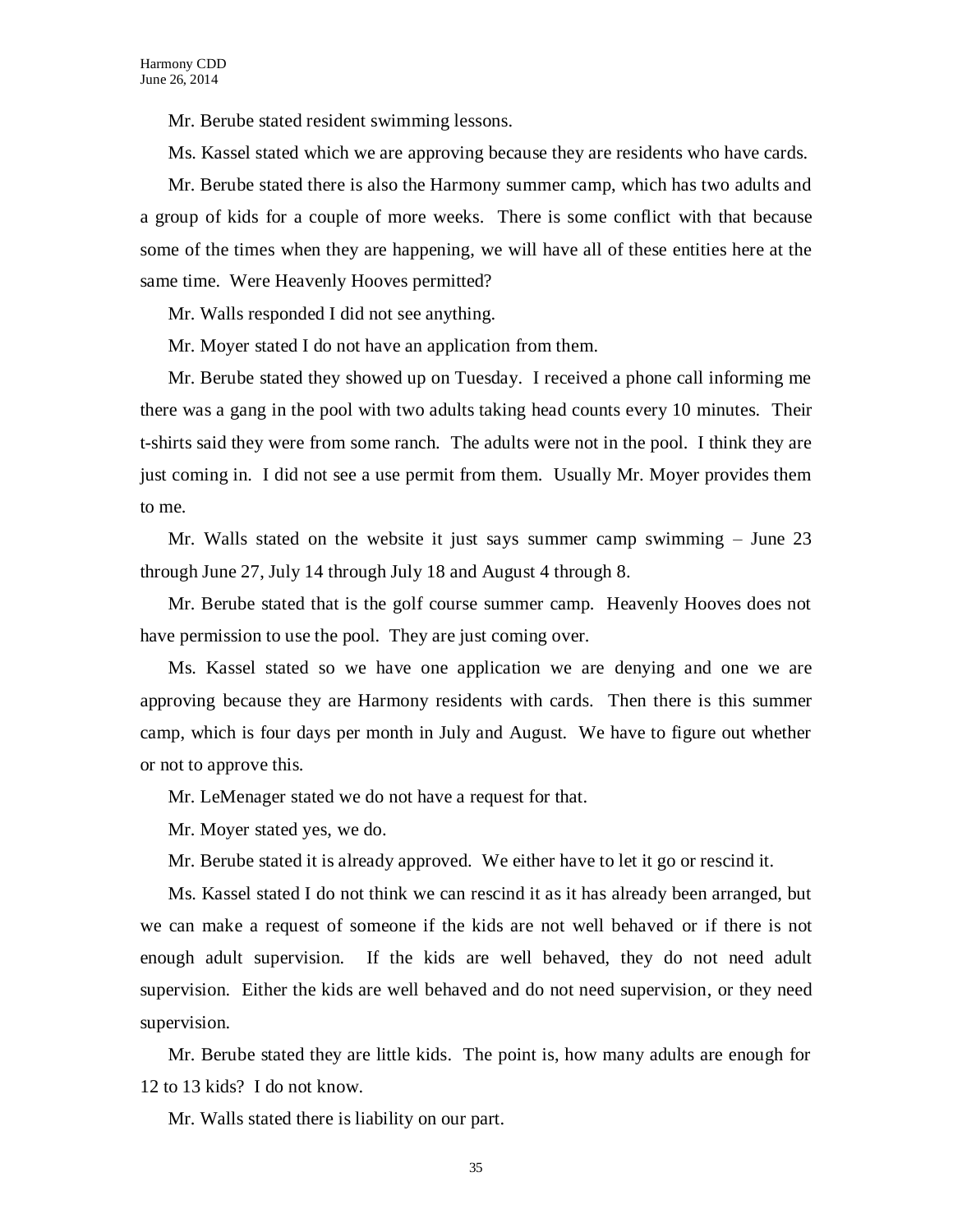Mr. Qualls asked do we not require insurance?

Mr. Moyer stated yes, we do.

A Resident stated they had three adults with the kids today with the summer camp.

Ms. Kassel asked how many kids?

The Resident responded probably about 10. They were all big enough to stand in the shallow end of the pool.

Mr. Berube asked did you see any issues that bothered you?

The Resident responded I was about to walk in when all of the teenagers were there. We left because those kids were trying to get in.

Mr. Berube stated so you felt uncomfortable with that group of teenagers.

The Resident stated yes. We saw that they were outside smoking and turned around.

Mr. Walls stated I think for the summer camp, we told them okay and they made their plans. Let them finish out the summer but send them a note telling them they need to have enough adults, at least three for every 10 kids or whatever number. Going forward, I do not think we should approve those anymore.

Ms. Kassel stated unless the kids have pool passes.

Mr. Walls stated then they are not part of the group. If they have cards, they are there on their own.

Ms. Kassel stated what we say to them is they can use the Swim Club as part of their summer golf camp as long as the students in the summer golf camp have passes.

Mr. Walls stated some of these kids do not have passes. I do not think you can control that.

Ms. Kassel stated you can get guest passes for your kids.

Mr. Walls stated they are little kids. What are they going to do with a pass?

Mr. Berube stated no. We issues passes to 12 to 16 year olds.

Mr. Walls stated most of these kids are going to be younger than that. That is why they are in summer camp. I think we just need to stop approving summer camps.

Mr. Berube stated I agree.

Mr. LeMenager stated I do not agree. I think that is what Harmony is all about.

Mr. Berube stated I am listening to the residents who pay the bills and complain about crowding. The summer camp is taking in money and not paying any of the bills. That is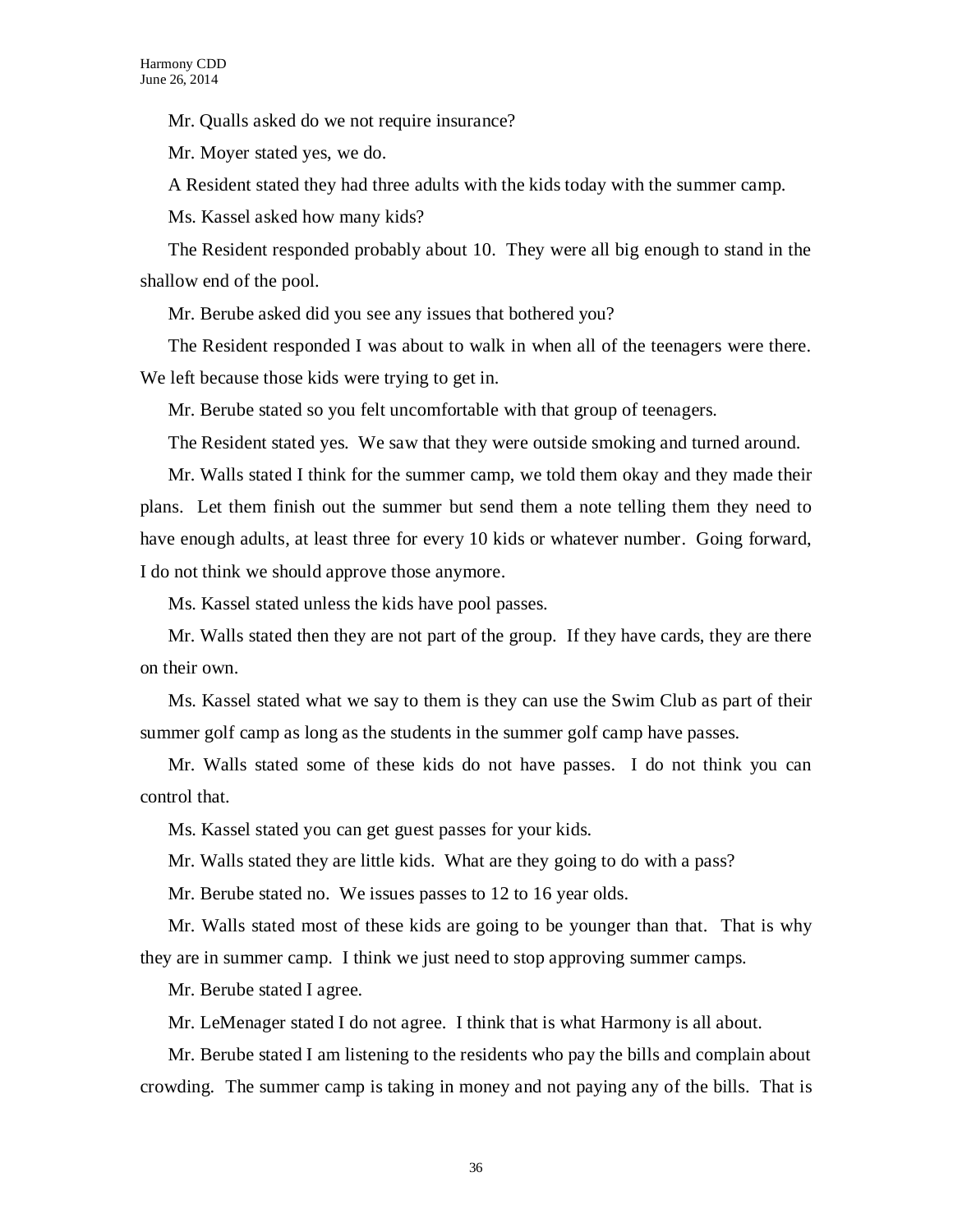part of the issue. They come in and take over the pool so that residents cannot use the pool that they spend good money to use.

Ms. Kassel stated I think we discussed what we need to for this month, and we will address it again next month.

Mr. Berube stated to clarify, the resident swimming lessons as requested by Mr. Deacon can proceed as scheduled.

Mr. Moyer stated the summer swimming camp can proceed, and I will contact them to ask them to provide additional adult supervision.

Mr. Berube stated the high school P.E. request is denied. Going forward, I think you have the basics. If it is a paid activity, it is probably nixed. If it is just because it is the school, it should not get approved just because it is the school. When it comes back to us, we are likely to approve the swimming lessons from Harmony Community School. I think we will probably all agree that is not a bad idea.

Mr. Walls stated except for me.

Mr. Berube stated we need to have consensus, but I think that is the consensus of the Board.

Ms. Kassel stated we will deal with it when we get there.

Mr. Berube stated we all have some disagreements.

Mr. LeMenager stated my position is, we have a rule book and are a policy-making body. This is not the first time we have had this exact same discussion. Let us have a nice written policy. Why are we reinventing the wheel?

Mr. Berube responded because there has been a major change. We are now enforcing pool security. Before it was anything goes.

Ms. Kassel stated it is also because we have had a lot of complaints.

Mr. Berube stated we are accountable to the residents who live here, and we are hearing from residents that they are not happy about certain things. We are trying to react to that. I agree with you that we should not spend all of this time on policies and rules, but we cannot ignore the residents. They pay the bills.

### **F. Website Statistics**

The website statistics are contained in the agenda package and are available for public review in the District Office during normal business hours.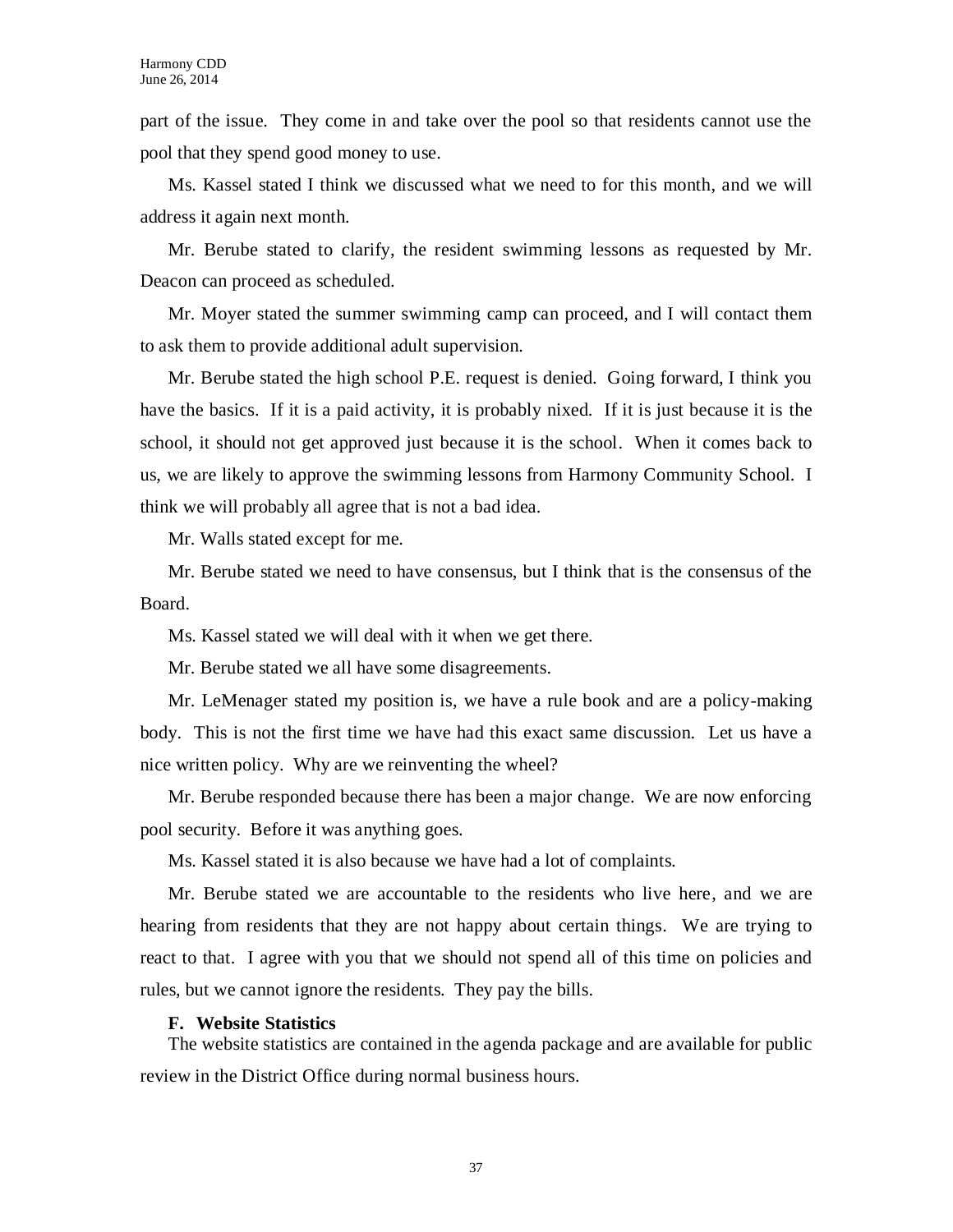### **EIGHTH ORDER OF BUSINESS Staff Reports**

#### **A. Attorney**

Mr. Qualls stated the quit-claim deed issue has been taken care of from the continued meeting.

# **B. Engineer**

Mr. Boyd stated I distributed hard copies of an email you received earlier today. I apologize for being late for this meeting, but I was trying to hold out until I received an additional bid from Florida Site & Seed, which I did not receive. Jr. Davis politely declined due to their workload and ability to get to this work efficiently. When we talked about alley maintenance at our March meeting, the Board elected to proceed with the repaving of neighborhoods B-1 and D first as part of the alley resurfacing rotation. These bids include neighborhoods B-1 and D. I also included a small section of neighborhood G, which addresses a portion of an alley where a resident expressed concern about a large puddle. That was one of the spot locations that we identified in the report. I identified enough of that alley that if necessary, we can mill and resurface to eliminate that problem. That is the first section and will cost \$51,590, where All State was the low bidder. The second item I asked for pricing on, in the event the bids came in really low as we budgeted \$61,800, was an amount for milling and resurfacing they could do on a per-day basis. All State's price was \$18,000 per day, but they could do 2,000 yards per day, which would translate to 1,200 feet of alley. Neighborhood D is about that size. For another \$18,000, they can work an additional day of milling and another day for asphalt.

Mr. Berube stated I am unclear about why you would ask for this.

Mr. Boyd stated I asked for it because I wanted a gauge for future projections on a per-day basis. In the future, I wanted to know how much we could count on getting per day and at what cost. The other reason was in the event this bid came in at \$30,000 for a basic scope of services, we may decide to do another 1,000 feet of alleys. I am not recommending that though, based on the prices. This was just informational.

Mr. Berube stated I agree. Are you saying these prices are fairly high in comparison to your original estimate?

Mr. Boyd responded the two high bidders are. All State is actually lower than what we estimated. The third component of the bid was to address four specific locations that are not part of the resurfacing. One area was the inlet close to Mr. LeMenager's house. The second area is a manhole patch that was done in Neighborhood C, which settled quite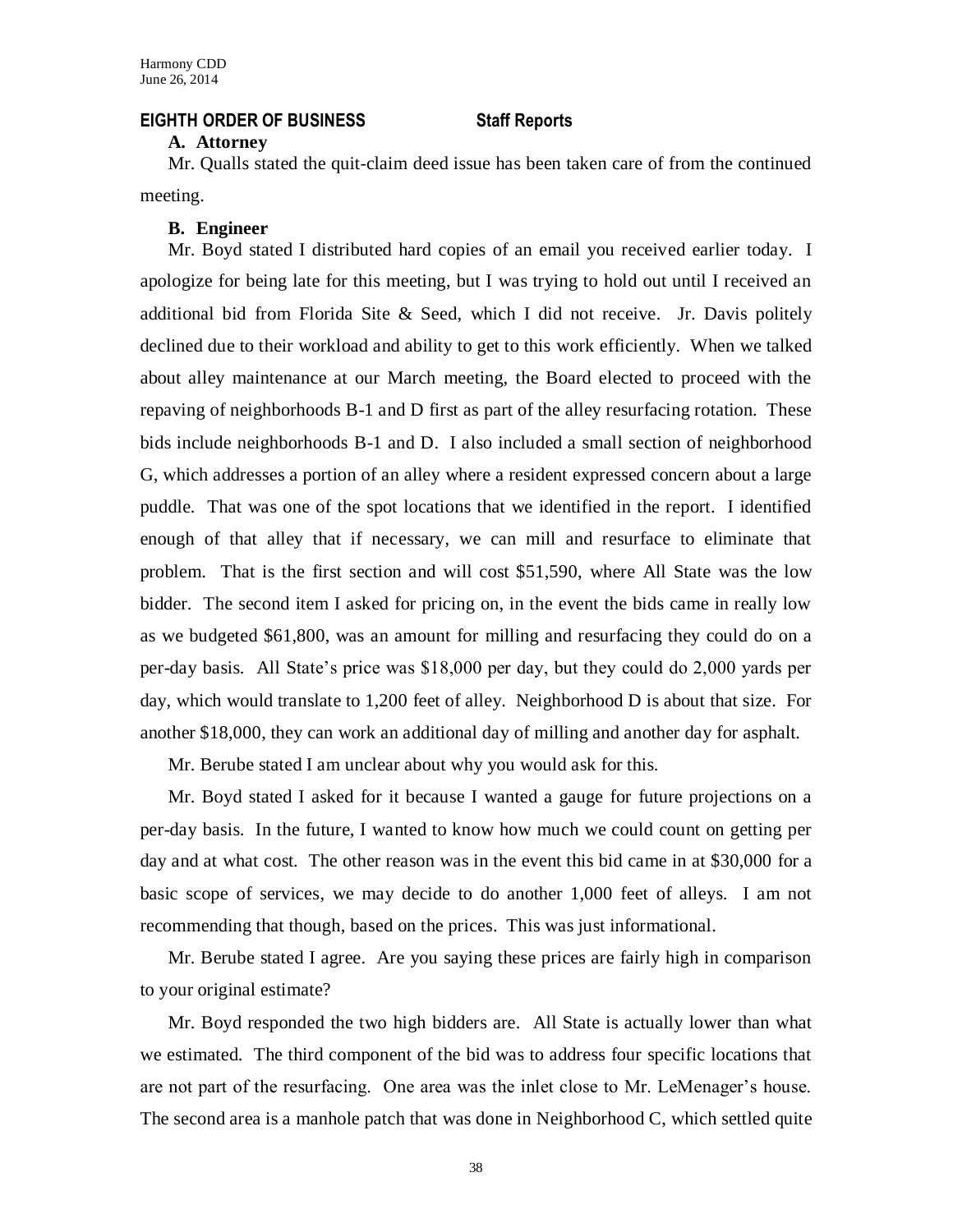a bit. This will repair that area. There are two locations where the alleys need their radii repaired. That work can be done for an additional \$8,500. The total amount from All State Paving would be \$60,090. Our estimate was \$61,800, so we are right in line with the estimate for Neighborhoods B-1 and D, with some additional spot repairs that we did not anticipate.

Mr. Walls asked do you have experience with All State?

Mr. Boyd responded I do not have specific experience working with All State or Central Florida Site, but I have experience working with JMHC and Jr. Davis. I know All State has been in business for a long time in Central Florida, and other developers use them. I have not heard any bad experiences. Right now, I do not have any reservations about All State doing the work.

Mr. Walls asked what is the warranty? People may have noticed pooling in the Green neighborhood right away after it is done. If we notice things like this are happening, what should we do?

Mr. Boyd responded when we enter into a contract, we just have the prices. When we enter into a contract, we will ask for a one-year warranty.

Mr. Walls asked is that typical?

Mr. Boyd responded yes.

Mr. Berube stated it is fairly easy upon completion to flood the alley and see what goes on right then and there.

Mr. Boyd stated that is a good idea.

Mr. Berube stated most of these contractors have a water truck and can spray these alleys down like a rainstorm. We are trying to eliminate ponding. Having a one-year warranty is fine.

Mr. Boyd stated that is more for the workmanship, not for the materials.

Mr. Berube stated if we are trying to eliminate ponding, when this is finished, we should not have any ponding. If we are going to award a contract, I would like to have them know right up front that part of the deal is to flood the alleys that are fixed to make sure there is no ponding. The water should all flow down toward the drains with no ponding. Of course, we should have the one-year warranty. If we are going for eliminating ponding, that needs to be part of the fix and not fixing them nine months down the road. Does that make sense?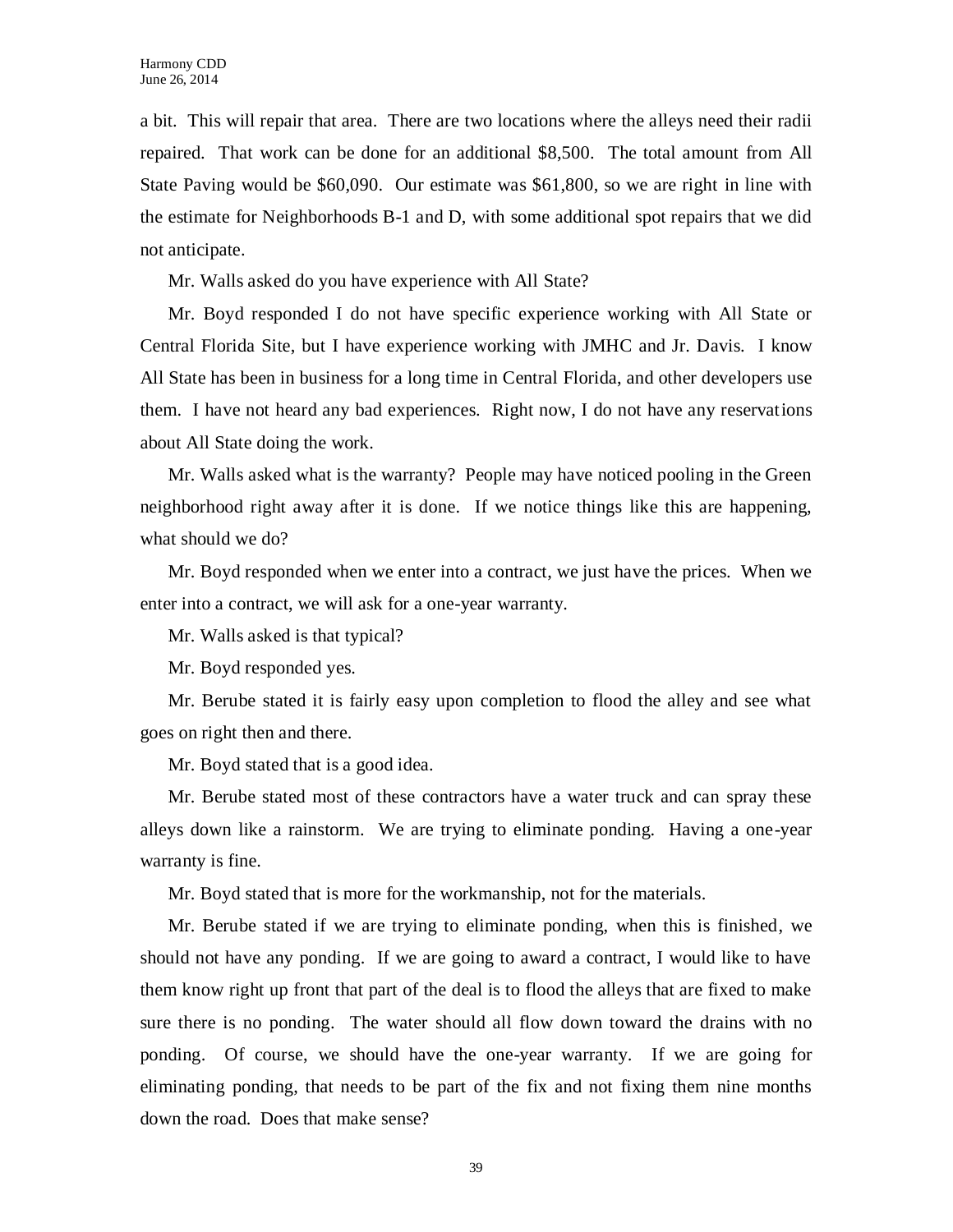Mr. Boyd responded yes.

Mr. Berube stated in reading over all of this, I have seen All State around and they seem like they have decent equipment. I like Jr. Davis because he has been here before, but he is busy because he does good work and he is cheap and he is telling us he has no time.

Mr. Boyd stated he was very careful to say that they enjoy working in this community and they want to work in the community, but this specific project at this time did not fit their work schedule.

Mr. Berube stated I think this is routine work and I am okay going with the low bidder.

Mr. LeMenager asked did we budget for this work in this year's budget?

Mr. Berube responded no. We are taking the funds out of a reserve.

Mr. LeMenager asked the reserve for replacement?

Mr. Boyd responded yes.

Mr. LeMenager asked is this project small enough that it does not require a formal RFP?

Mr. Qualls responded that is correct. This is under the threshold.

On MOTION by Mr. Walls, seconded by Mr. LeMenager, with all in favor, unanimous approval was given to the proposal from All State Paving in the amount of \$60,090 for alley resurfacing, as presented.

Ms. Kassel stated I noticed that in the linear parks line item in the reserve schedule, we do not have all the shade structures, and we need to add one across from Beargrass Park. It is at the corner of the golf course and Indiangrass.

Mr. Berube stated we always discuss what we need to put into reserves, but we need to finalize the budget first. What is the anticipated time for this work?

Mr. Boyd responded they can start within three days' notice and be finished in 30 days. I assume we will not be starting until after the  $4<sup>th</sup>$ .

Mr. Walls asked what kind of upheaval will there be for the people who live in these areas?

Mr. Boyd responded they will receive notice. The milling should be done on one day and the paving will be done the next day. For two days, they will have to park in the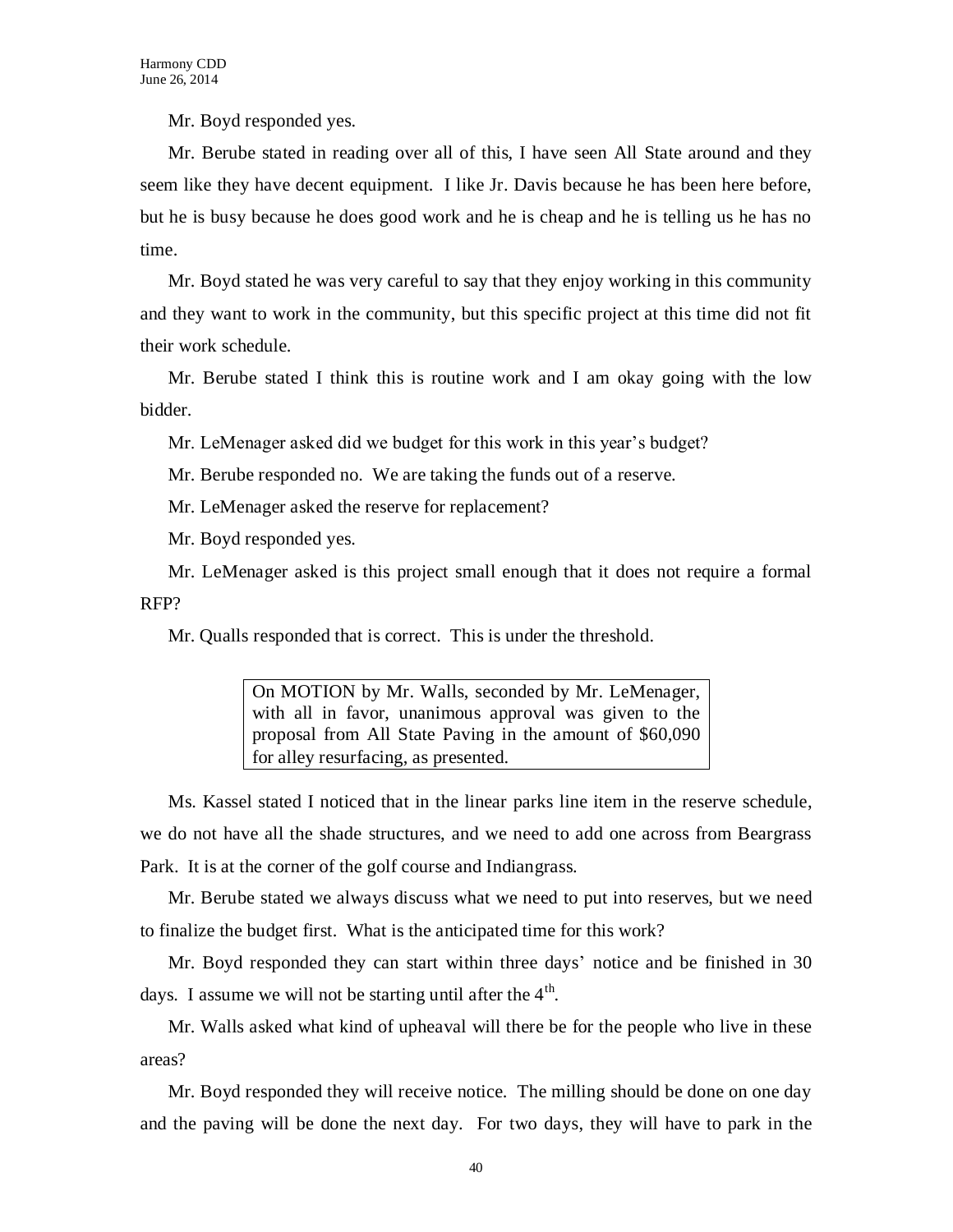street. Once the milling is complete, they can use the alley, but they might get trapped in their driveway the next day if the paving starts.

Mr. Walls asked will you send a letter?

Mr. Boyd responded maybe we need to delay the start until we can give proper notice.

Ms. Kassel stated we can also post signs on those streets.

Mr. Berube stated because of our funding, we do not have to wait until next fiscal year to do this work. We can do it right now.

Mr. Moyer stated you have \$130,000 in reserve accounts. We spent \$25,000 for the dock and are spending \$60,000 on this work.

Mr. LeMenager stated we have \$250,000 in unallocated funds.

Mr. Berube stated I presume these contractors have been out to look at these alleys.

Mr. Boyd stated yes.

Mr. Berube asked do they understand that some driveways are raised and others are lower, and we will hear complaints from owners if the repaving does not match their driveways.

Mr. Boyd stated that is why we are milling and repaving. The elevation will be the same except for where we are trying to eliminate ponding.

Mr. Berube stated I presume District Counsel heard the request to make sure we do not have ponding as part of this acceptance.

Mr. Qualls stated yes.

## **NINTH ORDER OF BUSINESS Supervisor Requests**

Mr. LeMenager stated I sent a couple of emails to Mr. Moyer with a copy to Mr. Qualls. I thought it was inappropriate for the Chairman to be saying in a public forum that you were contacting a member of Mr. Moyer's staff and suggesting what they should be doing with respect to the issue of access cards without a lease. I do not think someone from this body should be stating in a public forum that you just told a member of Mr. Moyer's staff what they should be doing. We are a policy-making body, not a management body. We have the Sunshine Law. I was actually in disagreement with your interpretation of the rules. I thought it was fairly clear. If you do not have a written lease, you do not get a card. You must have a piece of paper to get a card. That is what we had discussed. I have actually contacted the property manager in question and given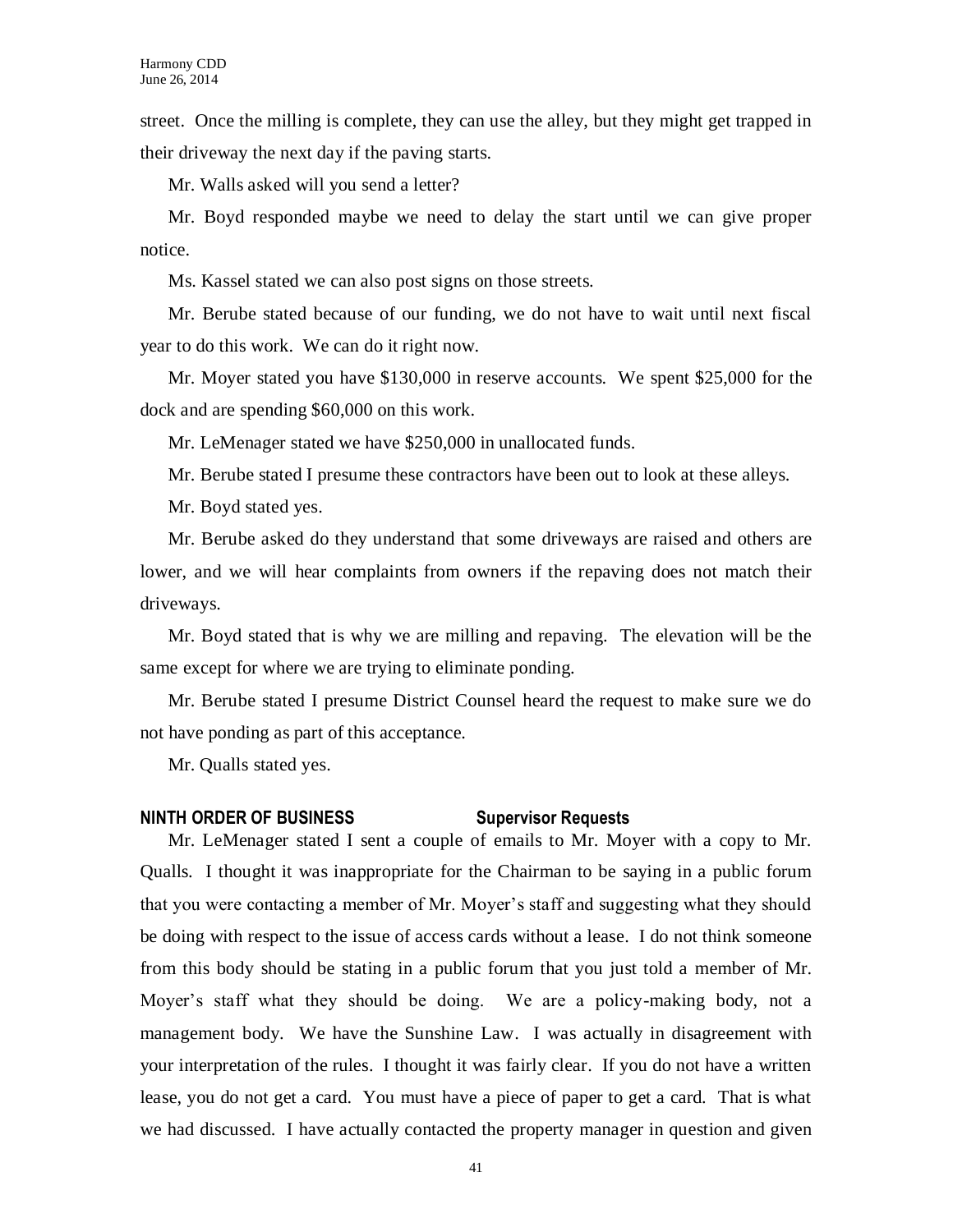them a solution. She said no problem and they will get all of their stuff changed. That was what we were talking about in the rules. At the time, I was not that crazy about it, but I knew there was an easy fix to it. I do not think we should be seen to be acting as a management body in public forums, when that is not what we are. The other comment I made was, I saw someone make a comment about whether or not we should be enforcing rules that are not on our website. I must admit, I was pretty much in favor of the person who made those comments. Maybe we should not be enforcing this no written lease/no card until it is actually published. I was in favor of that. It did not seem like an unreasonable request.

Mr. Moyer stated I would agree and frankly, I do not know where the communications broke down. I am not throwing anyone under the bus, but I think Mr. Qualls provided the changes to the rules. Ms. Brenda Burgess is looking for a total set of rules and combine everything so when you pull up the website, it has a complete document of rules and not section changes.

Mr. Qualls stated what I sent to the District Manager was the packet I distributed to the Board. I think this is just a formatting issue. I sent it as a pdf as it is easier to read in Word. Ms. Burgess had converted pdf to Word many times without problems, but this time it had to be reformatted.

Mr. LeMenager stated I appreciate that, but if you go to the website today, it does not say no written lease/no card. In fact, it does not say that at all. That is on our website as our rules. At a certain level, I have a great deal of sympathy with someone who says they tried to follow the rules and this is what the rules say and now we are telling them those rules were changed a few months ago.

Mr. Walls stated at the very least, maybe we can take down what is there now because it does not apply.

Mr. Berube stated as an addendum to your comment, a whole bunch of people complained that they were not there and we could not enforce them. If you noticed, I posted that if they want a copy, give me their email address and I will send it to them. Do you know how many people responded? One realtor did.

Mr. LeMenager stated I sent them the right solution anyway so we are fine.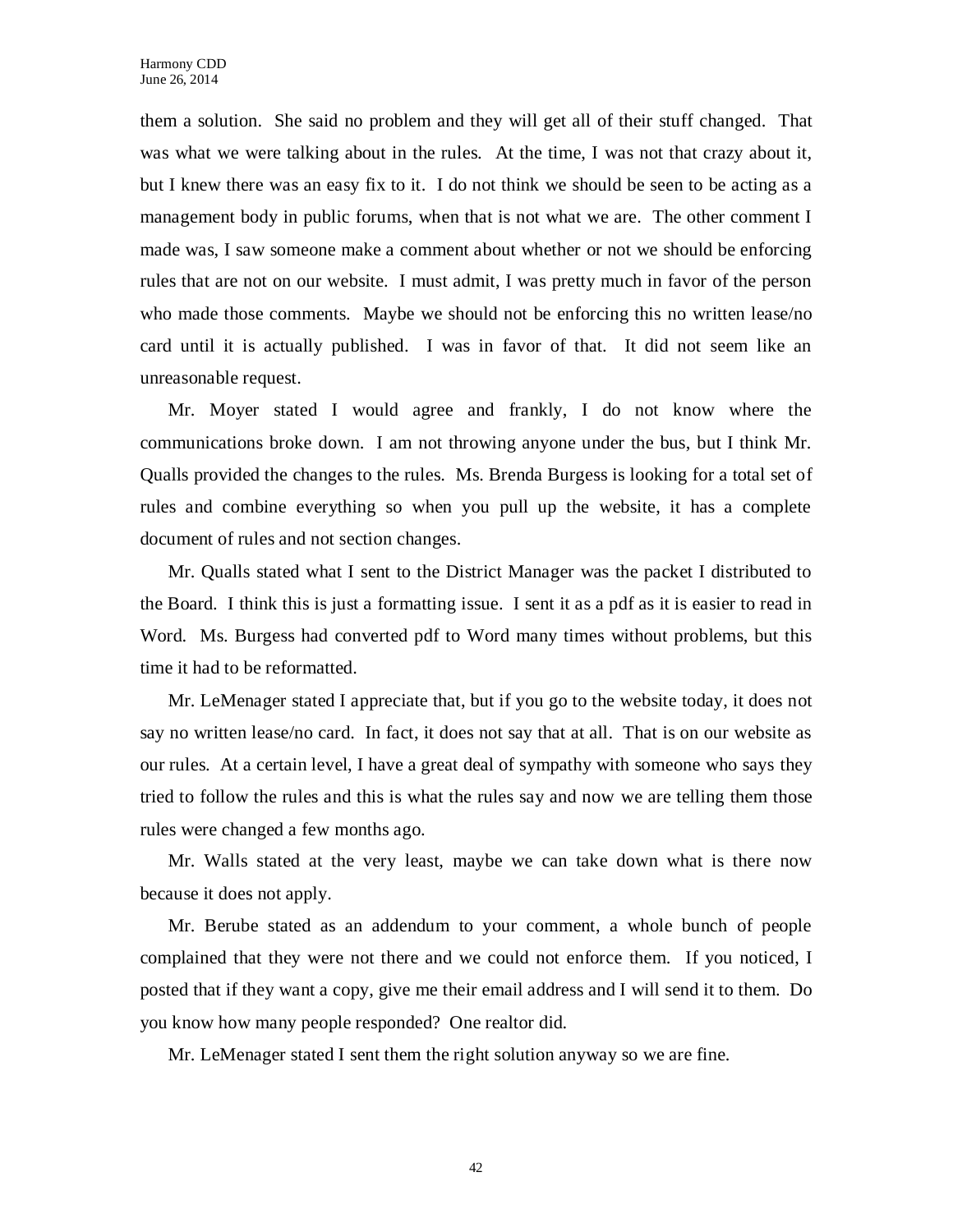Mr. Berube stated people moan, groan, and complain and that is fine, but when you give them a quick solution of providing them the rules package, no one responds. Give me your email address and I will send it to you. They should be there, no doubt.

Mr. LeMenager stated it was our mistake because we should have said these rules are effective once they get posted on the website, and that was a mistake we made. We did not think it was going to take this long, but at the very least, we should not be enforcing new rules if they are not posted.

Mr. Walls asked who would have gone there to look at them anyway?

Mr. Berube responded very few.

Mr. LeMenager stated it does not matter because they are still there. We point them to the website. If we are going to do that as a way to get people to understand what the community is about, we need to have the correct information on the website.

Mr. Qualls stated you are correct. What I will say about Ms. Burgess is she does things instantaneously. They are not up there because there are some serious technical challenges.

Mr. Berube stated items get posted overnight sometimes. Does she have a postable copy?

Mr. Qualls responded yes. I sent them in pdf format because I did not think you wanted to pay me to retype it into Word. She told me today that she was able to convert the pdf version to a more readable version. She is just reading it through to make sure there are no problems. She is just being thorough.

Ms. Kassel stated good. There is your resolution.

Mr. Berube asked can we get a commitment from Mr. Moyer on when those might be posted?

Mr. Moyer responded I would like to tell you that based on what Mr. Qualls said, the problem goes away and we can get them posted tomorrow. If Ms. Burgess has to type the entire set of rules over again, that will take some time. She is struggling because she has some problems with her hands. I will try to expedite it as quickly as possible.

Mr. Berube stated it may not look pretty, but if we have to put it up there in pdf format, post it. At least it is there. Take down the old one.

Mr. Moyer stated I agree.

Ms. Kassel stated do this by sometime next week or right after July 4.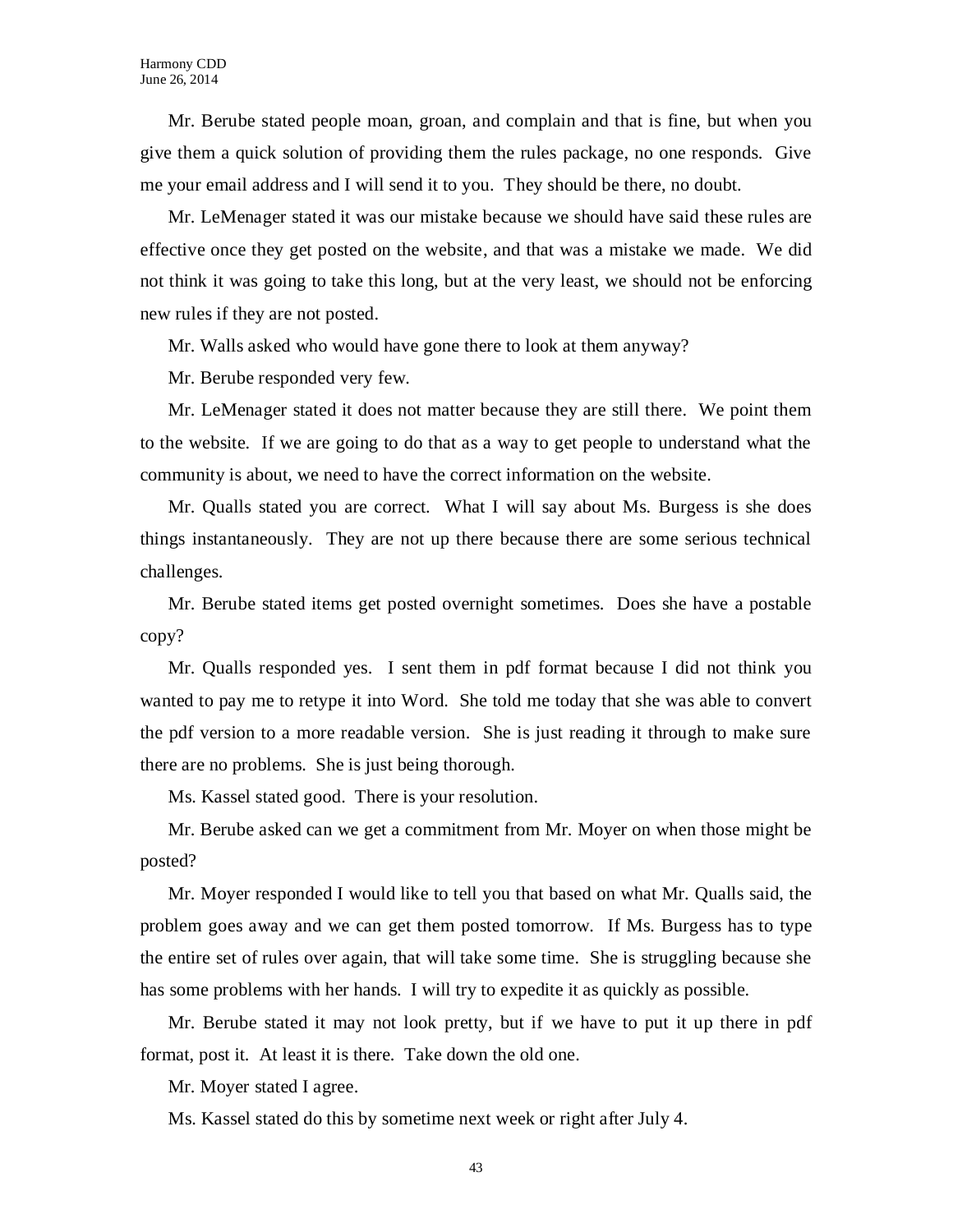Mr. LeMenager stated otherwise your staff should not be saying to people that these are the rules when, in fact, your staff cannot provide them.

Mr. Berube stated I was surprised when people said they were not up there.

Ms. Kassel asked what is happening with our teleconference device?

Mr. Haskett responded the one we bought, Mr. Berube has and is going to sell it. There are two options. One is to spend \$227.12.

Mr. Berube stated I thought I told you to go ahead with it.

Ms. Kassel stated let us just do it. We have needed a teleconferencing unit. You have been on those calls and have heard how awful they are.

Mr. Moyer stated it is terrible.

Ms. Kassel stated it is inexcusable. Spend the money, get the device, and get it working.

Mr. LeMenager stated I agree.

Mr. Haskett stated if that is the direction, we will certainly do that.

Mr. LeMenager stated my constituent asked me about the power washing of sidewalks and how they are getting behind.

Mr. Haskett stated yes, they are.

Mr. LeMenager stated I appreciate all of the work that our staff has been doing on behalf of the developer in the new neighborhood, earlier comments notwithstanding.

Mr. Berube stated we received a credit of 11 hours.

Ms. Kassel stated you are talking about power washing sidewalks but not in front of homes.

Mr. Berube asked where else?

Mr. LeMenager responded in the parks.

Mr. Berube asked did she want the sidewalk in front of her house power washed?

Mr. LeMenager stated no, it is clean, just in general.

Mr. Haskett stated as time allows, the power washing gets done.

Ms. Kassel stated that is why we need a contractor to power wash the fence, because there is not time to do it all.

Mr. Berube stated I think there is with 160 hours each week.

A Resident stated we are going to end up in the situation where our lease is up at the end of August, but we are going to continue to rent while our house is being built. We